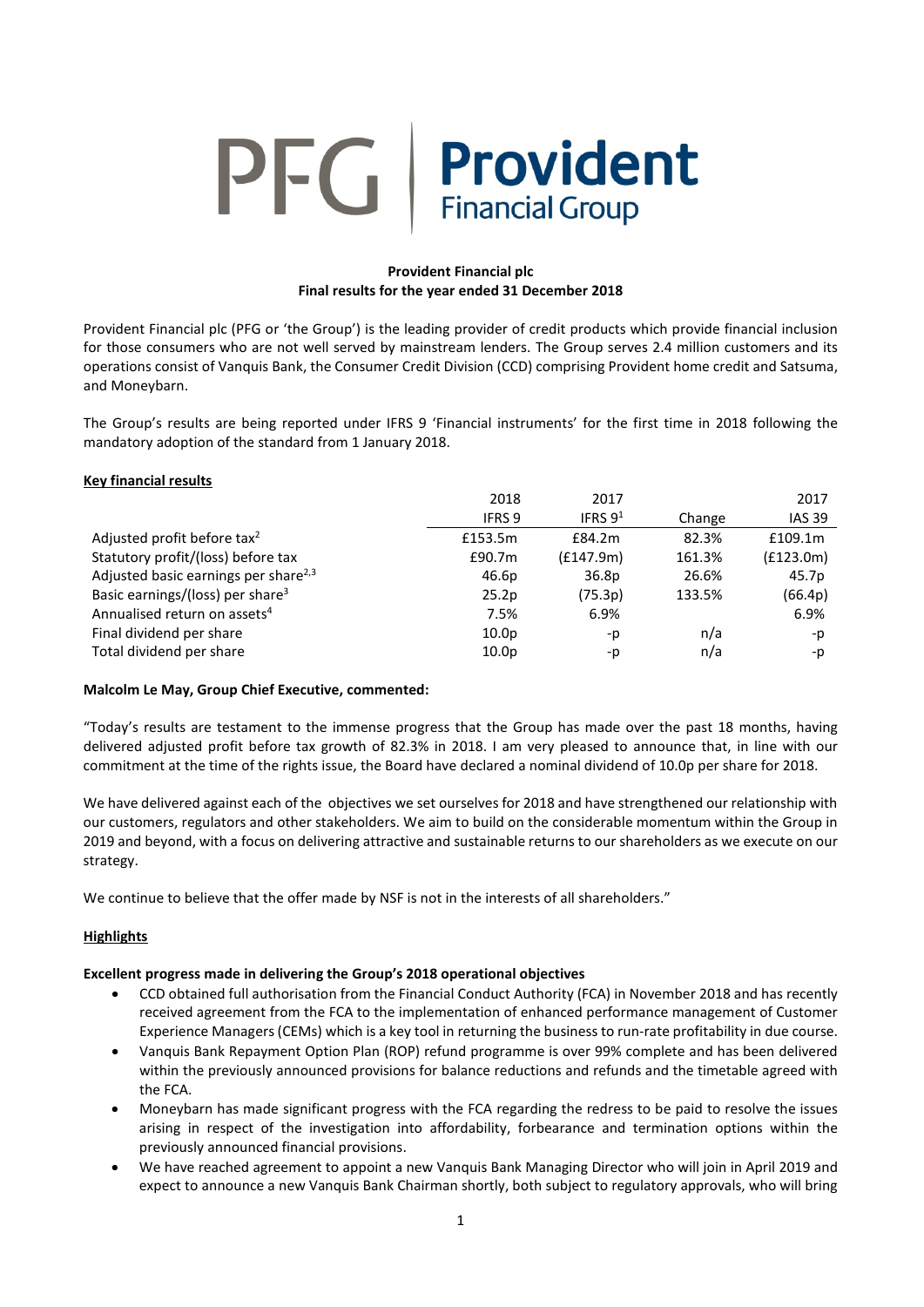significant relevant retail banking and consumer finance experience and further strengthen the Board and senior management team.

- The Group's capital position and liquidity are both robust following completion of the rights issue in April 2018 and the refinancing of the senior bond in June 2018.
- The Board proposes a final dividend in respect of 2018 of 10.0p per share (2017: nil), in line with our commitment at the time of the rights issue.
- As previously announced, the Board continuesto believe that the offer made by Non-Standard Finance plc (NSF) on 22 February 2019 is not in the best interests of all PFG shareholders:
	- The Board has a clear plan to maximise value for all PFG shareholders by executing its strategy to deliver growth and attractive returns through its complementary, synergistic and market leading businesses.
	- As well as undervaluing the Group and its prospects, the offer from NSF presents significant operational and execution risks given NSF's track record of value destruction and NSF's limited experience across the full breadth of PFG's businesses.
	- The offer has major strategic flaws and appears to be based upon a superficial and misguided view that the regulatory approach to PFG would be different if the Group was owned by NSF.
- The Board is committed to maximising value for all PFG shareholders and will explore all appropriate alternatives to achieve the objective.

# **Vanquis Bank has delivered stable profits whilst adapting to changes in regulatory requirements**

- Vanquis Bank has delivered a 1.6% increase in IFRS 9 adjusted profit before tax<sup>1,2</sup> to £184.3m (2017: Unaudited pro forma IFRS 9 adjusted profit before tax<sup>1,2</sup> of £181.4m, IAS 39 adjusted profit before tax<sup>2</sup> of £206.6m).
- New customer accounts of 366,000 (2017: 437,000) primarily reflect the impact from the tightening of underwriting during the third quarter of 2017.
- IFRS 9 impairment rate was broadly stable at 16.3% of average receivables (2017: 16.4%<sup>1</sup>):
	- Reflects some pressure in the second half of the year from increased payment arrangements due to enhanced forbearance, despite tighter underwriting standards.
	- − The rate of increase in payment arrangements has moderated in early 2019.

# **CCD authorised in November 2018 following implementation of the home credit operational recovery plan**

- Significant reduction in IFRS 9 adjusted loss before tax $^{1,2}$  to £38.7m (2017: Unaudited pro forma IFRS 9 adjusted loss before tax<sup>1,2</sup> of £106.3m, IAS 39 adjusted loss before tax<sup>2</sup> of £118.8m) following implementation of the recovery plan.
- Further actions to align the cost base with the reduced size of the business continue:
	- Recent announcement of a voluntary redundancy programme in central support functions which, together with other cost actions, is expected to reduce the cost base in 2019.
	- − Total headcount reduction over the last 12 months is now around 1,000 (c.20% of headcount).

## **Moneybarn delivers further strong growth in new business**

- IFRS 9 adjusted profit before tax<sup>1,2</sup> up 28.3% to £28.1m (2017: Unaudited pro forma IFRS 9 adjusted profit before tax<sup>1,2</sup> of £21.9m, IAS 39 adjusted profit before tax<sup>2</sup> of £34.1m) reflecting improved credit quality and investment in strengthening the senior management team and increasing resource in customer services and collections.
- Demand for used cars and residual values have remained robust which, together with operational enhancements that have improved service to customers and introducers, has resulted in strong growth in new business volumes of 18%, notwithstanding tighter credit standards.
- Default rates and arrears levels remain stable and the credit quality of new business being written is now materially better than two years ago following the tightening of underwriting in 2017 and 2018.

## **Enquiries:**

| Media                                         |               |
|-----------------------------------------------|---------------|
| Richard King/ Jade Byrne, Provident Financial | 01274 351 900 |
| Nick Cosgrove/Simone Selzer, Brunswick        | 020 7404 5959 |
|                                               |               |

Investor Relations Gary Thompson/Vicki Turner, Provident Financial [investors@providentfinancial.com](mailto:investors@providentfinancial.com) 01274 351 900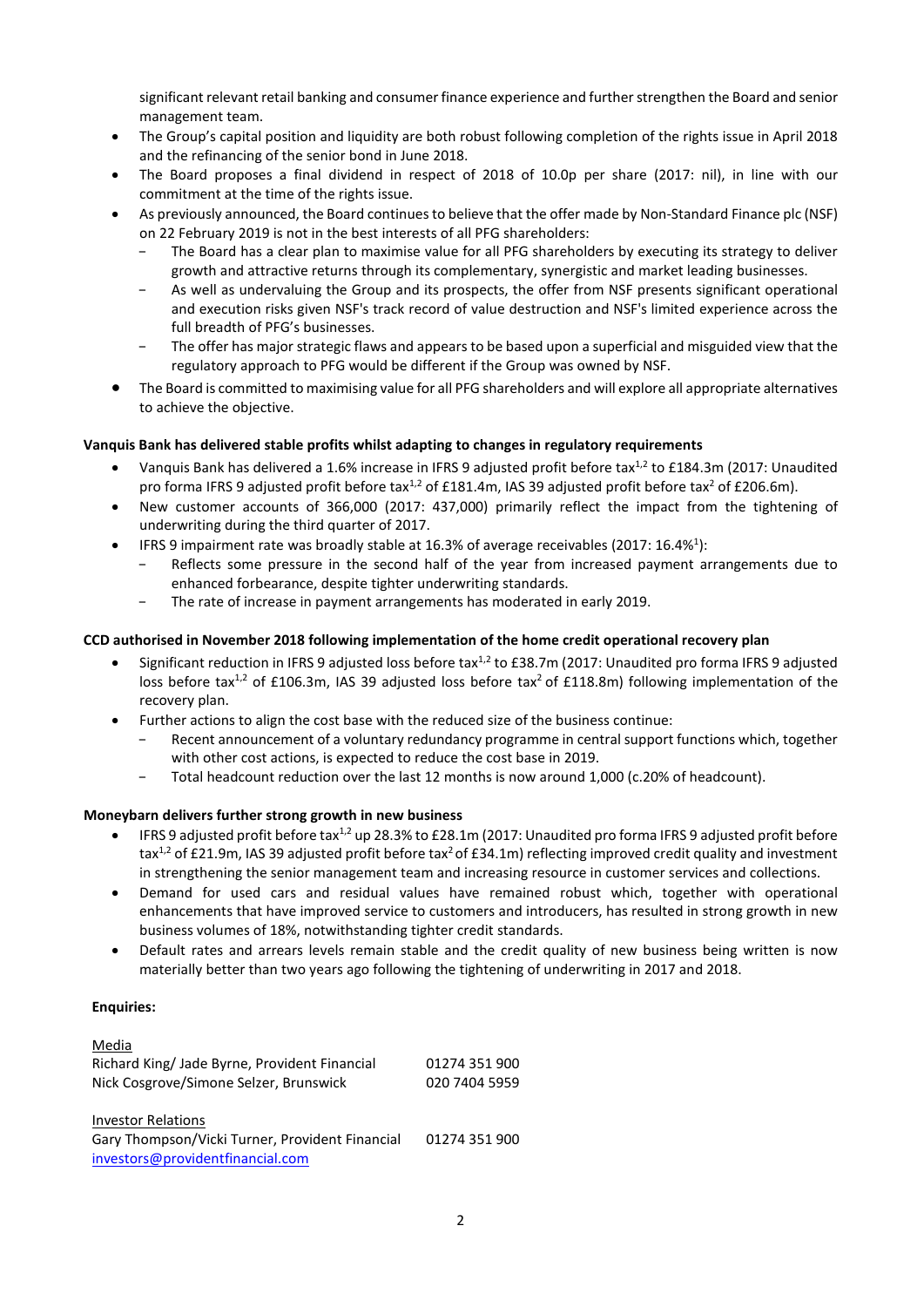- *<sup>1</sup> The Group has adopted IFRS 9 from its mandatory effective date of 1 January 2018 and made an opening balance sheet adjustment to restate the IAS 39 balance sheet onto an IFRS 9 basis at that date. However, 2017 statutory prior year comparatives have not been restated due to the IFRS 9 requirement in respect of de-recognition of financial assets which would require loans terminated prior to 1 January 2018 to remain under IAS 39 in the prior year. As this would distort comparability with the 2018 income statement and 2018 balance sheet which are on a full IFRS 9 basis, the Group has also provided unaudited pro forma 2017 income statement and balance sheet comparatives as though IFRS 9 had been implemented from 1 January 2017.*
- *<sup>2</sup> Adjusted profit before tax is stated before: £7.5m of amortisation in respect of acquisition intangibles established as part of the acquisition of Moneybarn in August 2014 (2017: £7.5m) and exceptional charges of £55.3m (2017: £224.6m) comprising: (i) £29.9m (2017: £32.5m) in respect of intangible and tangible asset write offs, redundancy and consultancy costs associated with the implementation of the home credit recovery plan following the poor execution of the migration to the new operating model in July 2017; (ii) £18.5m (2017: £nil) in respect of the 8% premium and fees paid on the redemption of 89% of the £250m senior bonds maturing in October 2019; and (iii)* £*6.9m (2017: £nil) of non-cash pension charges in respect of the equalisation of Guaranteed Minimum Pensions following the High Court judgement against Lloyds Bank PLC and others in October 2018. 2017 exceptional costs also included £172.1m in respect of the resolution of the FCA investigation into ROP in Vanquis Bank and £20.0m in respect of the FCA investigation into affordability, forbearance and termination options at Moneybarn.*
- *<sup>3</sup> The weighted average number of shares in the period prior to the rights issue in April 2018 has been adjusted to take account of the bonus element of the rights issue of 1.367 and EPS comparatives restated.*
- *<sup>4</sup> Annualised return on assets is calculated as adjusted profit before interest after tax as a percentage of average receivables for the 12 months ended 31 December.*

#### **Note:**

This report contains certain forward-looking statements. These statements are made by the directors in good faith based on the information available to them up to the time of their approval of this report but such statements should be treated with caution due to the inherent uncertainties, including both economic and business risk factors, like-for-like any such forward-looking information. This report is intended solely to provide information to shareholders to assess the Group's strategies and neither the company nor its directors accept liability to any other person, save as would arise under English law. The report should not be relied on by any other party or for any other purpose.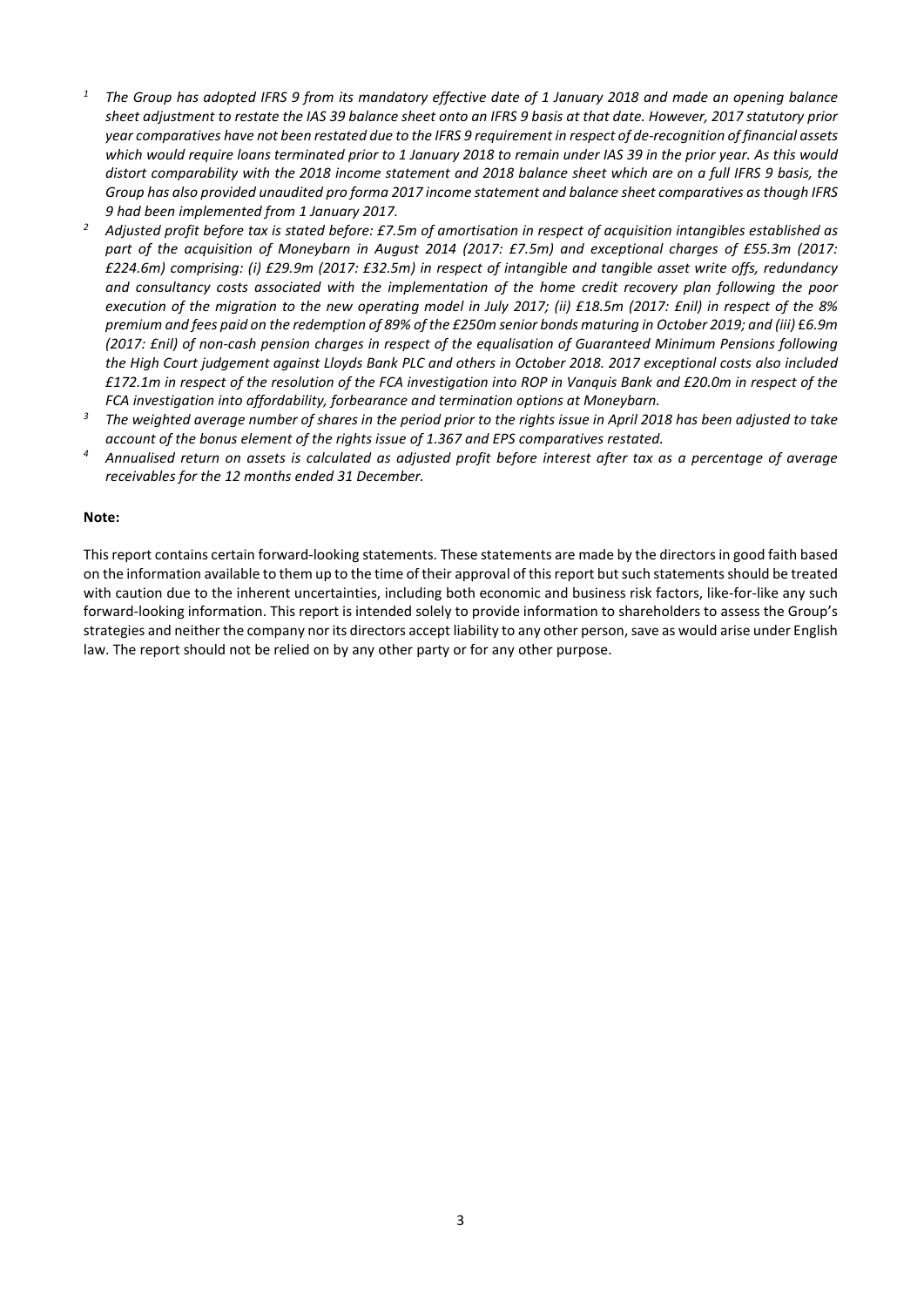## **Chairman's statement**

#### **Introduction**

PFG plays a very important role in the financial services sector and in society more generally. We provide financial inclusion to the 10 to 12 million adults in the UK and Ireland who are not well served by mainstream lenders.

We help our 2.4 million customers build better financial futures by providing them with access to credit and helping them to develop their credit profile. By making sure that we appropriately balance the needs of all our stakeholders customers, regulators, equity and debt investors and colleagues – we aim to deliver attractive and sustainable returns for our shareholders.

We recognise that operating in our market comes with extra responsibility, particularly as we are the market leader. We are a fully authorised lender and have developed specialist business models and products that are tailored to serving our customers. We offer a more personal service, including face-to-face in our home credit business, and we support this with an increasing level of digital interaction. We undertake robust affordability assessments and support our customers through their entire credit journey with us, including dealing with them in a sympathetic way if they get into financial difficulty.

We are proud of the service we provide and we have over 130 years of successfully serving customers in our market.

#### **Offer from NSF**

On 22 February 2019, NSF made an unsolicited offer for PFG. We were disappointed at the hostile and highly opportunistic approach taken by NSF, including its decision not to engage with the Board prior to the announcement. We do not believe that the offer is in the best interests of PFG and are confident in PFG's strategy to deliver growth and sustainable attractive returns through its complementary, synergistic and industry leading businesses.

As outlined in PFG's statements on 6 March 2019 and 11 March 2019, the Board believe that as well as undervaluing the Group and its prospects, the offer presents significant operational and execution risks due to the changing regulatory environment, NSF's track record of value destruction and NSF's limited experience across the full breadth of the Group's businesses. In addition, the offer has major strategic flaws and appears to be based upon a misguided view that the regulatory approach would be different if the Group was owned by NSF. The Board remains focused on executing its current strategy as outlined to all stakeholders and is committed to maximising value for all PFG shareholders, including actively exploring all appropriate alternatives to achieve that objective.

#### **Our Group**

PFG has evolved significantly over the last decade, responding to ongoing changes in customer needs and preferences, as well as emerging market opportunities. We are now mainly a bank, combined with smaller more recently built and acquired online loan and vehicle finance operations, all of which have taken our business and our customer proposition well beyond our historic core of home credit. Our heritage has informed our more personal and human approach to credit, and given us the experience to lead our specialist sector, but we have changed and developed with our customers and the realities of the market to become a very different business than even five years ago. I believe that it is critical that we continue to focus on the future and increasingly work collaboratively across the Group to offer a unique range of joined up products and services, including through digital means, that help put people on a path to a better everyday life.

Vanquis Bank is now by far our largest business on all measures, and its growing 1.8 million customer base is central to our strategy of helping our customers progress through access to, and use of credit. The business continues to generate strong new booking volumes, and through our well-established 'low and grow' approach we grant credit line increases to customers who demonstrate that they can afford them. We are enhancing our approach by developing a comprehensive single view of our customers spanning all our product relationships, leveraging available external data including open banking. This will enable us to understand their circumstances more fully and make better informed and balanced decisions on the best way to help them progress in a sustainable way. The Vanquis Bank credit card has always helped our customers to build or rebuild their credit standing over time, and going forward we intend to further develop our capabilities to support even more applicants and customers in building their financial fitness, whether or not we are able to extend credit. This proposition, initially being built within Vanquis Bank, will be expanded across the Group to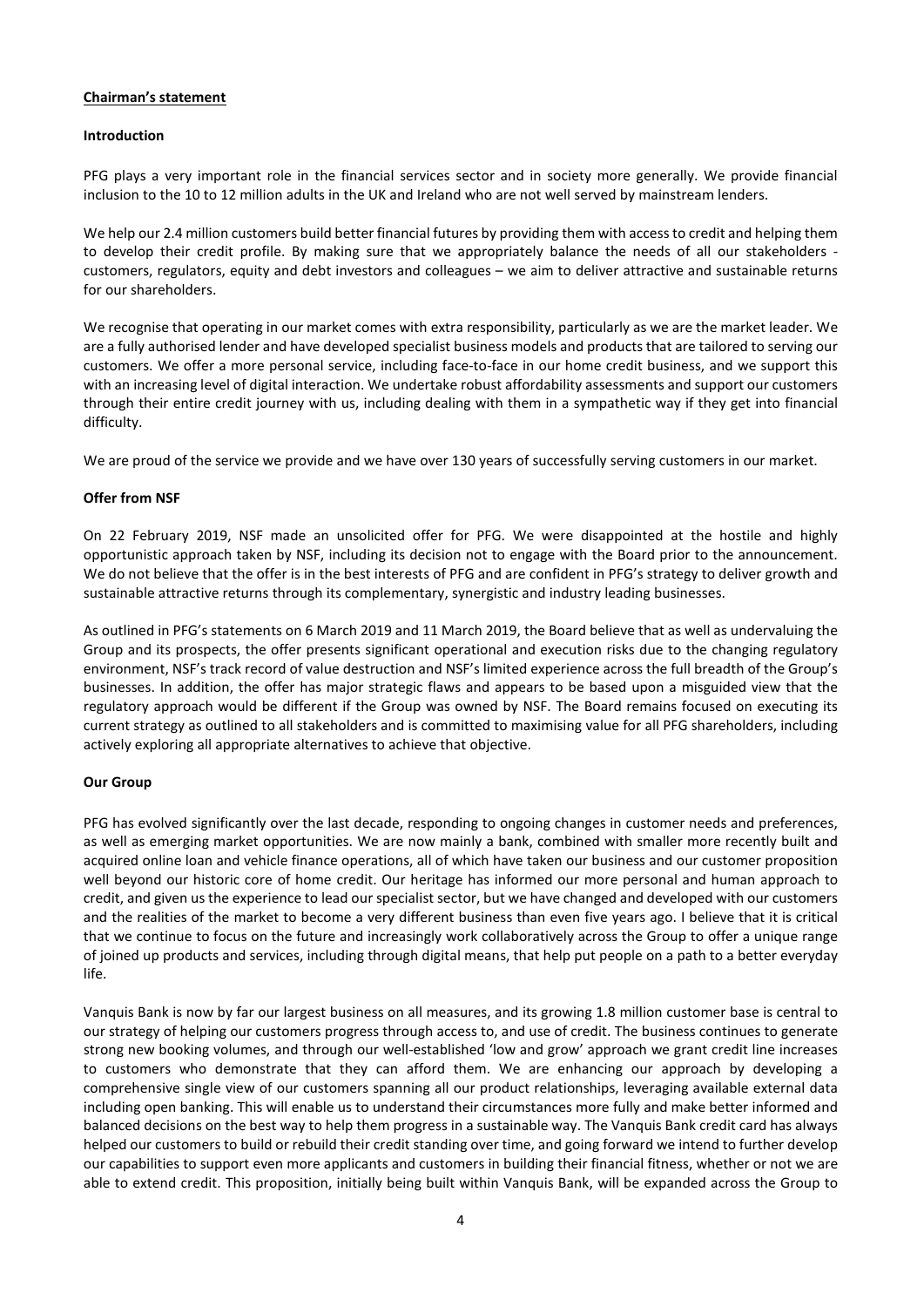help more of our current and prospective customers to move forward positively in their lives. Our Vanquis Bank app now has over 1 million registered users, demonstrating a huge appetite to interact with us through digital channels, while retaining the more human and personal call centre based elements at the core of our approach. The success of our app is giving us the opportunity to keep customers fully informed and up to date about their card use and status at a time and in a way that suits them best, while introducing the Group's other offers such as car finance at an appropriate stage as they progress in their credit-building journey.

Our car finance business, Moneybarn, continues to grow strongly, demonstrating the attractiveness of our offer and the demand among consumers who continue to be underserved by mainstream lenders. We saw the opportunity in the aftermath of the credit crunch to provide the financial backing required to responsibly serve the needs of customers with vehicle finance where others lacked appetite. However, the continued success of Moneybarn also provides opportunities to leverage the skills, capabilities and experience of Vanquis Bank, particularly in collections, decision science and new customer acquisition. As part of the Group, Moneybarn has thrived, but I believe there are further significant mutual benefits from continuing to share the Group's resources more fully.

Our proud heritage remains in our home credit business, but the future direction there, as with many sectors, is towards more remote and digital interaction that customers prefer and increasingly expect. In response, we have built our Satsuma online loans business from scratch to scale, and are now introducing a unique product extension called Provident Direct, which spans the online and home credit channels building from our experience in both. Loans will be underwritten in the customer's home, but collected and managed largely remotely, providing a human experience that leverages technology appropriately and seamlessly for the customer. We are able to launch this innovative and forward looking proposition with the approval of the regulator largely due to the robust home credit operating model we have put into place, working closely with the FCA over the last 18 months. In particular, Provident alone mandates voice recording of all new UK lending which provides an unrivalled level of evidence of a genuine customer choice in their home for the new remotely collected proposition. I believe that this model represents the future of home credit, giving us strong differentiated growth opportunities as well as a very positive way to reconnect with customers who have left us in the past.

We are also expanding the Satsuma range from the small-sum short-term product into the longer larger online personal loans space, again with the FCA's approval. This gives our existing and new customers further progression opportunities, particularly as we begin to combine Satsuma's capabilities with those of Vanquis Bank which has also developed a loans product for its credit card customers. This is part of our strategy to offer a joined-up product range that allows customers the opportunity to progress from home credit through Provident Direct and Satsuma offers to credit cards at Vanquis Bank and ultimately a car loan with Moneybarn. A full range of options to suit our customers through the main stages of their credit journey allows us to help them improve their everyday lives no matter what their circumstances are. Satsuma continues to grow very strongly, demonstrating the customer appeal of the online model, while adjacent competitors with unsustainable online business models continue to falter and leave the market. I believe that Satsuma forms an important part of our comprehensive and joined up product range which clearly differentiates us from more focused and single product lenders.

## **Regulation**

The regulation of our sector has changed fundamentally over the last five years, as have the nature of our relationships with our three main regulators: the FCA, the Prudential Regulation Authority (PRA) and the Central Bank of Ireland (CBI). It's fair to say PFG lost its way in 2017, severely damaging our relationship with all our stakeholders, particularly the FCA, who took over regulation of the consumer credit sector from the Office of Fair Trading (OFT) in April 2014. However, I am very proud to say that under new leadership we have made huge progress in turning around the situation. This includes beginning to earn back our trusted position as a leader in the sector and starting to change the focus and the culture of the Group back in the right direction, centred around what we do for customers. Given what we have been through, this is not a quick or easy process, but I am committed to making sure we stay the course and see through the changes required. We have recently begun to embed our new Blueprint throughout the organisation in 2019. This is based on a renewed purpose underpinned by strategic drivers and a defined set of behaviours. This is covered in more detail in Malcolm's CEO's review.

In Vanquis Bank, we have now implemented over 99% of the ROP refund programme within the previously announced financial provision for refunds and balance reductions and the agreed timetable with the FCA. We have also adapted to the developing regulatory requirements relating to enhanced forbearance, affordability and persistent debt in the credit cards market. We have also taken the opportunity to fully review and enhance all areas of how we treat our credit card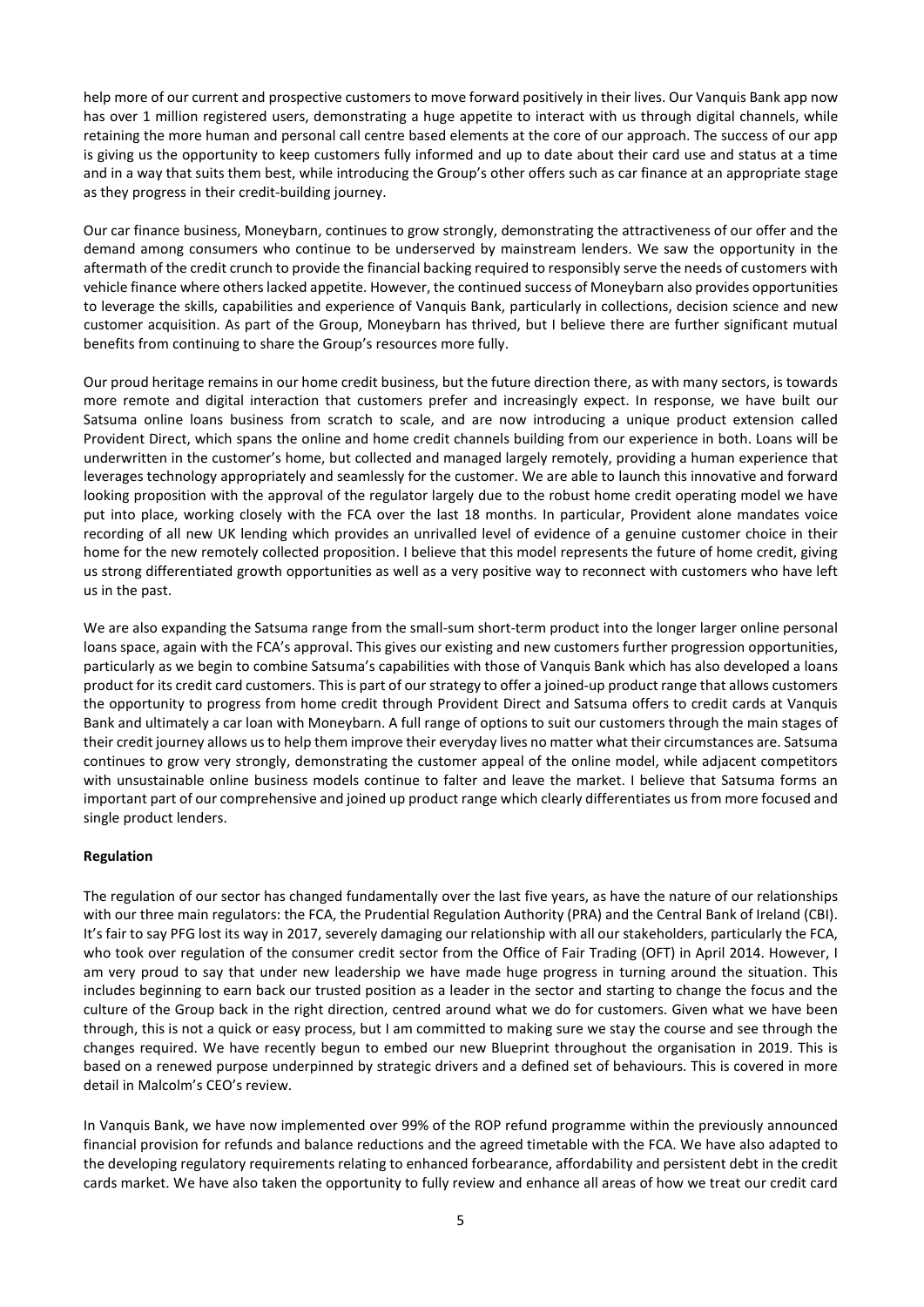customers including how we charge fees, how we price and what products we offer. Following completion of the ROP refund programme, and having carefully considered the lessons we have learned, discussions with the FCA on our plans for an enhanced ROP product and return to new sales have recently commenced.

In Moneybarn, we have made significant progress towards a settlement of the investigation started by the FCA in November 2017, with the expected cost of the required customer redress and fine covered by the provisions made at the time. We have also enhanced our termination handling processes and affordability assessments in line with the latest requirements, working closely with the FCA throughout.

In our home credit business, the highly experienced management team we installed under the most difficult circumstances, have succeeded in turning around the business working closely to build a strong relationship with the FCA in the process. These efforts resulted in the FCA having sufficient confidence in the business, leadership and operating model to grant us full authorisation in November 2018. From a position of extreme vulnerability just 12 months earlier, this is a remarkable achievement for our customers and our business. Since then, our management team has continued to work very closely with the FCA which has resulted in the FCA recently agreeing to the reintroduction of balanced scorecard targets, performance management and related variable pay throughout the field force for the first time since the first half of 2017. All of these achievements are based on the strong compliant operating model that has been developed under close FCA scrutiny and are dependent on the key elements of it being maintained going forward.

Our improved relationship with the regulators is of paramount importance not only to our delivery of good customer outcomes, but also for our ability to deliver attractive and sustainable returns for our shareholders.

# **Dividends**

Consistent with the commitment at the time of the rights issue, the Board is proposing a nominal final dividend of 10.0p per share in respect of 2018 (2017: nil) which results in a dividend cover of 4.7 times (2017: nil). If approved at the AGM on 21 May 2019, this will be paid on 21 June 2019 to shareholders on the register on 24 May 2019.

As previously stated, the Board's dividend policy is to maintain a dividend cover of at least 1.4 times as the home credit business recovers and moves into profitability.

The Board has recently re-evaluated the timing of dividend payments. Accordingly, in respect of the 2019 financial year and thereafter, the Board intends to:

- Pay the interim dividend in September rather than in late November; and
- Pay the final dividend in late May rather than in late June.

This will bring the Group in line with other financial institutions and recognises the support of shareholders through the Group's recent problems and the rights issue in April 2018.

The voluntary requirement agreed between Vanquis Bank and the Prudential Regulation Authority (PRA) not to pay dividends to, or enter into certain transactions outside the normal course of business with, the Group without the PRA's consent, remains in place. However, following the consent of the PRA, Vanquis Bank paid a dividend of £59.8m (2017: £nil) to its parent, Provident Financial plc, on 8 March 2019.

## **Our people**

The last two years have been a very turbulent time at PFG and we would not be where we are now without the hard work and efforts of all of the people in the organisation.

Firstly, I would like to thank Malcolm and the Group Executive Committee (ExCo) for their hard work this year in delivering our 2018 objectives during a very difficult time for the Group.

I would also like to thank both Stuart Sinclair, who stood in as Interim Chairman when Malcolm, who was previously Executive Chairman, took on the CEO's role, and Andrea Blance, who is now our Senior Independent Director. Together with Malcolm, they have brought much needed stability and helped to re-shape the Board over the last 12 months. Following my appointment in September 2018, Stuart stepped down from the Board, and I wish him all the very best for the future after 6 years with the Group.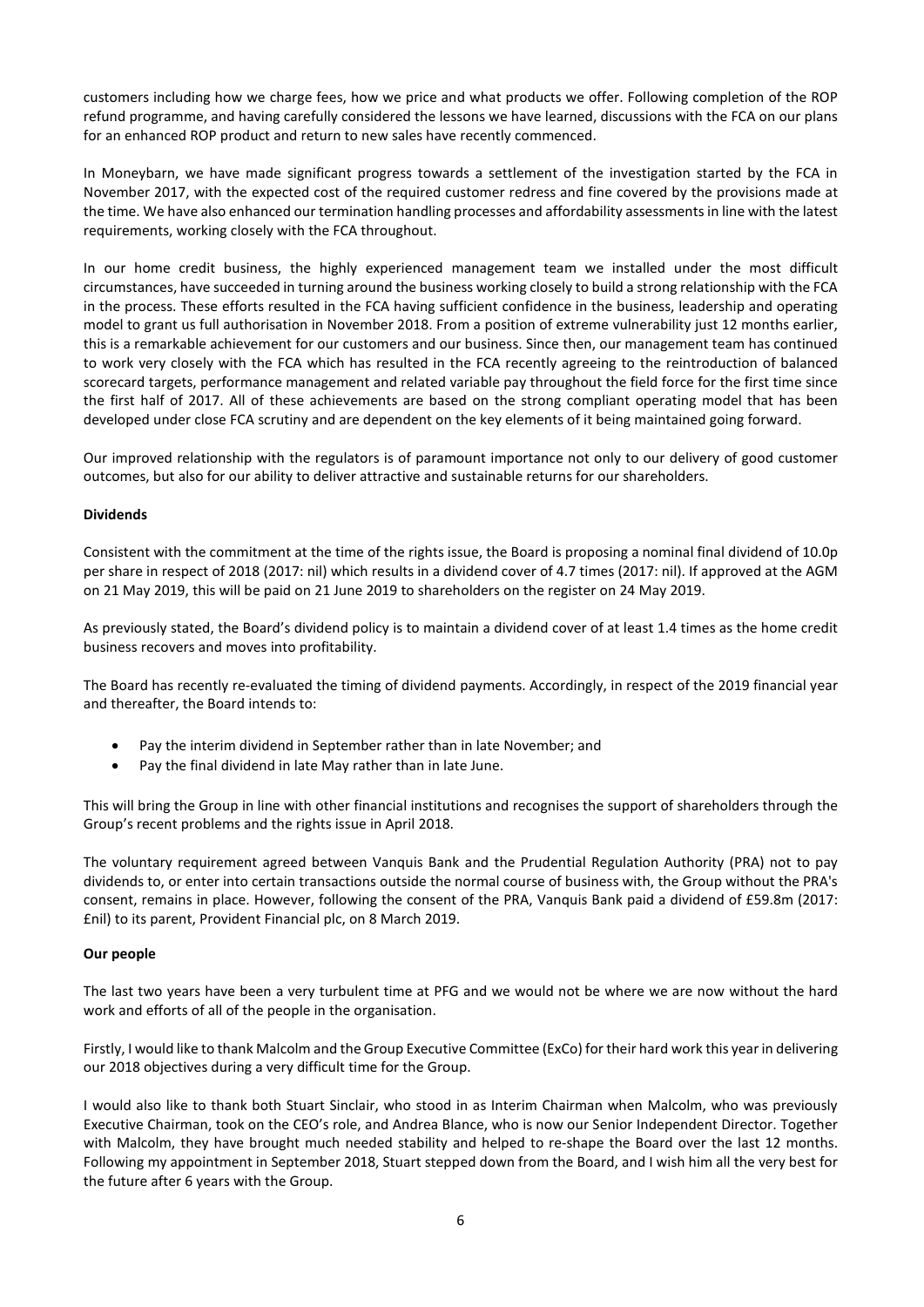I would also like to thank Rob Anderson, who stepped down as a non-executive director in December, after 9 years, Andrew Fisher, who stepped down as Finance Director in December, after 12 years with the Group, and John Straw, who will not stand for re-election at the forthcoming AGM in May. All three of these Board members made valuable contributions to the Group during their tenure.

Simon Thomas recently joined the Board as Chief Financial Officer (CFO), to replace Andrew Fisher. Simon is an experienced CFO with strong sector experience having spent the last 12 years as CFO of a FTSE 250 financial services company and served as Group Financial Controller at Nationwide Building Society earlier in his career. He is now working closely with Malcolm to deliver the Group's strategy.

We have invested a considerable amount of time strengthening the governance framework, clearly documenting how things should work and then communicating this clearly to the Board, the ExCo, central functions and each of our divisions. We have supplemented this with the recruitment of three new non-executive directors – Angela Knight, Elizabeth Chambers and Paul Hewitt – each of whom bring a depth of experience and expertise in our sector. Angela's experience includes being a non-executive director of Lloyds TSB and the CEO of the British Bankers Association (now UK Finance). Elizabeth's experience includes being a non-executive director of Dollar Financial Group, serving as Chief Marketing Officer at Barclays and Barclaycard, and Chief Strategy, Product and Marketing Officer at Western Union. She also led Barclaycard's co-branded cards business in the UK. Paul's experience includes chairing the audit committees as a non-executive director of Tesco Bank and Co-operative Banking Group and serving as Deputy Group Chief Executive and CFO of the Co-operative Group from 2003 to 2007.

In addition, we have also decided to reposition the role of the Chairman of Vanquis Bank to include serving as a nonexecutive director on the PFG Board. This will help improve decision making and co-ordination between the two Boards. This is another positive step in ensuring greater coordination and governance across the Group and I am pleased to announce that we have reached an agreement in principle with an individual for this dual role, subject to regulatory approval, who has a wealth of experience in retail banking and consumer lending. I would personally like to thank Jonathan Roe, the current Chairman of Vanquis Bank, who will step down from his role later this year.

I am very confident that we have assembled a strong Board with the right skills, experience and balance to run the Group centred around a PRA authorised and regulated bank, co-ordinated with smaller complementary consumer finance businesses authorised and regulated by the FCA and CBI. I am equally confident in the strong divisional management teams that we have built and maintained, most recently completed by the agreement in principle with a highly experienced banking executive to be appointed to the role of Managing Director of Vanquis Bank, subject to PRA and FCA approval.

And finally, but certainly not least, I would like to place on record my thanks for all the hard work and efforts of all my colleagues throughout the Group. I have been extremely impressed by the level of passion and commitment of everyone, whether they are in Vanquis Bank, CCD, Moneybarn or the corporate office. I am very much looking forward to working with the whole team to embed our new purpose and culture in 2019, and continuing the work to ensure that PFG is a strong and successful business going forward.

**Patrick Snowball Chairman 13 March 2019**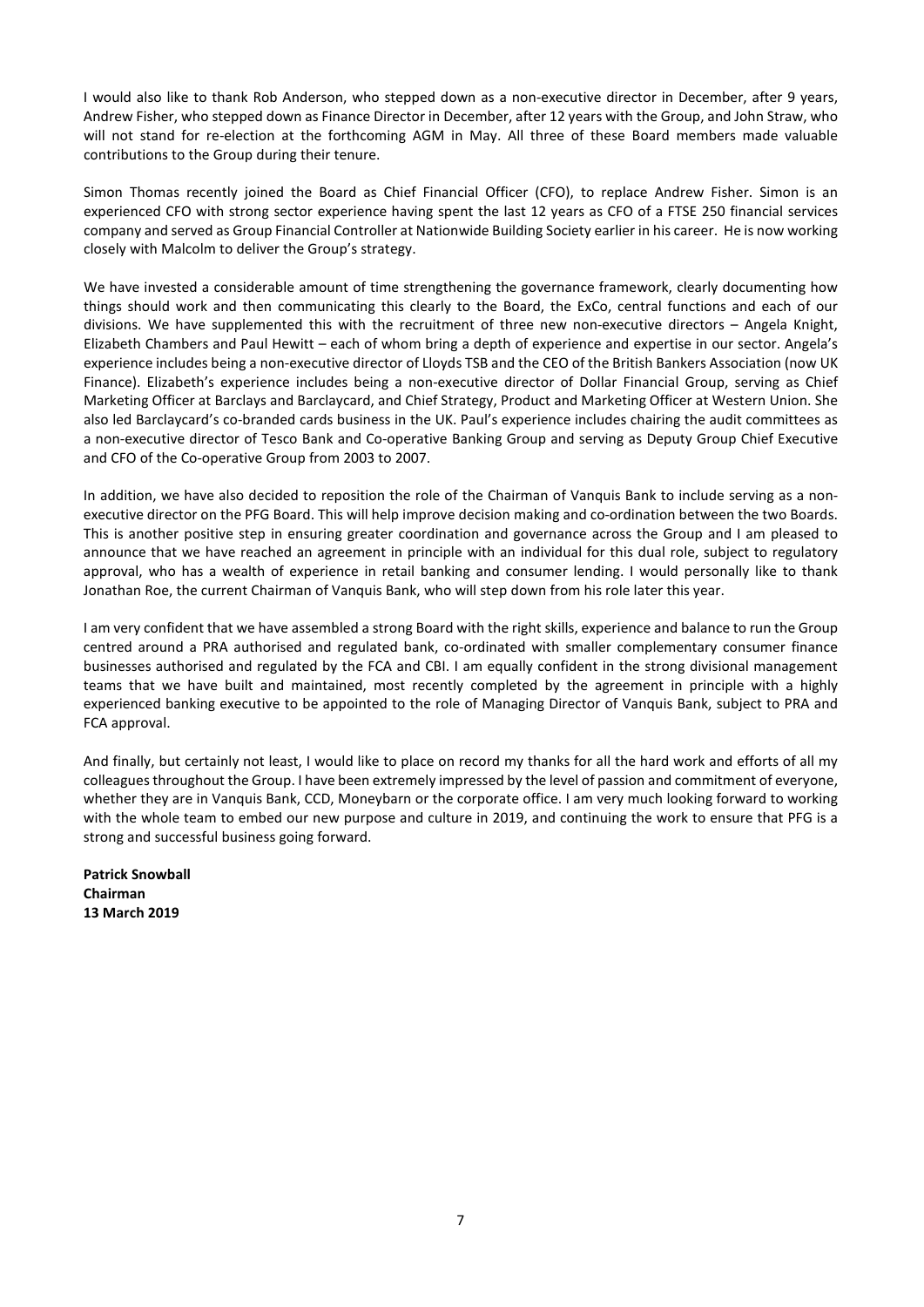## **Chief Executive's review**

## **Introduction**

PFG is the leading provider of credit products which provide financial inclusion for the 10 to 12 million consumers who are not well served by mainstream lenders. We serve 2.4 million customers through our four brands; Vanquis Bank credit cards, Provident home credit, Satsuma online loans, and Moneybarn car finance, all of which have market-leading positions. There remains a significant opportunity for us to enhance our market-leading positions through our businesses working much more collaboratively across our core capabilities of credit, collections, distribution, data and analytics. Continuing to develop our digital capability will also be central to maintaining our market-leading positions. The delivery of our strategy is supported by a financial model that is based on investing in capital generative businesses offering an attractive return, and which aligns the dividend policy with a strong capital base and future growth plans.

2018 has been a year of operational recovery after the events of 2017. Following the recapitalisation of the Group's balance sheet through completion of the rights issue in April 2018, we committed to five clear objectives for 2018. These were: (i) implementation of the home credit recovery plan with a view to the business becoming fully authorised by the FCA; (ii) completing the ROP refund programme in Vanquis Bank and adapting the business model to changes in regulation, particularly in respect of the new persistent debt measures; (iii) maintaining a constructive dialogue with the FCA to progress the investigation at Moneybarn; (iv) strengthening the Group's governance framework and changing culture to refocus more on the customer; and (v) re-accessing debt markets.

I am very pleased to report that we have delivered against each of these objectives.

#### **1. Home credit recovery plan**

CCD has made excellent progress in implementing the UK home credit recovery plan which culminated in the business gaining full authorisation by the FCA in November 2018. This is a major achievement by the CCD team who have worked tirelessly to turnaround the business following the events of 2017.

The implementation of the recovery plan has required a significant strengthening of the controls and processes throughout the business in 2018. In particular, there have been two major milestones delivered in the year.

Firstly, we now use voice recording for all issuance of credit in the UK and the majority of collections visits. This enables us to evidence our interactions with customers and oversee customer outcomes, both of which are very important in meeting regulatory requirements. It also allows us to use the recordings for training purposes, ensuring that our CEMs continuously improve their service to customers.

Secondly, during the second quarter of the year, we piloted a new field structure in 20 locations which involved the introduction of a new management role, called a Business Manager, to directly manage and support CEMs in delivering the right quality of service to our customers. The aim of the new structure is to better define roles and responsibilities, improve spans of control, provide greater support for CEMs in dealing with arrears and provide better structured training with a clear focus on enhancing the control environment. Following a successful pilot, including a number of branches being visited by the FCA in July, we rolled out the new structure across the field organisation in the second half of the year.

Both of these changes, together with numerous other actions undertaken by management, will allow the business to give customers the best possible service whilst maintaining high levels of regulatory compliance.

We have been focused on collections activity during the turnaround of the home credit business in 2018. This has resulted in the collections performance of credit originated since the fourth quarter of 2017, where the CEM has ownership of the customer relationship and has issued the credit, performing broadly in line with historic levels. However, the collections performance of credit issued prior to the fourth quarter of 2017 has performed significantly below historic levels. These customers were typically active during the migration to the new operating model and we have seen a large number of these customers making less frequent payments which are also typically lower than their contracted rate. The CEMs collecting from these customers did not originate the loan in most cases and therefore the customer relationship is not as strong. Importantly, however, these balances now only represent approximately £20m of CCD's receivables book of £292.5m.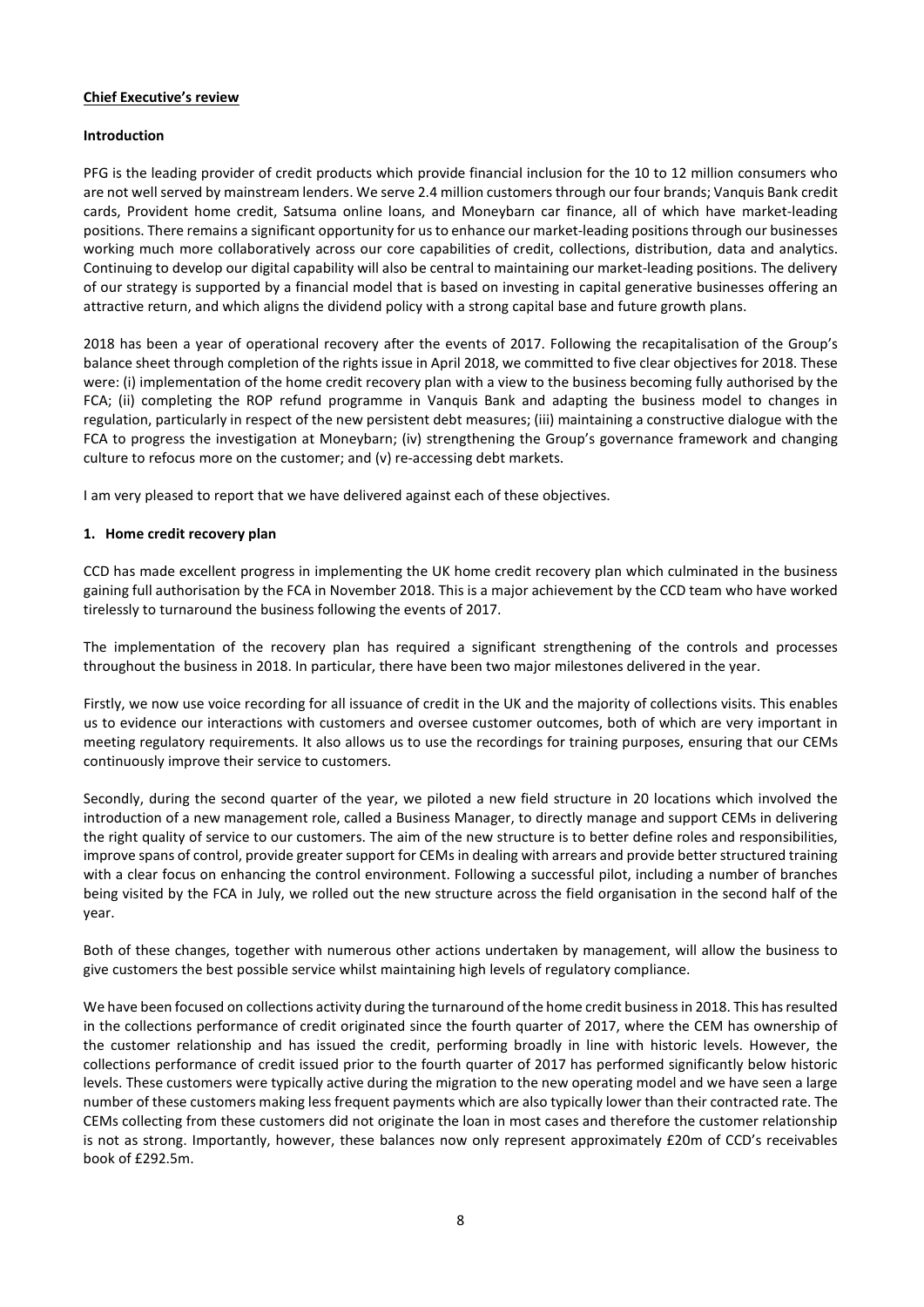During the implementation of the recovery plan, the performance management of field resource has been focused on managing activity and customer outcomes without the use of performance-related pay or financial objectives. However, in early March 2019, the FCA confirmed that the business can implement enhanced performance management of CEMs based on a balanced scorecard and agreed to the introduction of an element of variable performance-related pay. The scorecard will be tested for impact on customer outcomes and for calibration in an area and then a larger region before being deployed in full by the end of the second quarter of 2019. The implementation of this full suite of performance measures is a key milestone in ensuring the sustainability of returns in CCD and the creation of longer term value for shareholders. It is essential to improving the efficiency and effectiveness of the field organisation, both in terms of delivering consistently good customer outcomes and returning the business to run-rate profitability in due course through growing the customer base and improving collections performance.

We have made very good progress in the turnaround of CCD in 2018 and the business has delivered a significant reduction in losses. Provident remains the clear market leader in the home credit market with a strong franchise and Satsuma is showing strong growth. We believe that we have now developed an operating model for our UK business that meets the standards expected by the FCA. Importantly, we believe the key requirements of the recent high-cost credit review can be best evidenced through the recording of customer interactions, particularly at the point of credit being issued. However, due to the events of 2017 and the subsequent need to implement the recovery plan, the customer base and receivables book has contracted significantly over the last 18 months and the business is now sub-scale. As a result, the business hastwo main objectivesin 2019: (i) stabilising the customer base to set the business up for growth in the future; and (ii) reducing the cost base. Both of these objectives will be necessary to return the business to run-rate profitability in due course and then deliver the Group's target ROA of approximately 10% in the medium term.

In respect of growth, we saw good momentum on new customer recruitment in the last quarter of 2018 and encouragingly this has continued in early 2019. We also plan to expand the products we offer our customers in CCD in two ways during 2019. Following agreement with the FCA, we will be trialling an enhancement of our home credit product offering during the second quarter of 2019, leveraging the capabilities in home credit and Satsuma. The product enhancement will continue to be relationship managed in the home by a CEM, but payments will be collected remotely via continuous payment authority (CPA). We anticipate that this will allow us to attract new and former customers who do not wish to have a weekly collections visit by a CEM and are of suitable credit quality. Secondly, as well as continuing to increase the distribution of the core Satsuma small-sum, short-term loan product, following agreement with the FCA, we intend to undertake a trial of larger, longer duration personal loans at rates below 100% APR during the third quarter of 2019. We believe continued innovation in Satsuma is a crucial tool for the Group to enhance its digital customer proposition which is increasingly important in responding to ongoing changes in customer needs and preferences.

In terms of costs, we will continue to align the cost base of the business to the current size of the customer base. We have recently announced a voluntary redundancy programme with a view to reducing headcount by approximately 200 in CCD's central support functions. This will mean that over the last 12 months we have reduced headcount in CCD by approximately 1,000 (around 20%). Whilst redundancies are always regrettable, we believe that we need to continue to reduce the cost base which, together with delivering growth, is necessary to achieve run-rate profitability in due course. The actions we have already taken, and continue to take, demonstrates that we are prepared to make the hard choices required to ensure that the Group's operations are lean in order to remain the most competitive player in the sector.

In June 2018, we were deeply shocked and saddened by the death of Tina Cantello, a CEM in Romford. Tina was a wellliked and respected colleague who had been with Provident for over 25 years. She will be sorely missed and we are supporting her family through these difficult times. The safety of our employees remains of paramount importance.

#### **2. Vanquis Bank refund programme and regulatory changes**

The ROP refund programme is now over 99% implemented, with around 1.3 million current and former customers refunded by early March 2019. The team at Vanquis Bank have done very well to deliver this in line with the timetable agreed with the FCA and within the provisions established at the end of 2017. It is pleasing to report that there has been no material change in the level of complaints arising in relation to ROP.

Vanquis Bank has successfully delivered a number of business model refinements during 2018 in order to adapt to changes in regulation and to improve the customer proposition, including: (i) reducing the cash interest rate to be in line with the purchase rate; (ii) implementing voluntary controls allowing changes to repayment dates and alerting customers when promotional periods are expiring or they are nearing their credit limit; (iii) introducing credit line increase consents; and (iv) early interventions have been implemented so that customers in potential financial difficulty are being contacted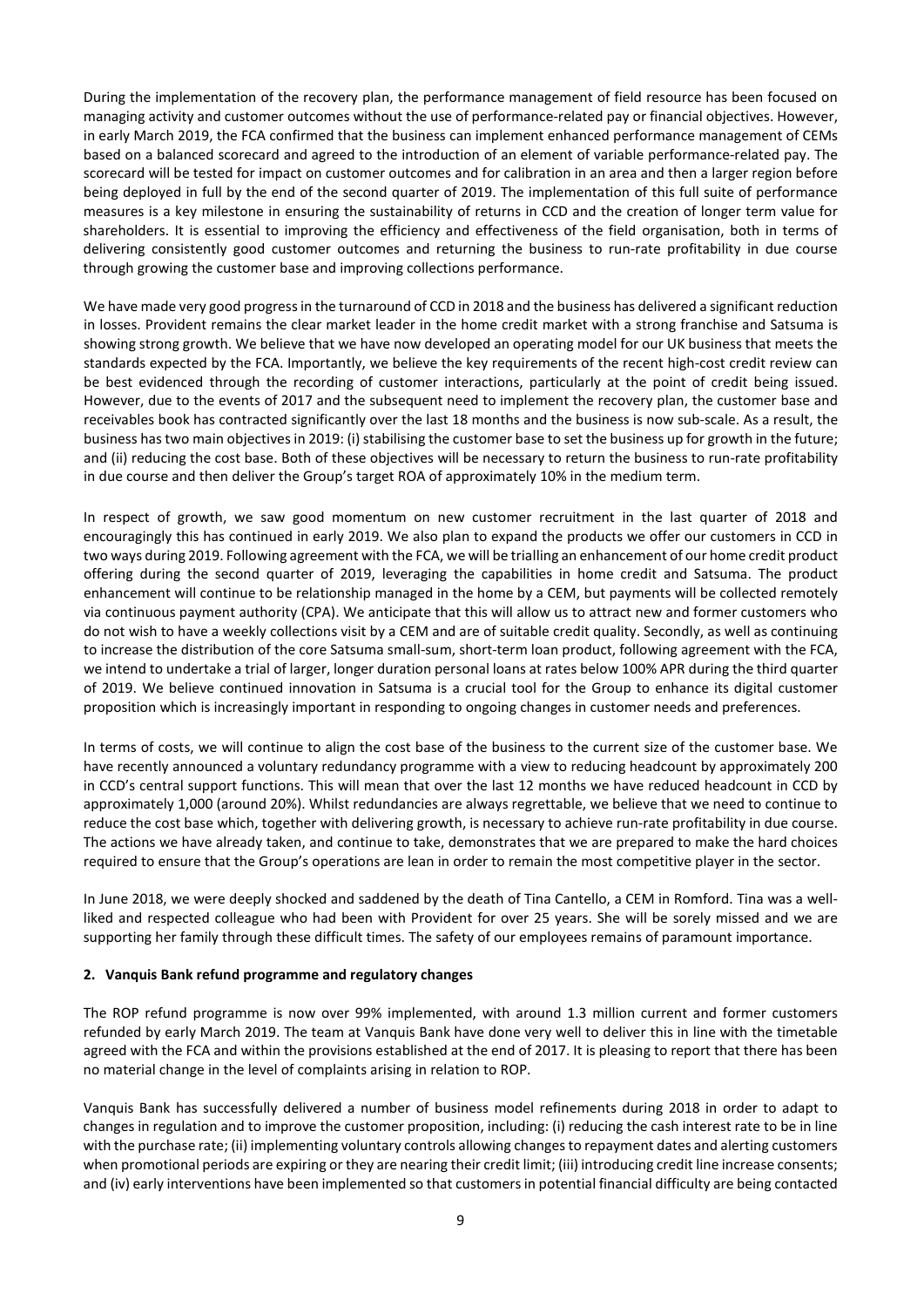quickly. In addition, in response to the FCA's definition of persistent debt within the Credit Card Market Study (CCMS), Vanquis Bank increased its minimum due payments by around 50bps in the third quarter of the year and will shortly rollout the use of recommended payments which we expect to be typically between 100bps and 150bps higher than the minimum payment due. Together with the implementation of other communication strategies across the customer base, these measures should reduce the risks that customers meet the definition of being in persistent debt and lose access to the benefits of owning a Vanquis Bank credit card.

The affordability principles arising from the FCA's review of creditworthiness in consumer credit took effect from 1 November 2018. Following implementation of a new underwriting platform in November, Vanquis Bank successfully migrated all distribution channels to the new decision module with enhanced creditworthiness assessments. All of the Group's businesses are compliant with the FCA's affordability requirements.

I am very pleased that Vanquis Bank has managed to deliver stable profits in 2018, despite the significant focus on the ROP refund programme and adapting to changes in regulation. Looking into 2019, we expect the impact of the regulatory measures implemented in 2018 to moderate Vanquis Bank's receivables growth as they fully flow through the receivables book. However, we expect new customer bookings in 2019 to be at a similar level to 2018 and the business is working on a number of a new initiatives to support growth in 2020 and beyond including enhancing the credit line increase programme, improved targeting of customers within Vanquis Bank's risk appetite such as 'thin file' consumers, development of partnership opportunities and marketing of credit cards to the Moneybarn customer base.

# **3. Moneybarn FCA investigation**

The FCA has completed the information gathering phase of its investigation into affordability, forbearance and termination options at Moneybarn. We have made significant progress with the FCA in reaching an agreed resolution to the investigation and are working towards concluding the matter in the coming weeks. The combined cost of the agreement reached with the FCA is expected to be within the scope of previously made financial provisions of £20m set aside at the end of 2017. The FCA will be issuing its final notice in respect of the investigation in due course. This represents the closure of a significant operational headwind and demonstrates the effectiveness of our remediation process and the constructive relationship we have established with the regulator.

Moneybarn delivered strong growth in customers, receivables and profits in 2018 and this has continued into early 2019. We have been developing a number of additional growth initiatives which should provide further traction as we go forward, including using the Vanquis Bank app to offer bespoke Moneybarn products to Vanquis Bank customers, expansion of relationships with lead generators and quotation search partners, introduction of an existing customer resolicitation programme to retain high-quality customers and the introduction and development of new asset classes that resonate with Moneybarn's target customer base.

## **4. Governance and culture**

We have made significant progress in strengthening our governance framework, improving our relationship with regulators and implementing the changes necessary to culture to place the customer firmly at the heart of the Group's strategy. This provides the basis for delivering attractive and sustainable returns to shareholders.

We have invested further in strengthening our governance framework by recruiting a central risk team to work under the Interim Chief Risk Officer, the co-ordination of IT under a new Group Chief IT Officer and the recruitment of a new Interim Group Chief Internal Auditor and a Group Head of Human Resources. A permanent Group Chief Risk Officer has recently been appointed and the process for recruiting a permanent Group Chief Internal Auditor is well advanced.

The ExCo, which was established in early 2018 and comprises Group and divisional senior executives, is now playing a far greater role in delivering on the Group's vision through enhancing information flows and collaboration. As previously announced, the Board is finalising plans to establish a Customer, Culture and Ethics Committee, which is intended to be a committee of the Board and will be chaired by Elizabeth Chambers.

We have undertaken significant activity to realign the Group's culture more closely to the developing needs of the customer, and to collaborate across businesses to deliver better customer outcomes. We have recently launched a new Blueprint throughout the Group to support our new purpose of: "We help put people on a path to a better everyday life". I am very passionate about our new purpose and PFG's role in society. Our purpose is underpinned by a number of strategic drivers and behaviours. These aim to deliver an appropriate balance between the needs of our customers, the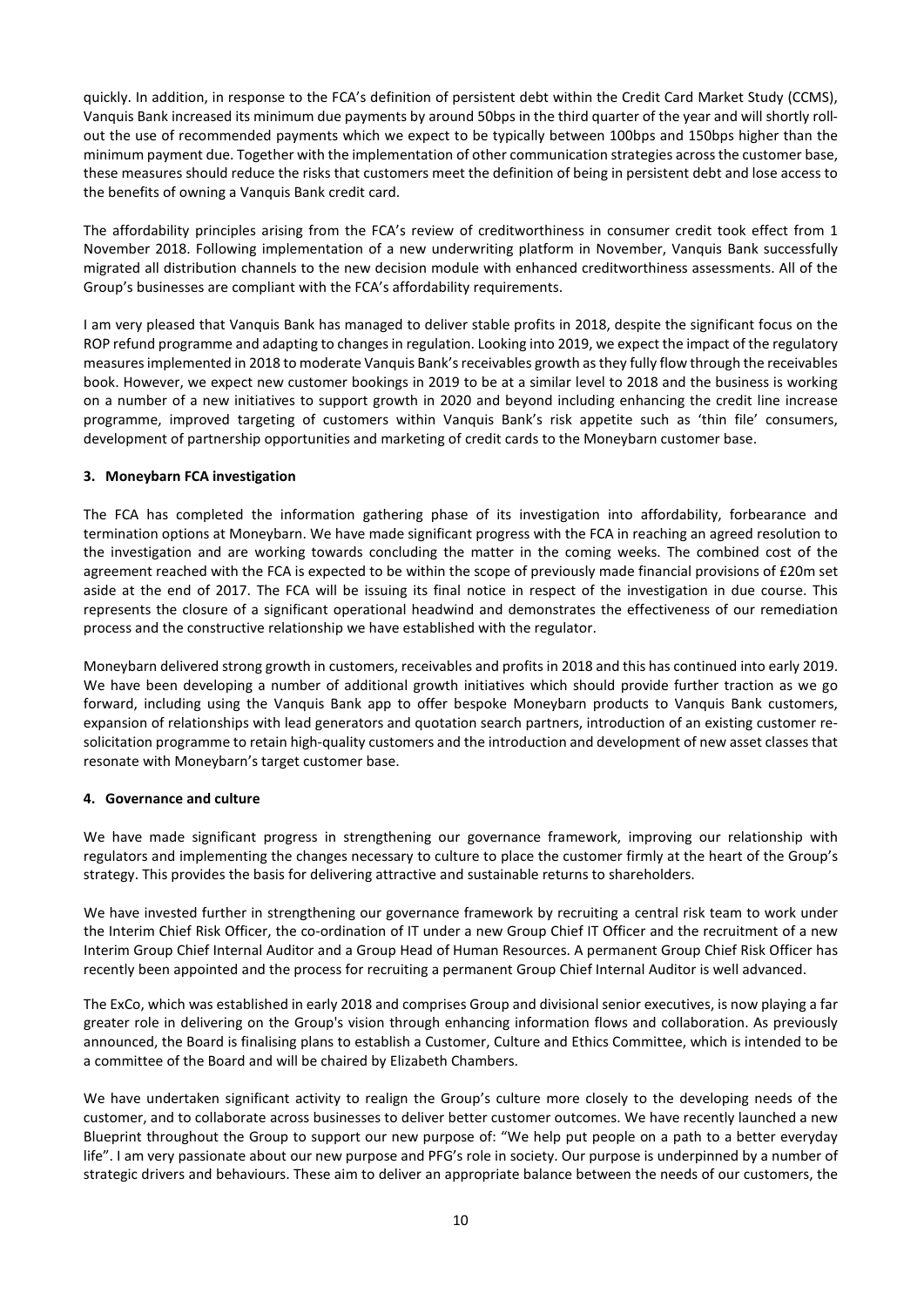regulator, equity and debt investors and our employees in order to ensure that PFG is successful and sustainable for all of its stakeholders.

# **5. Funding and capital**

The completion of the rights issue to recapitalise the Group was undertaken with a view to maintaining the Group's investment grade credit status and re-establishing normal access to funding from bank and debt capital markets. The Group's CET 1 ratio at 31 December 2018 was 29.7% compared with a fully loaded minimum regulatory capital requirement of 25.5%. This provides headroom of approximately £95m, and is consistent with the Board's risk appetite of maintaining regulatory capital headroom in excess of £50m.

We have made very good progress in strengthening the Group's funding position during the year. On 4 June 2018, we issued £250m of 5-year fixed rate bonds carrying a semi-annual coupon of 7%. The proceeds of the bond issue were used to finance the tender offer for the £250m existing senior bonds which carry a coupon of 8% and mature in October 2019. 89% of the existing bonds were tendered and redeemed at an 8.0% premium on 30 May 2018. The remaining existing senior bonds of £27.5m will mature on their original maturity date in October 2019. The retail deposits programme at Vanquis Bank continuesto be strong. During the year, retail deposits have increased from £1,301.0m to £1,431.7m which allowed Vanquis Bank to repay its residual intercompany loan from Provident Financial of £55m in November 2018. Vanquis Bank is now fully funded with retail deposits.

All of this means that the Group has sufficient debt facilities, together with access to retail deposits, to fund growth and contractual maturities until May 2020, when the syndicated bank facility matures. It is our intention to refinance this facility 12 months in advance of maturity in line with our treasury policy.

The actions we have taken during 2018 mean that we have a strong balance sheet and access to a diverse range of funding sources, including retail deposits which fully funds by far the largest portion of the Group in Vanquis Bank. The Group's businesses outside of Vanquis Bank are funded by the bank and debt capital markets through a combination of syndicated bank facilities, retail bonds, institutional bonds and private placements. Our funding position underpins our confidence in our ability to realise the opportunities to grow and successfully develop all of our businesses across the Group.

## **Outlook**

2018 has been a year of recovery and we have successfully delivered against the operational objectives we committed to at the start of the year. We expect to build on this progress in 2019 as we continue to adapt the businesses to changes in regulation, further strengthen the relationship with our regulators, refinance the Group's syndicated bank facility, embed our new purpose and Blueprint and continue the turnaround of our home credit business. All of these actions enhance the Group's ability to create value for shareholders. We also recognise that we are managing the Group's recovery at a time when the UK macro-economic and political outlook is uncertain and we have proactively tightened our underwriting standards throughout the Group over the last two years.

PFG is a leading provider of credit products which provide financial inclusion for the 10 to 12 million consumers who are not well served by mainstream lenders. As a leader in credit cards, home credit and motor finance for this market and with a strong trajectory in digitally originated and delivered instalment loans, the Group has strong growth potential and attractive product line diversification. Given our breadth of customer base and product offering and through our core capabilities of credit, collections, distribution, data and analytics, the Group is very well positioned to deliver attractive and sustainable shareholder returns and to further strengthen our market-leading positions through greater capture of the commercial and financial synergies that exist between our businesses. Continuing to develop our digital capability will be central to maintaining our market-leading positions and will also allow enhanced management of the customer journey and greater collaboration across divisions.

The Board is confident in the strategic direction for the Group, anchored in both the opportunities presented by Vanquis Bank and the ability of the Group's other businesses to work more closely with Vanquis Bank going forward. The management team is in the process of developing and implementing a number of planned growth and efficiency initiatives which the Board believes will have benefits both for customers in terms of improved experience and for shareholders in terms of delivering attractive and sustainable returns. The Board confirms that PFG continues to trade in line with expectations.

Finally, I would like to thank all of my colleagues for their hard work over the last year.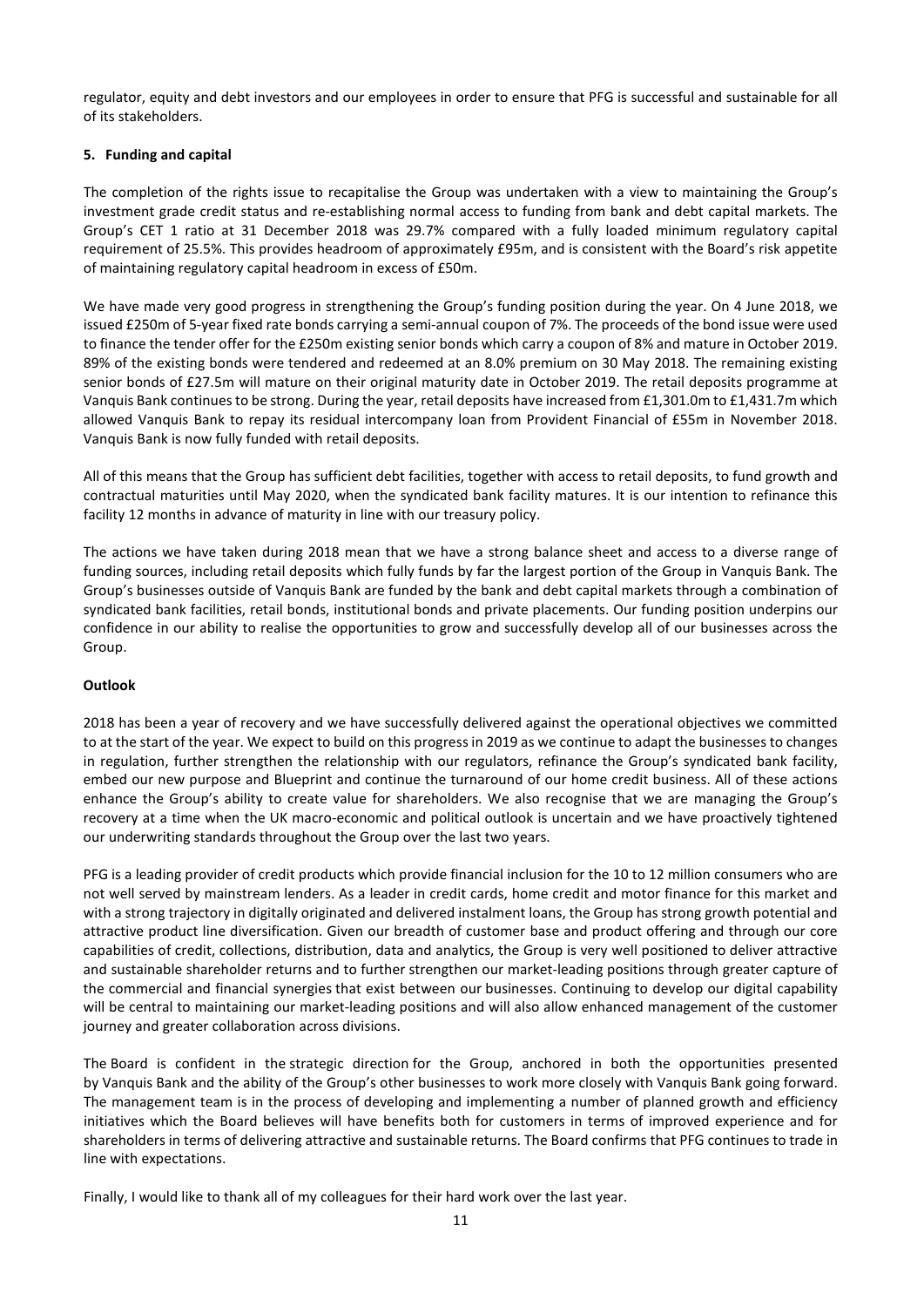**Malcolm Le May Chief Executive Officer 13 March 2019**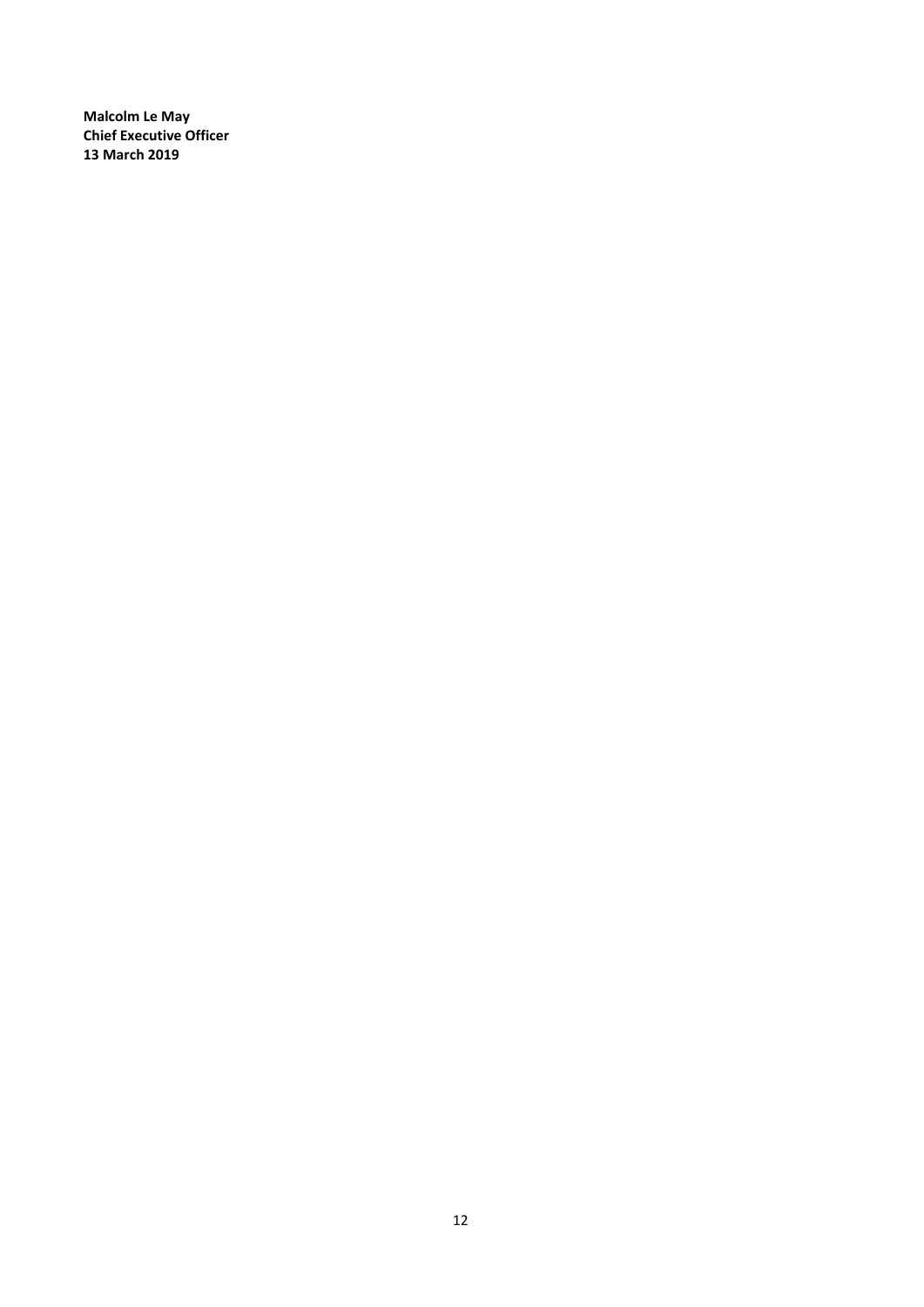# **Financial review**

## **IFRS 9**

The Group has reported its results under IFRS 9 for the first time in 2018. IFRS 9 requires the recognition of impairment provisions on the inception of a loan based on the probability of default and the expected loss on a loan when it defaults. This differs to IAS 39 which required impairment provisions to be made when there was an impairment event such as a missed payment. IFRS 9 therefore results in the earlier recognition of impairment provisions than IAS 39 and results in lower profits whilst a business is growing. Conversely, shrinking businesses would experience an increase in profits.

Whilst the Group's results in 2018 are reported under IFRS 9, the 2017 statutory prior year comparatives have not been restated due to the IFRS 9 requirement in respect of the de-recognition of financial assets which would require loans terminated prior to 1 January 2018 to remain under IAS 39 in the prior year. As this would distort comparability with the 2018 income statement and balance sheet which is on a full IFRS 9 basis, the Group has also provided unaudited pro forma 2017 income statement and balance sheet comparatives on a full IFRS 9 basis as though IFRS 9 had been adopted from 1 January 2017.

The Group's unaudited pro forma disclosures in respect of the year ended 31 December 2017 are as follows:

## Summary balance sheet as at 31 December 2017

|                                   |               | <b>IFRS 9</b> |                   |
|-----------------------------------|---------------|---------------|-------------------|
|                                   | <b>IAS 39</b> | adjustment    | IFRS <sub>9</sub> |
|                                   | $\mathsf{fm}$ | $\mathsf{fm}$ | £m                |
| Receivables:                      |               |               |                   |
| - Vanquis Bank                    | 1,554.7       | (149.5)       | 1,405.2           |
| $-$ CCD                           | 390.6         | (43.2)        | 347.4             |
| - Moneybarn                       | 364.1         | (45.4)        | 318.7             |
| <b>Total receivables</b>          | 2,309.4       | (238.1)       | 2,071.3           |
| Pension asset                     | 102.3         | -             | 102.3             |
| Liquid assets buffer              | 263.4         | ٠             | 263.4             |
| <b>Borrowings</b>                 | (2, 193.0)    |               | (2, 193.0)        |
| Deferred tax (liabilities)/assets | (20.3)        | 54.1          | 33.8              |
| Other                             | 73.3          |               | 73.3              |
| <b>Net assets</b>                 | 535.1         | (184.0)       | 351.1             |

The adoption of IFRS 9 resulted in a reduction in receivables of £238.1m at 31 December 2017, which net of deferred tax, results in a reduction in net assets of £184.0m.

## Group adjusted profit before tax for the year ended 31 December 2017

|                                         |               | IFRS <sub>9</sub> |               |
|-----------------------------------------|---------------|-------------------|---------------|
|                                         | <b>IAS 39</b> | adjustment        | <b>IFRS 9</b> |
|                                         | £m            | £m                | £m            |
| Adjusted profit/(loss) before tax:      |               |                   |               |
| - Vanquis Bank                          | 206.6         | (25.2)            | 181.4         |
| $-$ CCD                                 | (118.8)       | 12.5              | (106.3)       |
| - Moneybarn                             | 34.1          | (12.2)            | 21.9          |
| - Central costs                         | (12.8)        |                   | (12.8)        |
| Adjusted profit before tax <sup>1</sup> | 109.1         | (24.9)            | 84.2          |
| <b>Adjusted EPS<sup>2</sup></b>         | 45.7p         | (8.9p)            | 36.8p         |
| Annualised ROA <sup>3</sup>             | 6.9%          | $-$ %             | 6.9%          |

*<sup>1</sup> Adjusted profit before tax in 2017 is stated before: (i) amortisation of £7.5m in respect of acquisition intangibles established as part of the acquisition of Moneybarn in August 2014; and (ii) exceptional costs of £224.6m comprising £172.1m in respect of the estimated cost of restitution, other costs and provisions and a fine following resolution on 27 February 2018 of the FCA investigation into ROP in Vanquis Bank, £20.0m in respect of the estimated cost arising*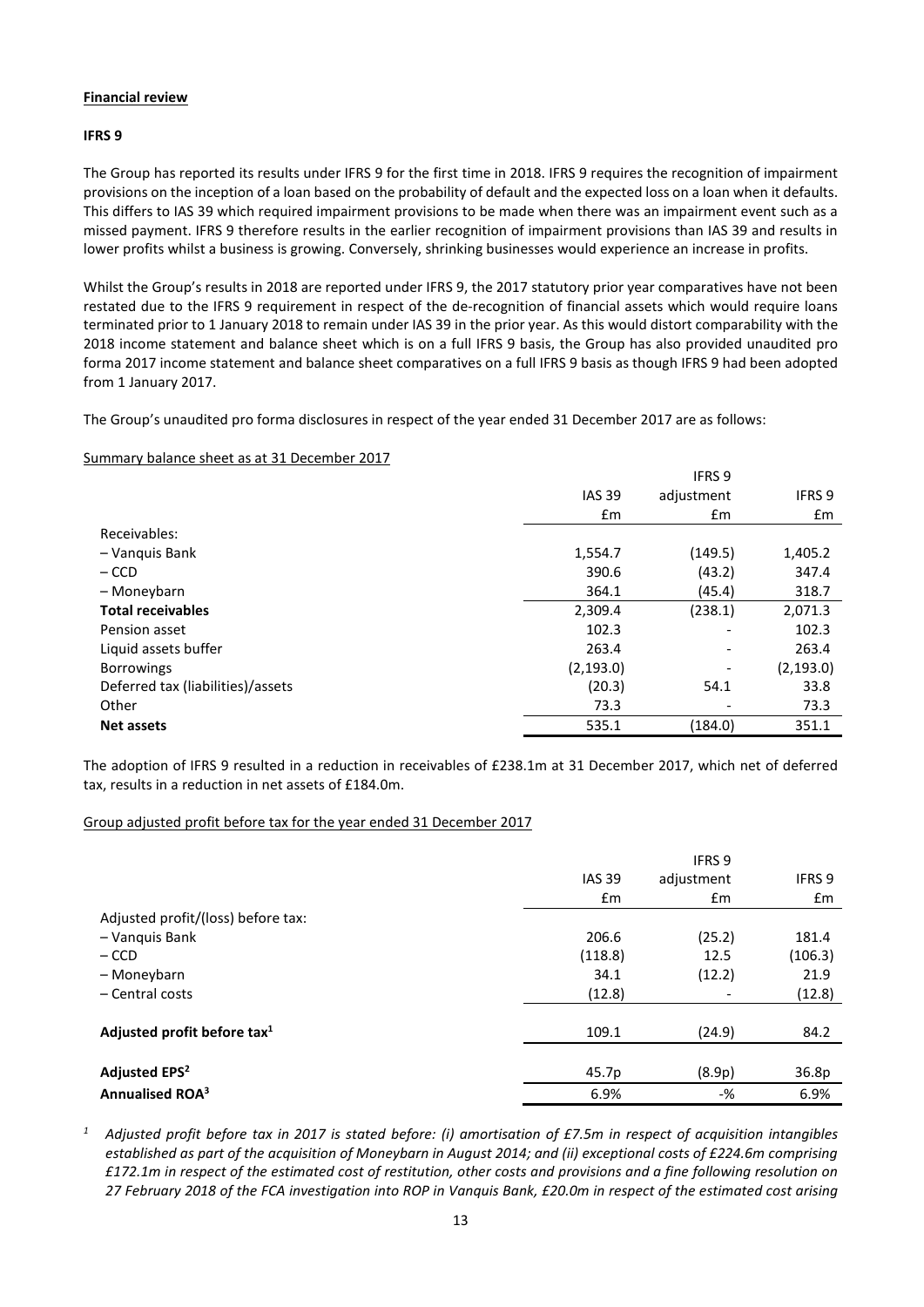*in respect of the FCA investigation into affordability, forbearance and termination options at Moneybarn and £32.5m in respect of the costs relating to the migration to the new home credit operating model and the subsequent* 

- *implementation of the recovery plan following the poor execution of the migration. 2 EPS has been adjusted to reflect the bonus element of the rights issue in 2018. A conversion factor of 1.367 has been applied to the weighted average number of shares for the year ended 31 December 2017.*
- *<sup>3</sup> Adjusted profit before interest after tax as a percentage of average receivables for the 12 months ended 31 December 2017.*

The Group's unaudited pro forma IFRS 9 adjusted profits in 2017 of £84.2m were £24.9m lower than IAS 39 adjusted profits. This reflects the impact of the growth in receivables in Vanquis Bank, Moneybarn and Satsuma partly offset by the impact of the shrinkage in home credit receivables. Profits in growing businesses are typically lower under IFRS 9 whilst conversely profits of shrinking business are typically higher.

Despite the adjustments required to receivables, net assets and earnings, it is important to note that IFRS 9 only changes the timing of profits made on a loan. The Group's underwriting and scorecards are unaffected by the change in accounting. The ultimate profitability of a loan is the same under both IAS 39 and IFRS 9 and more fundamentally the cash flows and capital generation over the life of a loan remain unchanged. The calculation of the Group's bank covenants are unaffected by IFRS 9, as they are based on accounting standards in place at the time the covenants were set. Based on transitional arrangements, the regulatory capital impact of IFRS 9 is being phased in on a transitional basis over five years.

## **Group performance**

The Group's 2018 results can be summarised as follows:

|                                         | Year ended 31 December |                   |        |               |
|-----------------------------------------|------------------------|-------------------|--------|---------------|
|                                         | 2018                   | 2017              |        | 2017          |
|                                         | <b>IFRS 9</b>          | IFRS $9^1$        | Change | <b>IAS 39</b> |
|                                         | Em                     | £m                | %      | $\mathsf{fm}$ |
| Adjusted profit/(loss) before tax:      |                        |                   |        |               |
| - Vanguis Bank                          | 184.3                  | 181.4             | 1.6    | 206.6         |
| $-$ CCD                                 | (38.7)                 | (106.3)           | 63.6   | (118.8)       |
| - Moneybarn                             | 28.1                   | 21.9              | 28.3   | 34.1          |
| $-$ Central costs                       | (20.2)                 | (12.8)            | (57.8) | (12.8)        |
| Adjusted profit before tax <sup>2</sup> | 153.5                  | 84.2              | 82.3   | 109.1         |
|                                         |                        |                   |        |               |
| Adjusted EPS <sup>3</sup>               | 46.6 <sub>p</sub>      | 36.8 <sub>p</sub> | 26.6   | 45.7p         |
| Annualised ROA <sup>4</sup>             | 7.6%                   | 6.9%              |        | 6.9%          |

*<sup>1</sup> Unaudited pro forma IFRS 9 comparative financial information as though IFRS 9 had been implemented from 1 January 2017.*

- *<sup>2</sup> Adjusted profit before tax is stated before: (i) £7.5m of amortisation in respect of acquisition intangibles established as part of the acquisition of Moneybarn in August 2014 (2017: £7.5m); and (ii) exceptional charges of £55.3m (2017: £224.6m) comprising £29.9m in respect of intangible and tangible asset write offs, redundancy and consultancy costs associated with the implementation of the home credit recovery plan following the poor execution of the migration to the new operating model in July 2017 (2017: £32.5m); (ii) £18.5m in respect of the 8% premium and fees paid on the redemption of 89% of the £250m senior bonds maturing in October 2019 (2017: £nil); and (iii)* £*6.9m of non-cash pension charges in respect of the equalisation of Guaranteed Minimum Pensions following the High Court judgement against Lloyds Bank PLC and others in October 2018 (2017: £nil). 2017 exceptional costs also included £172.1m following resolution of the FCA investigation into ROP in Vanquis Bank and £20.0m in respect of the FCA investigation into affordability, forbearance and termination options at Moneybarn.*
- *<sup>3</sup> The weighted average number of shares in the period prior to the rights issue in April 2018 has been adjusted to take account of the bonus element of the rights issue of 1.367 and EPS comparatives restated.*
- *<sup>4</sup> Annualised return on assets is calculated as adjusted profit before interest after tax as a percentage of average receivables for the 12 months ended 31 December.*

The Group has reported IFRS 9 profit before tax, amortisation of acquisition intangibles and exceptional items up by 82.3% to £153.5m (2017: Unaudited pro forma IFRS 9 profit before tax, amortisation of acquisition intangibles and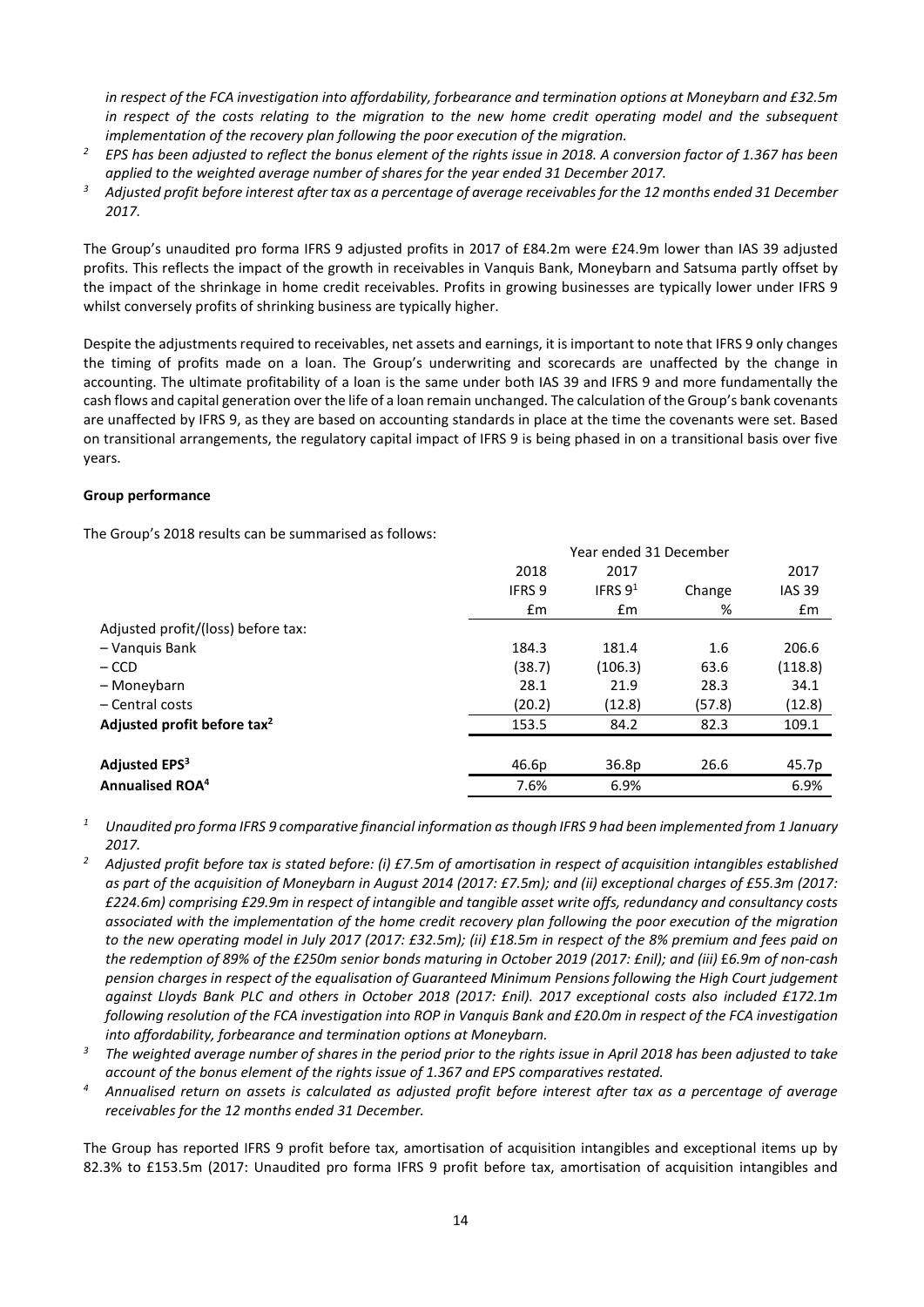exceptional items of £84.2m, IAS 39 profit before tax, amortisation of acquisition intangibles and exceptional items of £109.1m).

Vanquis Bank has delivered a 1.6% increase in IFRS 9 adjusted profit before tax to £184.3m (2017: Unaudited pro forma IFRS 9 adjusted profit before tax of £181.4m, IAS 39 adjusted profit before tax of £206.6m), principally reflecting the benefit of operational leverage and receivables growth of 4.9%. This has been substantially offset by the continuing reduction in the revenue yield due to lower penetration of the ROP product within the customer base, following the cessation of sales to new customers in April 2016, as well as the continued expansion of the product offering into the near prime segment of the market through the Chrome branded credit card.

CCD has reported a reduced IFRS 9 adjusted loss before tax of £38.7m (2017: Unaudited pro forma IFRS 9 adjusted loss before tax of £106.3m, IAS 39 adjusted loss before tax of £118.8m) reflecting successful implementation of the recovery plan following the significant losses caused by the poorly executed migration to the new operating model in 2017. The focus in 2019 will be on stabilising the customer base to set the business up for growth in the future and continuing to reduce the cost base, both of which are necessary to return the business to run-rate profitability in due course.

Moneybarn's IFRS 9 adjusted profit before tax has increased by 28.3% to £28.1m (2017: Unaudited pro forma IFRS 9 adjusted profit before tax of £21.9m, IAS 39 adjusted profit before tax of £34.1m), reflecting strong growth and improved credit quality.

IFRS 9 adjusted basic earnings per share of 46.6p (2017: Unaudited pro forma IFRS 9 adjusted basic earnings per share of 36.8p, IAS 39 adjusted basic earnings per share of 45.7p) increased by 26.6%, reflecting the increase in adjusted earnings partly offset by the impact of the rights shares issued in April 2018.

Reported IFRS 9 profit before tax increased by 161.3% to £90.7m (2017: Unaudited pro forma IFRS 9 loss before tax of £147.9m, IAS 39 loss before tax of £123.0m) and IFRS 9 basic earnings per share increased by 133.5% to 25.2p (2017: Unaudited pro forma IFRS 9 basic loss per share of 75.3p, IAS 39 basic loss per share of 66.4p). Exceptional costs in 2018 amounted to £55.3m (2017: £224.6m) comprising £29.9m in respect of the implementation of the home credit recovery plan (2017: £32.5m), £18.5m in respect of the refinancing of the £250m senior bonds maturing in October 2019 (2017: £nil) and a £6.9m non-cash exceptional pension charge relating to GMP equalisation (2017: £nil). 2017 exceptional costs also included £172.1m following resolution of the FCA investigation into ROP in Vanquis Bank and £20.0m in respect of the FCA investigation into affordability, forbearance and termination options at Moneybarn.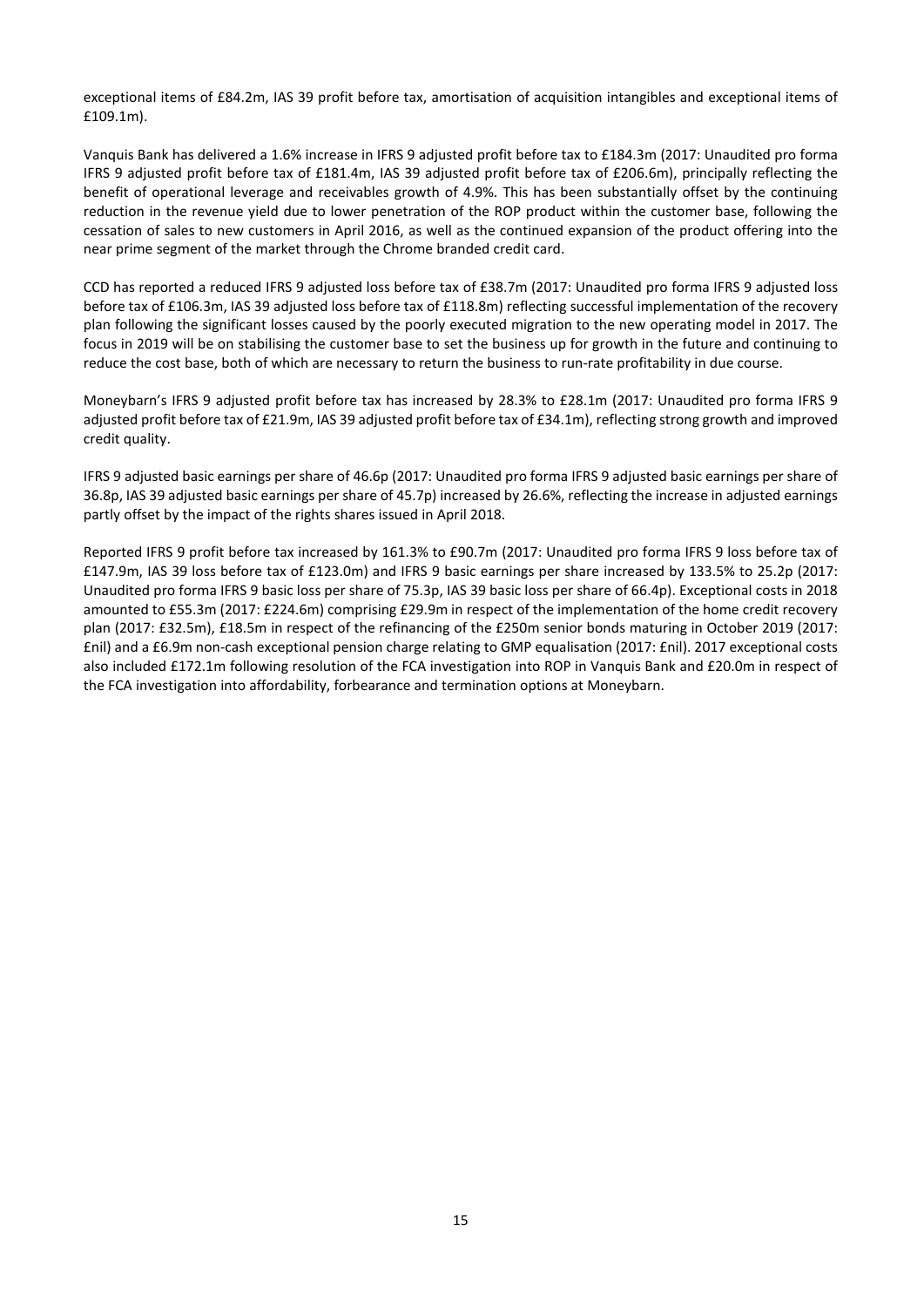#### **Vanquis Bank**

|                                                                        | Year ended 31 December |           |        |               |
|------------------------------------------------------------------------|------------------------|-----------|--------|---------------|
|                                                                        | 2018                   | 2017      |        | 2017          |
|                                                                        | <b>IFRS 9</b>          | IFRS $91$ | Change | <b>IAS 39</b> |
|                                                                        | £m                     | Em        | %      | Em            |
| Customer numbers ('000)                                                | 1,773                  | 1,720     | 3.1    | 1,720         |
|                                                                        |                        |           |        |               |
| Year-end receivables prior to balance reduction provision <sup>2</sup> | 1,477.5                | 1,480.6   | (0.2)  | 1,630.1       |
| Reported year-end receivables                                          | 1,473.8                | 1,405.2   | 4.9    | 1,554.7       |
| Average receivables <sup>3</sup>                                       | 1,489.0                | 1,366.8   | 8.9    | 1,497.3       |
|                                                                        |                        |           |        |               |
| Revenue                                                                | 650.3                  | 650.5     |        | 638.8         |
| Impairment                                                             | (241.6)                | (223.5)   | (8.1)  | (186.6)       |
| Revenue less impairment                                                | 408.7                  | 427.0     | (4.3)  | 452.2         |
|                                                                        |                        |           |        |               |
| Annualised revenue yield <sup>4</sup>                                  | 43.7%                  | 47.6%     |        | 42.7%         |
| Annualised impairment rate <sup>5</sup>                                | 16.3%                  | 16.4%     |        | 12.5%         |
| Annualised risk-adjusted margin <sup>6</sup>                           | 27.4%                  | 31.2%     |        | 30.2%         |
| Costs                                                                  | (188.4)                | (209.1)   | 9.9    | (209.1)       |
| Interest                                                               | (36.0)                 | (36.5)    | 1.4    | (36.5)        |
|                                                                        |                        |           |        |               |
| Adjusted profit before tax <sup>7</sup>                                | 184.3                  | 181.4     | 1.6    | 206.6         |
|                                                                        |                        |           |        |               |
| Annualised return on assets <sup>8</sup>                               | 10.9%                  | 11.8%     |        | 11.9%         |

*<sup>1</sup> Unaudited pro forma IFRS 9 comparative financial information as though IFRS 9 had been implemented from 1 January 2017.*

*<sup>2</sup> Year-end receivables are stated prior to the estimated balance reduction provision of £3.7m (2017: £75.4m) arising as a result of the resolution of the FCA investigation into ROP reached on 27 February 2018 (see 7 below).*

- *<sup>3</sup> Calculated as the average of month end receivables for the 12 months ended 31 December excluding the impact of the estimated balance reduction provision (see 2 above).*
- *<sup>4</sup> Revenue as a percentage of average receivables for the 12 months ended 31 December.*
- *<sup>5</sup> Impairment as a percentage of average receivables for the 12 months ended 31 December.*
- *<sup>6</sup> Revenue less impairment as a percentage of average receivables for the 12 months ended 31 December.*
- *<sup>7</sup> Adjusted profit before tax for the year ended 31 December 2017 was stated before an exceptional cost of £172.1m in respect of the estimated cost of restitution, other costs and provisions and a fine following resolution* on *27 February 2018 of the FCA investigation into ROP of which £75.4m was reflected as a balance reduction provision in receivables.*
- *<sup>8</sup> Profit before interest and exceptional items after tax as a percentage of average receivables for the 12 months ended 31 December.*

Given the strong growth in new customers and receivables experienced over recent years, the implementation of IFRS 9 has reduced the historical level of earnings in Vanquis Bank as losses are brought forward to the inception of a loan rather than when there is evidence of an impairment such as a missed payment. As a result, unaudited pro forma IFRS 9 adjusted profits of £181.4m in 2017 are 12.2% lower than IAS 39 reported profits for the same period of £206.6m. Revenue in Vanquis Bank is marginally higher under IFRS 9 reflecting revenue being predominantly recognised on the gross receivable under IFRS 9 compared with the net receivable under IAS 39.

Vanquis Bank has delivered a 1.6% increase in IFRS 9 adjusted profit before tax to £184.3m in 2018 (2017: Unaudited pro forma IFRS 9 adjusted profit before tax of £181.4m, IAS 39 adjusted profit before tax of £206.6m). The modest increase in profits reflects slower growth in new account bookings and receivables together with the benefit of operational leverage. These have been substantially offset by the continued moderation in the annualised risk-adjusted margin from the reduced penetration of the ROP product and a shift in business mix towards nearer prime.

Whilst the marketing activity of competitors in both the direct mail and internet channels has continued, demand for non-standard credit cards continues to be strong. New customer bookings of 366,000 were 71,000 lower than 2017 which reflects the impact of tighter underwriting, the cessation of the Argos contract in early 2018 and a temporary reduction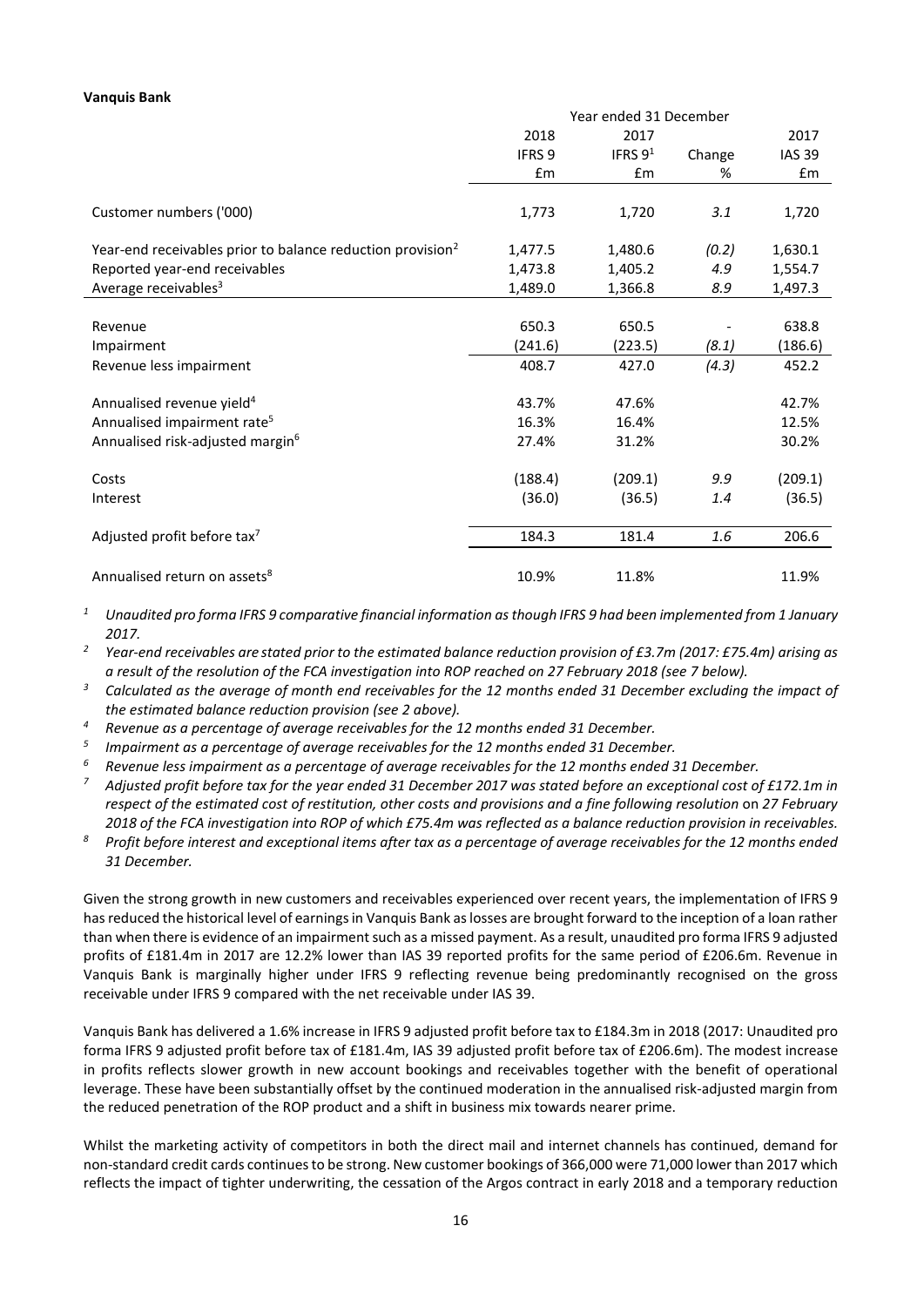in the marketing programme in the fourth quarter as the business focused on implementation of a new underwriting platform which went live in November. As a result, customer numbers ended the year at 1,773,000 (2017: 1,720,000), representing year-on-year growth of 3.1%.

There are now over 1 million registered users of Vanquis Bank's new mobile app launched in June 2017. The new app has been designed to be highly customer centric and features a number of functions which allow customers to remain more in control of their account through push notifications, arrears support, money transfer and the presentation of other products. In addition, the Provident Knowledge Universe (PKU) customer database has now been rolled out in Vanquis Bank and Satsuma. PKU provides a unique richness and granularity of data for the Group's customers and the wider UK population. This capability enhances the Group's new customer prospecting, existing customer management, macro and micro monitoring of the UK market and the Group's strategic planning and development. Both the new app and PKU will allow enhanced management of the customer journey and greater collaboration across divisions. The continuing development of digital capability is an essential driver in delivering good customer outcomes and maintaining the returns of Vanquis Bank in the context of a moderating revenue yield.

IFRS 9 reported receivables ended the year at £1,473.8m, up 4.9% on the 2017 year end (2017: Unaudited pro forma IFRS 9 receivables of £1,405.2m) reflecting the growth in new customer accounts and the ongoing credit line increase programme to good-quality existing customers.

Following a successful pilot to a small segment of customers towards the end of the first half of 2018, the ROP refund programme went into full roll-out during the second half of the year. In particular, there was a significant step up in the volume of refunds being processed in the final quarter of the year. As a result, the balance reduction provision held against receivables reduced from £75.4m at the end of 2017 to £3.7m at the end of 2018. This represents balance reductions of £60.9m applied to the accounts of existing customers and £10.8m reclassified to provisions, reflecting an increase in the estimate of the number of customers who will receive a cash refund rather than a balance reduction. In addition, £61.8m of the provision for cash refunds, operating costs and for complaints that may arise in relation to ROP more generally have been used during 2018. Accordingly, after the reclassification of £10.8m from the balance reduction provision, the remaining provision amounts to £45.7m, down from £96.7m established at the end of 2017. There has been no material change in the level of complaints arising in relation to ROP.

Refund activity has continued in 2019 in line with the FCA's agreed timetable. By early March 2019, the ROP refund programme was over 99% complete with 1.3 million current and former customers refunded. The cost of refunds and balance reductions in 2019 are within the remaining provisions for refunds and balance reductions held at the end of 2018. Discussions with the FCA are now commencing for a Group Board approved enhancement to the ROP product and return to new sales. The Group expects to provide further updates during the course of 2019.

In response to the definition of persistent debt arising from the FCA's credit card market study, Vanquis Bank increased its minimum payments in the third quarter of the year and is in the process of rolling out the use of recommended payments and other communication strategies across its customer base to mitigate the risks that customers lose access to the benefits of owning a Vanquis Bank credit card. The timing of implementing these measures has not resulted in a material impact on receivables growth in 2018 as was originally anticipated at the start of the year. However, the measures are expected to moderate receivables growth in 2019, particularly through the first half of the year, as they fully flow through into customer repayment behaviour.

The focus of the Vanquis Bank loans proposition remains on providing unsecured loans to existing credit card customers, with volumes deliberately moderated during the second half of the year reflecting the focus on credit card operations including progressing the ROP refund programme, implementing measures to address the FCA's definition of persistent debt and the implementation of the new underwriting platform. The IFRS 9 receivables book in respect of loans has increased from £14.8m at December 2017 to £26.0m at December 2018.

Having adapted the business to a number of regulatory changes and the implementation of a number of customer focused measures during 2018, Vanquis Bank is in the process of developing a number of initiatives to deliver further growth. These include:

- Enhancements to the "low and grow" strategy of credit line increases, utilising improved decision science and open banking;
- Increased penetration within our existing risk appetite, through improved targeting of 'thin file' customers, building ongoing relationships with declined customers ('financial fitness') and increased penetration in the near prime segments through expansion of distribution;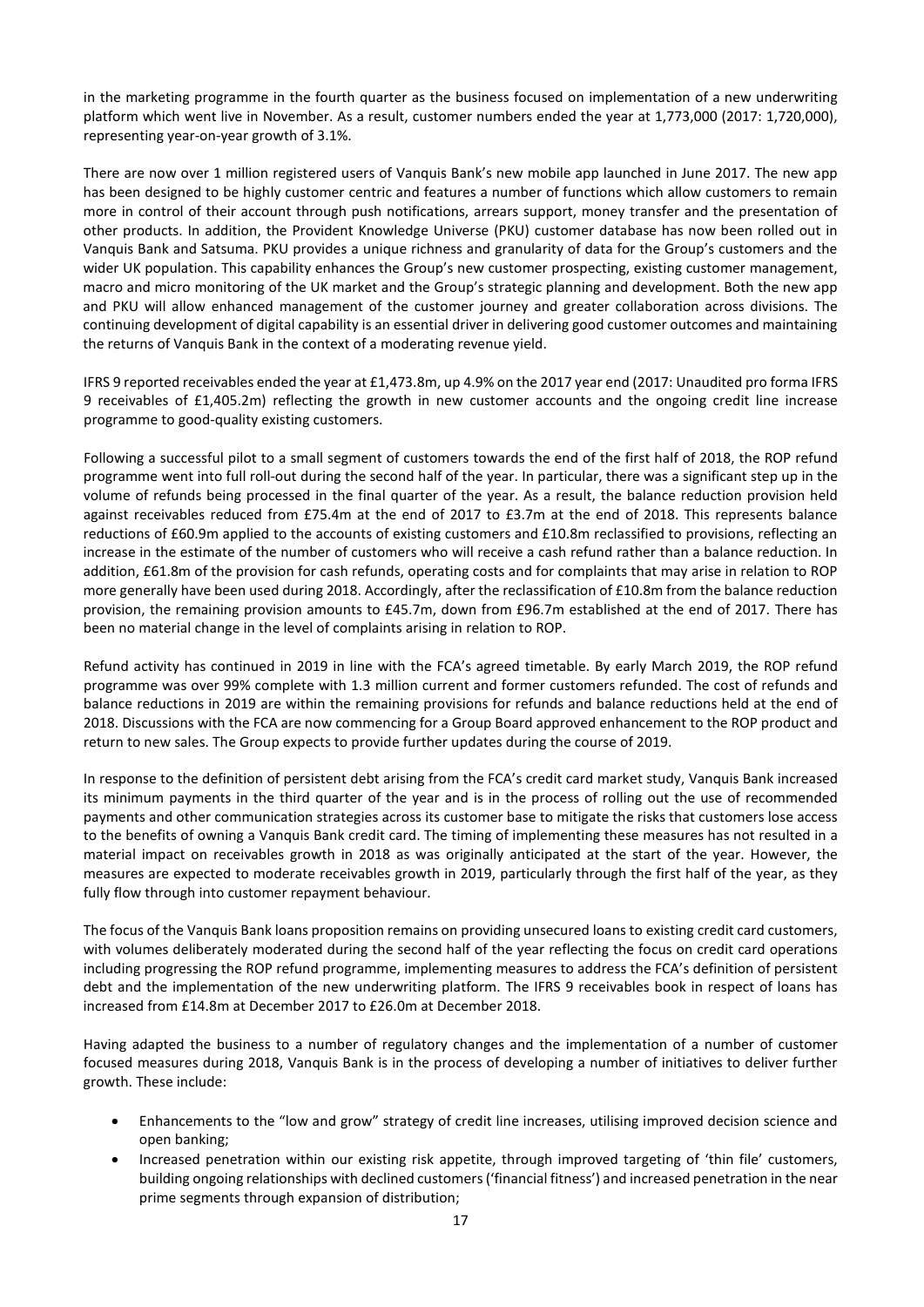- Development of further partnerships, including new affiliate and co-brand relationships;
- Further development of the app to improve customer experience and the ability to self-serve; and
- Development and marketing of Vanquis Bank cards to the Moneybarn customer base.

These initiatives are expected to support growth, particularly in 2020 and beyond.

IFRS 9 revenue has remained in line with 2017 compared with the 8.9% increase in average IFRS 9 receivables. The annualised IFRS 9 revenue yield has moderated from 47.6% to December 2017 to 43.7% to December 2018 due to two factors. Firstly, a further decline in the penetration of ROP within the customer base following the voluntary suspension of sales in April 2016. This resulted in a year-on-year reduction in ROP income of approximately £15m. Secondly, there has been some further moderation in the interest yield from the continued expansion of the product offering into the near prime segment of the market through the Chrome branded card.

Notwithstanding the progressive tightening of underwriting over the last 18 months, lower new customer bookings and the increased mix of better quality Chrome customers within the customer base, the annualised IFRS 9 impairment rate to December 2018 has remained broadly stable at 16.3% of average receivables compared with 16.4% to December 2017. The expected improvement in the impairment rate has been substantially offset by some pressure on delinquency and arrears, primarily from an increase in the use of payment arrangements during the second half of the year. The increase in payment arrangements, which are the subject of high impairment provisions based on historical experience, reflects a number of factors including: (i) continued enhanced forbearance under FCA regulation; (ii) the increase in minimum payments in the second half of 2018 to address the FCA's definition of persistent debt; and (iii) the significantly reduced penetration of the ROP product into the customer base following the cessation of sales in April 2016. Underwriting standards have been progressively tightened over the last 18 months which, together with the historic resilience of the business model, means that Vanquis Bank is well-positioned if there is any deterioration in the UK economic environment. The rate of increase in payment arrangements has moderated in early 2019.

The annualised IFRS 9 risk-adjusted margin has moderated from 31.2% to December 2017 to 27.4% to December 2018, reflecting the reduction in the annualised IFRS 9 revenue yield together with the stable impairment rate discussed above.

Costs have reduced by 9.9% to £188.4m in 2018 (2017: £209.1m). Vanquis Bank has been able to access operational leverage reflecting tight cost control, a reduction of approximately £5m in acquisition costs from lower new customer account bookings and a reduction of approximately £4m in the investment spend on digital development. In addition, costs in 2018 benefited from the release of approximately £10m in respect of share-based payment, incentive and bonus arrangements as a result of the business performing below expectations through 2017 and 2018. Cost efficiency will remain a strong focus for Vanquis Bank in 2019.

Interest costs of £36.0m have reduced by 1.4% during 2018 (2017: £36.5m). This reflects the reduction in Vanquis Bank's blended funding rate, after taking account of the cost of holding a liquid assets buffer, from 3.7% in 2017 to 3.5% in 2018. This reflects a lower average interest rate on retail deposits and a lower average level of intercompany loan from PFG which represented a higher cost of funding for Vanquis Bank. Vanquis Bank fully repaid its intercompany loan to PFG in November 2018 and is now fully funded with retail deposits.

Vanquis Bank's annualised IFRS 9 return on assets has reduced to 10.9% (2017: Unaudited pro forma IFRS 9 annualised return on assets of 11.8%, IAS 39 annualised return on assets of 11.9%), reflecting the moderation in the annualised IFRS 9 risk-adjusted margin partly offset by positive operational leverage.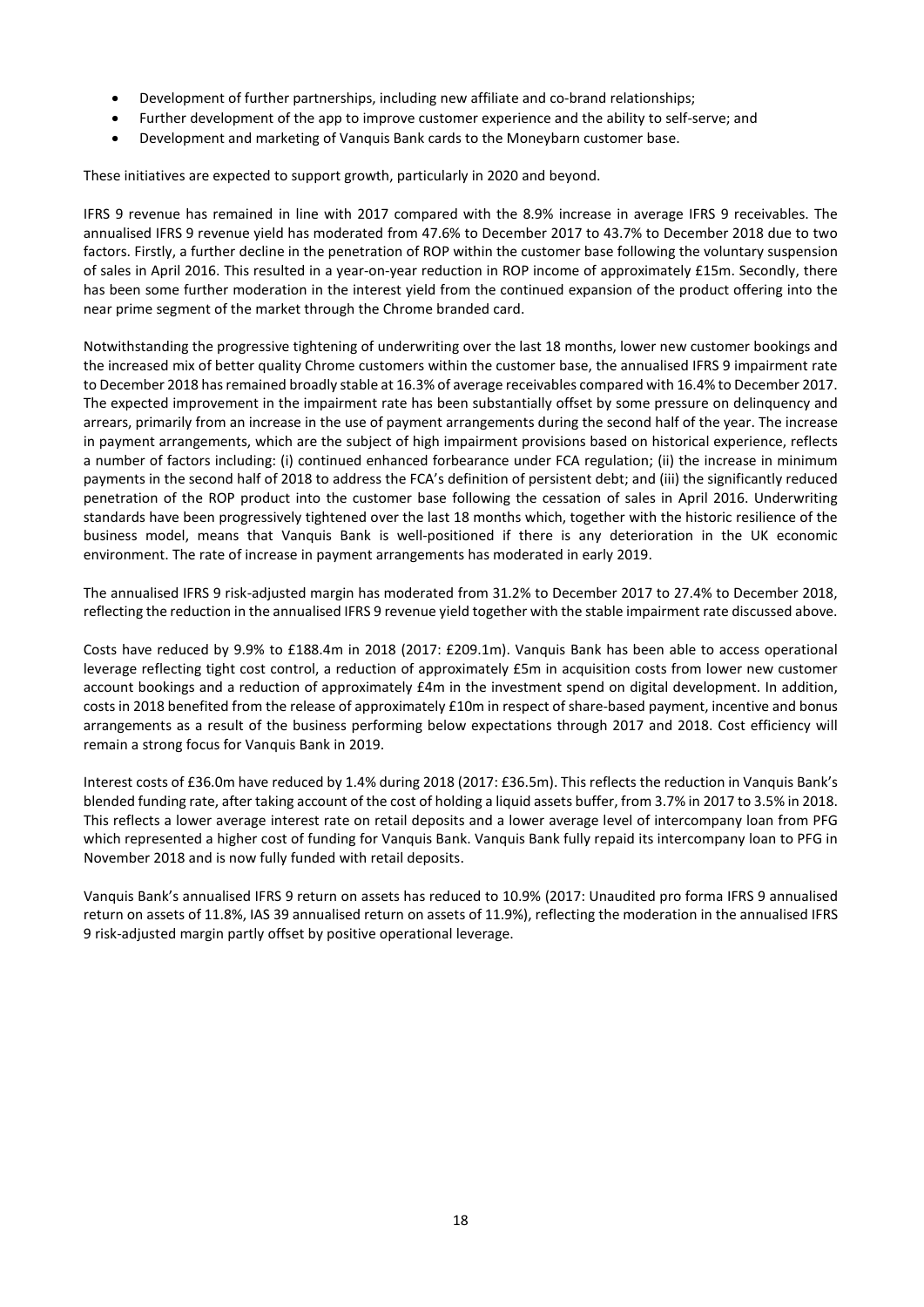|                                              | Year ended 31 December |            |        |               |
|----------------------------------------------|------------------------|------------|--------|---------------|
|                                              | 2018                   | 2017       |        | 2017          |
|                                              | IFRS 9                 | IFRS $9^1$ | Change | <b>IAS 39</b> |
|                                              | £m                     | £m         | %      | £m            |
|                                              |                        |            |        |               |
| Customer numbers ('000)                      | 560                    | 780        | (28.2) | 780           |
| Year-end receivables                         | 292.5                  | 347.4      | (15.8) | 390.6         |
| Average receivables <sup>2</sup>             | 296.2                  | 406.0      | (27.0) | 443.8         |
|                                              |                        |            |        |               |
| Revenue                                      | 342.2                  | 481.2      | (28.9) | 451.2         |
| Impairment                                   | (120.8)                | (311.0)    | 61.2   | (293.5)       |
| Revenue less impairment                      | 221.4                  | 170.2      | 30.1   | 157.7         |
|                                              |                        |            |        |               |
| Annualised revenue yield <sup>3</sup>        | 115.5%                 | 118.5%     |        | 101.7%        |
| Annualised impairment rate <sup>4</sup>      | 40.8%                  | 76.6%      |        | 66.2%         |
| Annualised risk-adjusted margin <sup>5</sup> | 74.7%                  | 41.9%      |        | 35.5%         |
| Costs                                        | (244.7)                | (253.4)    | 3.4    | (253.4)       |
| Interest                                     | (15.4)                 | (23.1)     | 33.3   | (23.1)        |
|                                              |                        |            |        |               |
| Adjusted loss before tax <sup>6</sup>        | (38.7)                 | (106.3)    | 63.6   | (118.8)       |
| Annualised return on assets <sup>7</sup>     | (6.4%)                 | (16.5%)    |        | (17.4%)       |

*<sup>1</sup> Unaudited pro forma IFRS 9 comparative financial information as though IFRS 9 had been implemented from 1 January 2017.*

*<sup>2</sup> Calculated as the average of month end receivables for the 12 months ended 31 December.*

*<sup>3</sup> Revenue as a percentage of average receivables for the 12 months ended 31 December.*

*<sup>4</sup> Impairment as a percentage of average receivables for the 12 months ended 31 December.*

*<sup>5</sup> Revenue less impairment as a percentage of average receivables for the 12 months ended 31 December.*

<sup>6</sup> *Adjusted loss before tax is stated before exceptional costs of £29.9m in respect of intangible and tangible asset write offs, redundancy and consultancy costs associated with the implementation of the recovery plan following the poor execution of the migration to the new operating model in July 2017 (2017: £32.5m).*

*<sup>7</sup> Adjusted loss before interest after tax as a percentage of average receivables for the 12 months ended 31 December.*

CCD's historic earnings profile under IFRS 9 is influenced by the contraction in home credit receivables which reduces impairment partly offset by the growth in Satsuma receivables which increases impairment. IFRS 9 unaudited pro forma adjusted losses of £106.3m in 2017, were lower than IAS 39 reported losses of £118.8m, reflecting the contraction in the home credit receivables book following poor execution of the change in the UK operating model from self-employed agents to employed CEMs in July 2017, partly offset by higher impairment in Satsuma due to the strong growth in lending volumes. CCD's revenue under IFRS 9 is higher than under IAS 39. This is due to revenue being predominantly recognised on the gross receivable under IFRS 9 compared with the net receivable under IAS 39 which increases the level of revenue recognised. This is partly offset by revenue now being capped under IFRS 9 at the level of the service charge on a loan whereas under IAS 39 revenue was not capped in this way and therefore produced a gross up of both revenue and impairment.

CCD has reported an adjusted loss before tax of £38.7m for 2018 (2017: Unaudited pro forma IFRS 9 adjusted loss before tax of £106.3m, IAS 39 adjusted loss before tax of £118.8m) as the business implemented the home credit recovery plan which resulted in the full FCA authorisation of the business in November 2018.

CCD customer numbers ended 2018 at 560,000, 28.2% lower than 2017 (2017: 780,000).

Home credit customer numbers have reduced from 697,000 to 440,000 during 2018, reflecting two factors. Firstly, the business has not managed to reconnect with approximately 200,000 customers who ceased paying in the second half of 2017. This was a direct result of the damage caused to customer relationships following the poorly executed migration to the new UK home credit operating model in July 2017 whereby approximately 90% of customers were allocated a new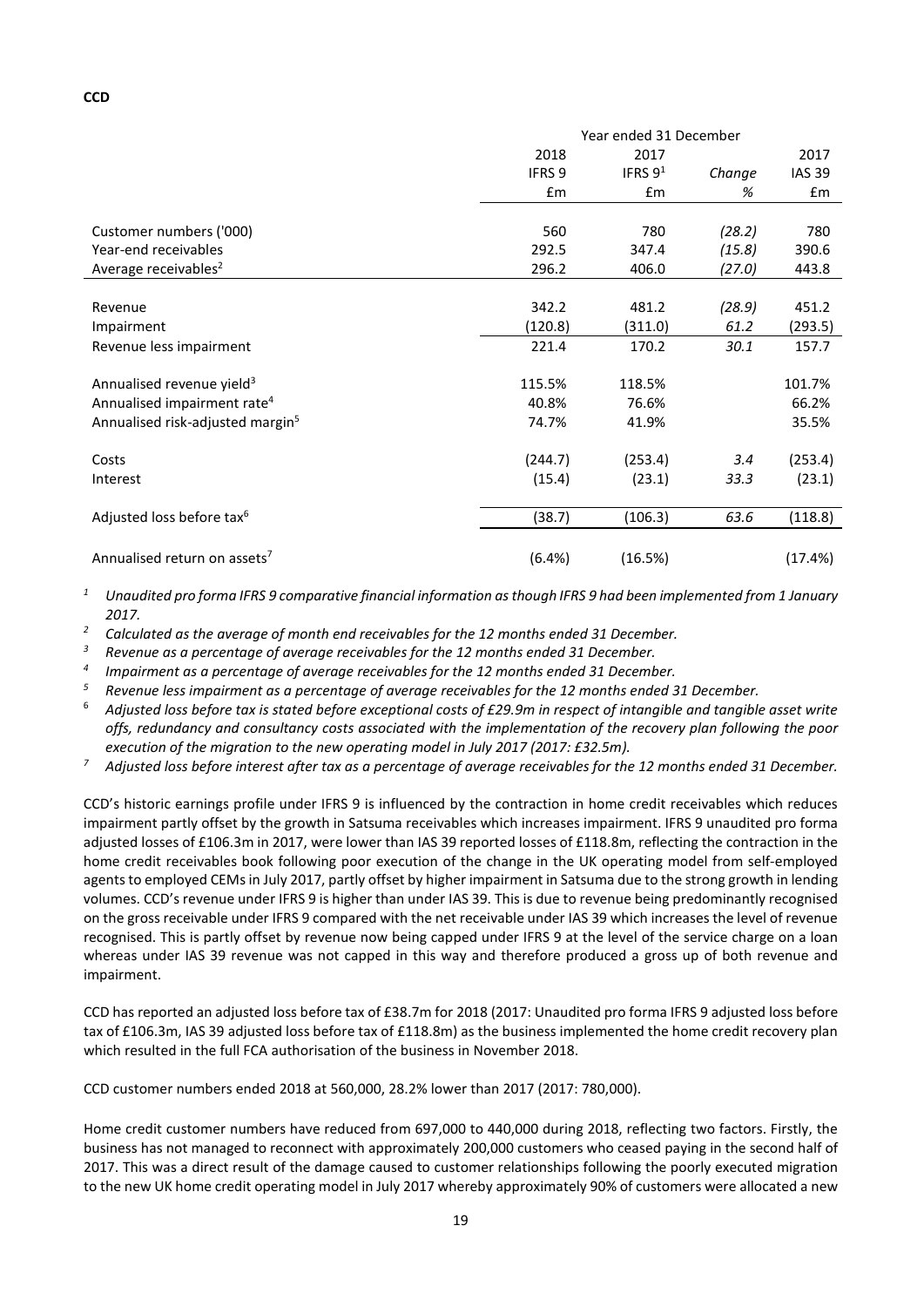CEM. Secondly, the focus of the business during implementation of the home credit recovery plan since the last quarter of 2017 has primarily been on collections performance as opposed to customer recruitment. As a result, the number of new customers recruited in 2018 was approximately 50,000 lower than in 2017 which has resulted in the underlying home credit customer base contracting through the first three quarters of the year. The recruitment of new customers was marginally above plan in the fourth quarter and resulted in a stabilisation in the home credit customer base during the peak trading period.

Stabilising the rate of decline and then returning the home credit customer base to growth remains a priority for the business. The good momentum on new customer recruitment has continued in early 2019. In addition, following agreement with the FCA, CCD will be trialling an enhancement of its home credit product offering during the second quarter of 2019, leveraging the capabilities in home credit and Satsuma. The product enhancement will continue to be relationship managed in the home by a CEM, but payments will be collected remotely via CPA. The evidence and oversight that voice recording provides is critical to the product enhancement as it represents a clear record of the choices of repayment method made by customers, which may change during the life of the loan. It is anticipated that the product enhancement will allow the business to attract new and former customers who do not wish to have a weekly collections visit by a CEM and are of suitable credit quality.

Satsuma customer numbers have shown strong growth of 48% in 2018 to 117,000 (2017: 79,000). Satsuma has continued to experience a step-up in volumes through ongoing improvements in the customer journey and product distribution. New business plus further lending to previous or existing customers was 50% higher than 2017 despite the progressive tightening of underwriting during 2018. As well as continuing to increase the distribution of the core Satsuma small-sum, short-term loan product, following agreement with the FCA, Satsuma intends to undertake a trial of larger, longer duration personal loans at rates below 100% APR during the third quarter of 2019.

CCD customer numbers also include 3,000 in respect of the run-off of glo (2017: 4,000).

Total CCD IFRS 9 receivables were £292.5m at December 2018 (2017: Unaudited pro forma IFRS receivables of £347.4m), comprising £251.9m in respect of the home credit business (2017: Unaudited pro forma IFRS 9 receivables of £319.4m), £39.5m in respect of Satsuma (2017: Unaudited pro forma IFRS 9 receivables of £25.4m) and £1.1m in respect of the runoff of glo (2017: Unaudited pro forma IFRS 9 receivables of £2.6m).

Home credit IFRS 9 receivables have fallen by 21.1% in 2018 compared with the 36.9% reduction in customer numbers. This reflects the large impairment charge taken in 2017 on the receivables relating to the 200,000 non-paying customers that the business has not managed to reconnect with.

Satsuma's receivables have shown 55.5% growth on December 2017, due to the 48% increase in customer numbers together with the continued development of further lending to good-quality customers.

IFRS 9 revenue in CCD has fallen by 28.9% in 2018, a modestly higher rate than the 27.0% reduction in average receivables.

The annualised IFRS 9 revenue yield of 115.5% to December 2018 has reduced from 118.5% to December 2017. This reflects a reduction in home credit's revenue yield partly offset by the growth in Satsuma which has a higher revenue yield. The reduction in home credit's revenue yield reflects the treatment of revenue under IFRS 9. Revenue is now recognised by reference to the gross receivables balance for all customers other than those in default. For customers in default, revenue is recognised by reference to the net receivables balance after impairment provision. However, IFRS 9 stipulates that accounts are only reclassified for revenue recognition purposes every 6 months, in line with the Group's external reporting periods (30 June, 31 December). Consequently, revenue continued to be recognised through the second half of 2017 on the gross receivable attributable to the significant number of home credit customers that defaulted in the third quarter of 2017. In contrast, impairment of receivables is assessed on a weekly basis. The application of IFRS 9 through the second half of 2017 thereby produced a ratio of revenue to average receivables for home credit that was unusually high. There has been no change to product pricing in either home credit or Satsuma over the last two years.

IFRS 9 impairment in CCD has reduced by 61.2%, over twice the rate of reduction in average receivables. This reflects: (i) the large impairment charge reflected in the second half of 2017 on the 200,000 customers who ceased paying following the poorly executed migration to the new operating model in July 2017; (ii) the improvement in collections performance following establishment of the recovery plan towards the end of 2017; and (iii) the reduction in the number of new home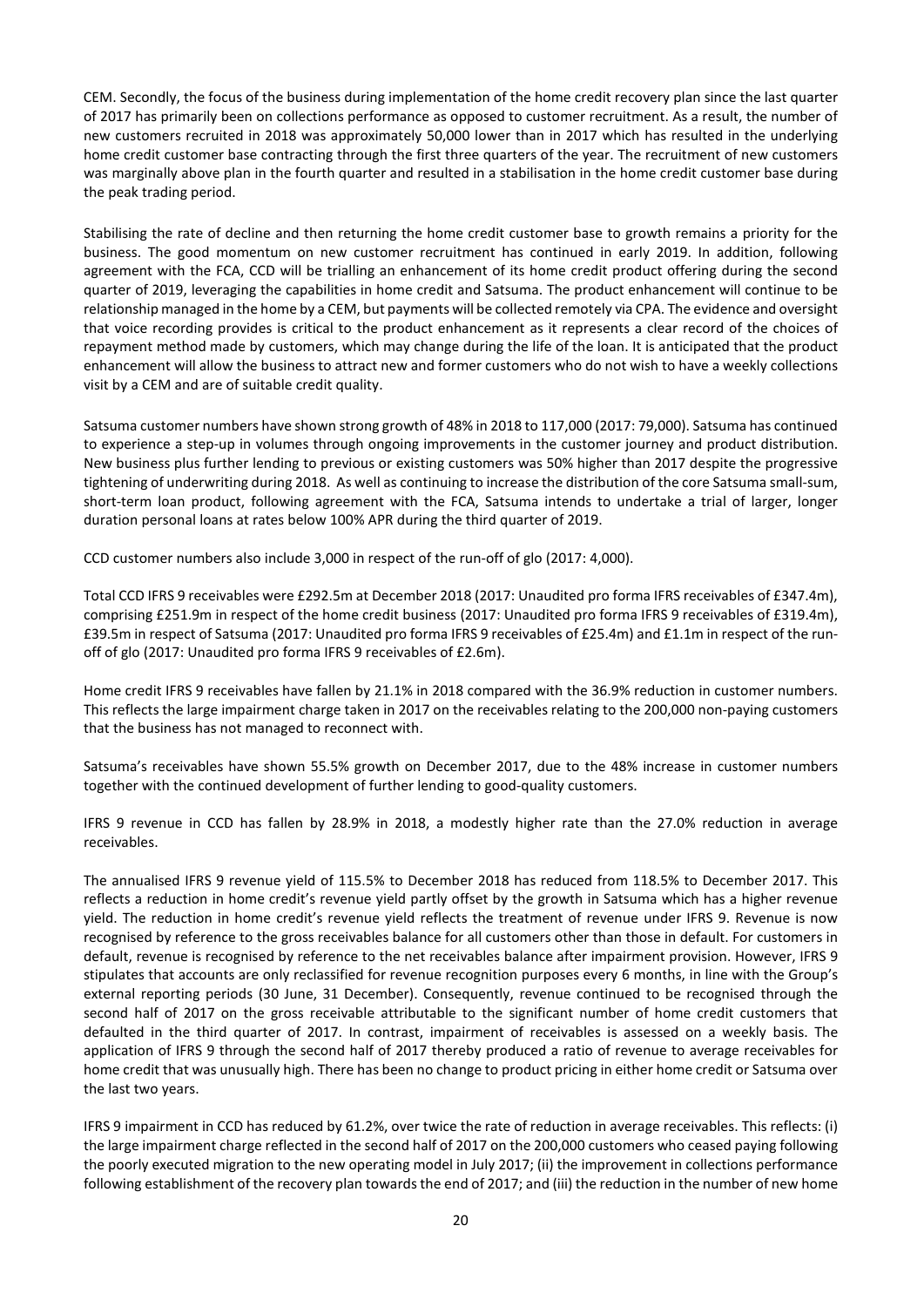credit customers recruited throughout 2018. As a result, the annualised IFRS 9 impairment rate of 40.8% to December 2018 is significantly lower than 76.6% to December 2017.

The implementation of the home credit recovery plan has included a number of actions designed to improve collections performance. These include the implementation of a new arrears strategy to support field activity through centrally led letters and SMS reminders and the implementation of a new field structure. The new field structure was rolled-out in the second half of the year and includes better defined roles and responsibilities, improved spans of control, greater support for CEMs in dealing with arrears and better structured training.

The collections performance of credit originated since the fourth quarter of 2017 continuesto remain broadly in line with the levels achieved prior to the change of operating model in July 2017, where the CEM has issued the credit and has ownership of the customer relationship. However, the collections performance on credit originated prior to the fourth quarter of 2017, where the CEM typically did not originate the credit following the change in operating model, remains significantly lower than historic levels and has not shown any improvement since the first quarter of the year. Importantly, however, these balances now only represent approximately £20m of CCD's carrying value of receivables.

During the implementation of the recovery plan, the performance management of the field force has been focused on managing activity and customer outcomes without the use of performance-related pay or financial objectives. From the start of 2019, the business agreed with the FCA to test a team-based customer acquisition incentive. Following a successful trial, the FCA confirmed in early March 2019 that the business can implement enhanced performance management of CEMs based on a balanced scorecard and agreed to the introduction of an element of variable performance-related pay. The scorecard will be tested for impact on customer outcomes and for calibration in an area and then a larger region before being deployed in full by the end of the second quarter of 2019. The implementation of this full suite of performance measures is essential to improving the efficiency and effectiveness of the field organisation, both in terms of delivering consistently good customer outcomes and returning the business to run-rate profitability in due course through growing the customer base and improving collections performance.

CCD's annualised IFRS 9 risk-adjusted margin has shown a significant improvement from 41.9% to December 2017 to 74.7% to December 2018, primarily reflecting the significant improvement in impairment.

Actions to align the cost base with the reduced size of the business were a priority through the early months of 2018. The rationalisation of the home credit central support functions announced in January 2018 was completed by the end of the first quarter and improvements in the effectiveness and efficiency of the field organisation are being delivered without compromising customer service. Approximately, 70 employees in the Bradford head office were made redundant. Together with natural attrition and vacancies not filled, this resulted in the overall headcount in the Bradford head office being some 200 lower than was originally planned when the business changed its operating model in July 2017. In addition, whilst the business has continued to invest in field management to bolsterspans of control, the number of CEMs has reduced from around 2,700 at the start of the year to around 2,100 at the end of 2018, reflecting the better alignment of customer facing resource with the active customer base. However, the capacity of the field organisation still remains capable of supporting a greater number of customers than is currently being served.

In January 2019, CCD announced a voluntary redundancy programme in central support functions with the aim of reducing central headcount by approximately 200. Together with actions already taken and the ongoing tight control of costs, this is expected to result in CCD's cost base reducing in 2019. An exceptional cost of approximately £10m is expected in 2019 in relation to redundancies. Overall, there has been a reduction in headcount within CCD of approximately 1,000 over the last 12 months.

Notwithstanding the headcount reductions, CCD's overall cost base in 2018 of £244.7m has shown only a modest reduction of 3.4% on 2017 (2017: £253.4m). Thisreflects: (i) the increased cost ofstrengthening the control environment, risk management and compliance functions; (ii) investment in replacing part of the legacy IT estate with a third party hosted solution; (iii) the roll-out of the new field structure; and (iv) an increase in local marketing activity to support new customer recruitment in the fourth quarter of the year.

Interest costs in CCD have fallen by 33.3% to £15.4m in 2018 (2017: £23.1m). This is broadly in line with the reduction in average receivables with CCD's funding rate remaining unchanged at 6.5% in 2018 (2017: 6.5%).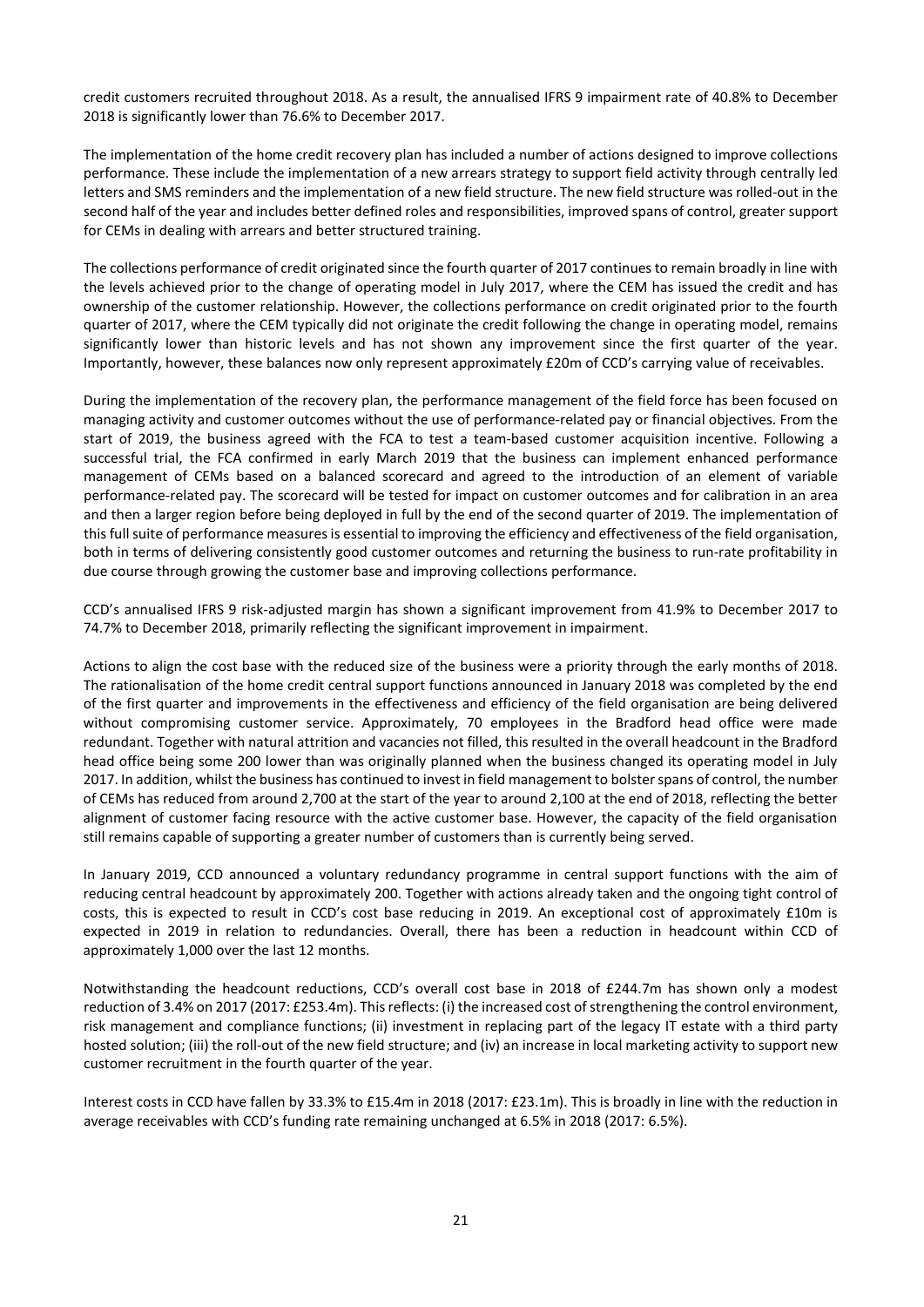#### **Moneybarn**

|                                                                        | Year ended 31 December |            |        |               |
|------------------------------------------------------------------------|------------------------|------------|--------|---------------|
|                                                                        | 2018                   | 2017       |        | 2017          |
|                                                                        | IFRS <sub>9</sub>      | IFRS $9^1$ | Change | <b>IAS 39</b> |
|                                                                        | £m                     | £m         | %      | £m            |
| Customer numbers ('000)                                                | 62                     | 50         | 24.0   | 50            |
| Year-end receivables prior to balance reduction provision <sup>2</sup> | 398.4                  | 330.8      | 20.4   | 376.2         |
| Reported year-end receivables                                          | 396.6                  | 318.7      | 24.4   | 364.1         |
| Average receivables <sup>3</sup>                                       | 377.4                  | 303.8      | 24.2   | 345.1         |
|                                                                        |                        |            |        |               |
| Revenue                                                                | 131.9                  | 106.3      | 24.1   | 106.3         |
| Impairment                                                             | (48.0)                 | (43.3)     | (10.9) | (31.1)        |
| Revenue less impairment                                                | 83.9                   | 63.0       | 33.2   | 75.2          |
| Annualised revenue yield <sup>4</sup>                                  | 35.0%                  | 35.0%      |        | 30.8%         |
| Annualised impairment rate <sup>5</sup>                                | 12.8%                  | 14.3%      |        | 9.0%          |
| Annualised risk-adjusted margin <sup>6</sup>                           | 22.2%                  | 20.7%      |        | 21.8%         |
| Costs                                                                  | (33.9)                 | (25.5)     | (32.9) | (25.5)        |
| Interest                                                               | (21.9)                 | (15.6)     | (40.4) | (15.6)        |
| Adjusted profit before tax <sup>7</sup>                                | 28.1                   | 21.9       | 28.3   | 34.1          |
| Annualised return on assets <sup>8</sup>                               | 10.7%                  | 10.0%      |        | 11.6%         |
|                                                                        |                        |            |        |               |

- *<sup>1</sup> Unaudited pro forma IFRS 9 comparative financial information as though IFRS 9 had been implemented from 1 January 2017.*
- *<sup>2</sup> Year-end receivables are stated prior to the estimated balance reduction provision of £1.8m (2017: £12.1m) reflected on 31 December 2017 in respect of the FCA investigation into affordability, forbearance and termination options (see 7 below).*
- *<sup>3</sup> Calculated as the average of month end receivables for the 12 months ended 31 December prior to the impact of the estimated balance reduction provision (see 2 above).*
- *<sup>4</sup> Revenue as a percentage of average receivables for the 12 months ended 31 December.*
- *<sup>5</sup> Impairment as a percentage of average receivables for the 12 months ended 31 December.*
- *<sup>6</sup> Revenue less impairment as a percentage of average receivables for the 12 months ended 31 December.*
- *<sup>7</sup> Adjusted profit before tax is stated before: (i) the amortisation of acquisition intangibles of £7.5m (2017: £7.5m); and (ii) an exceptional cost of £20.0m in 2017 in respect of the estimated cost arising from the ongoing FCA investigation into affordability, forbearance and termination options of which £12.1m was reflected as a balance reduction*
- *provision in receivables. 8 Profit before interest and exceptional items after tax as a percentage of average receivables for the 12 months ended 31 December.*

The implementation of IFRS 9 has had a more significant impact on the earnings profile of Moneybarn than the Group's other divisions due to its strong growth. In a growing business such as Moneybarn, profitability is reduced as future losses are brought forward to loan inception rather than when there is evidence of an impairment such as a missed payment. When combined with the higher expected default rates from the higher risk categories of business written by Moneybarn prior to the tightening of underwriting in the second quarter of 2017, this results in unaudited pro forma IFRS 9 adjusted profits of £21.9m in 2017, 35.8% lower than IAS 39 reported profits for the same period of £34.1m. Revenue recognition in Moneybarn is unchanged following the implementation of IFRS 9 as revenue is required to be recognised in accordance with IAS 17 'Leases' reflecting the conditional sales agreements provided by Moneybarn.

Moneybarn has delivered a 28.3% increase in IFRS 9 adjusted profit before tax to £28.1m in 2018 (2017: Unaudited pro forma IFRS 9 adjusted profit before tax: £21.9m, IAS 39 adjusted profit before tax of £34.1m). This reflects the benefit from improved credit quality following the progressive tightening of underwriting over the last 18 months partly offset by the investment in strengthening the management team and collections and customer service resource.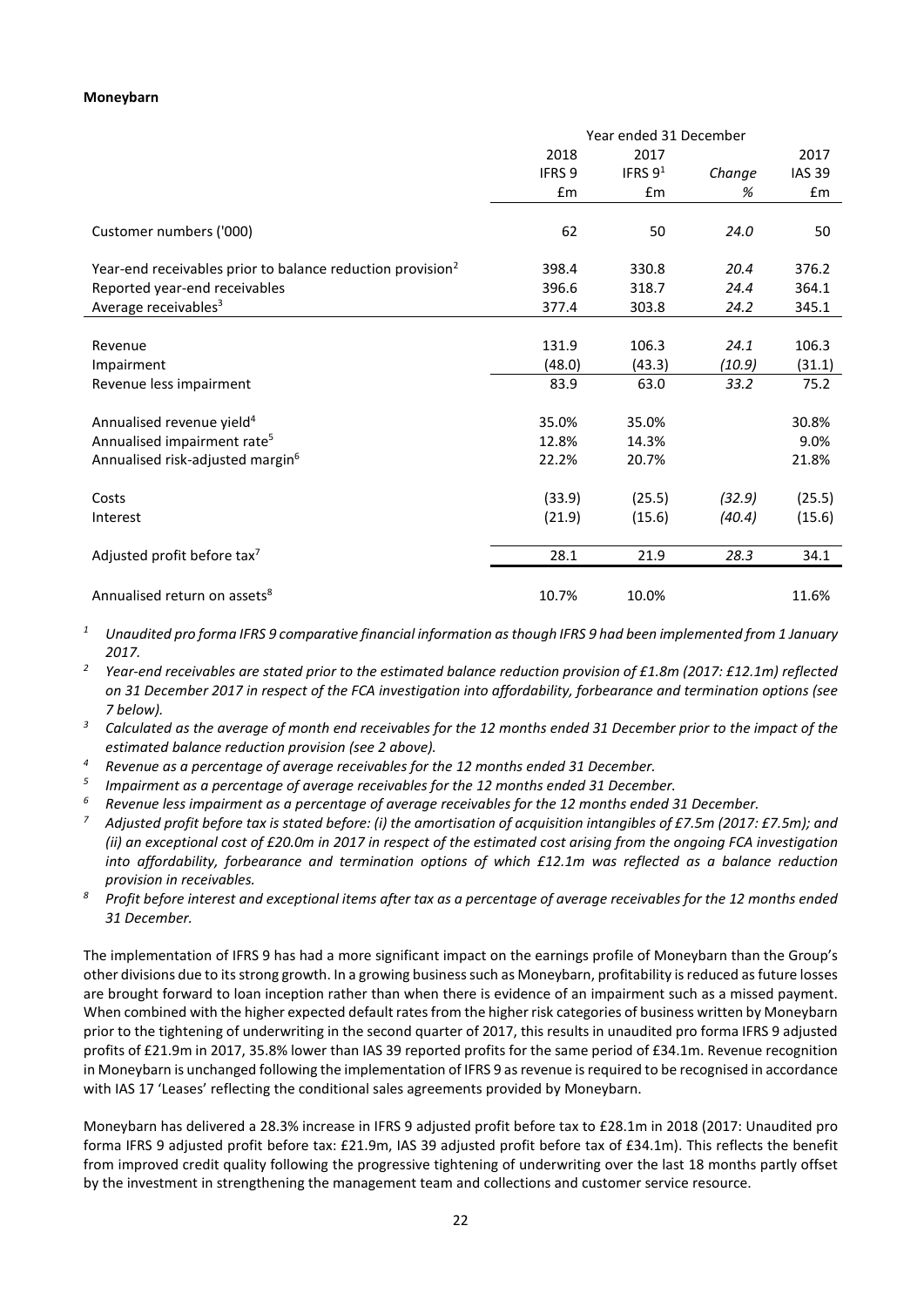Whilst the non-standard vehicle finance market remains competitive, there have been a number of competitors who have either withdrawn to focus on prime to near prime offerings or entirely exited the market. In addition, demand for used cars and residual values have remained robust. As a result, despite tighter underwriting standards, new business volumes during 2018 were very strong. Continued development of core broker introduced distribution channels, the introduction of fixed pricing by tier of business and the extension of the product offering, including the continued traction from light commercial vehicles, has reinforced Moneybarn's primacy amongst its broker network. As a result, new business volumes were 18% higher than last year and customer numbers ended the year at 62,000, up from 50,000 at December 2017.

Moneybarn continues to extend its product offering and distribution channels through: (i) using the Vanquis Bank app to offer bespoke Moneybarn products to Vanquis Bank customers; (ii) expansion of relationships with lead generators and quotation search partners such as Clearscore, leveraging Moneybarn's quotation search and digital onboarding capabilities; (iii) introduction of a re-solicitation programme to retain high-quality customers who currently settle early and move to other lenders; and (iv) introduction and development of new asset classes that resonate with Moneybarn's target customer base, such as light commercial vehicles, motorbikes and touring caravans.

The strong growth in new business volumes has resulted in IFRS 9 receivables ending 2018 at £396.6m, showing growth of 24.4% (2017: Unaudited pro forma IFRS 9 receivables of £318.7m). Receivables are stated after the remaining balance reduction provision of £1.8m which has reduced from £12.1m reflected at the 2017 year-end in respect of the FCA investigation into affordability, forbearance and termination options. The reduction during the year of £10.3m reflects the write down of gross receivables based on the expected outcome of the termination options and forbearance parts of the FCA investigation. In addition, the provision in respect of potential cash restitution, administration costs and an FCA fine has reduced from £7.9m to £7.5m during 2018, primarily reflecting legal costs in respect of the investigation.

Subsequent to the year end, Moneybarn has made significant progress with the FCA on the total redress and balance reductions to be paid to resolve the investigation. The cost is expected to be within the remaining provisions of £9.3m held by Moneybarn at the end of 2018 but this will not be reflected until receipt of the final settlement agreement from the FCA.

IFRS 9 revenue has increased by 24.1% compared with the growth in average IFRS 9 receivables of 24.2%. The annualised IFRS 9 revenue yield has remained stable at 35.0% to December 2018, in line with 35.0% to December 2017.

Default rates through 2016 and 2017 showed a progressive increase principally reflecting the combination of two factors. Firstly, the change in product proposition from lending up to the trade value of a vehicle to lending up to the retail value of a vehicle shortly after the acquisition of the business has increased the propensity of customers to default and the loss being experienced by the business when the customer defaults. This is primarily due to the reduced level of deposit being made by a customer. Secondly, the strong growth in new business volumes over the two year period has contributed to increased defaults as Moneybarn's peak in defaults is approximately 9 to 12 months following inception of a loan with risk-based revenue being recognised over the duration of the average contract life of between four and five years. As a result of the higher level of defaults, underwriting was tightened in the second quarter of 2017 on higher risk categories of business and a tier of lower value business which was only marginally profitable was also removed in the second quarter of 2018. Default rates and arrears levels stabilised through the second half of 2018 and the credit quality of new business being written is now materially better than two years ago. As a result of these factors, the annualised IFRS 9 impairment rate has reduced from 14.3% to December 2017 to 12.8% to December 2018.

The improvement in the impairment rate has resulted in Moneybarn's annualised IFRS 9 risk-adjusted margin strengthening from 20.7% to December 2017 to 22.2% to December 2018.

The business has continued to invest in the resources necessary to support future growth and enhance the customer experience. In particular, the executive team and first tier of management have been strengthened, including the recruitment of a Chief Credit Officer, a Commercial Director and a HR Director. Resource has also been added within customer service and collections. Accordingly, headcount has increased from 225 at the end of 2017 to 294 at the end of 2018. This has resulted in cost growth of 32.9% in 2018, higher than the growth in IFRS 9 average receivables of 24.2%.

Interest costs have shown growth of 40.4% in 2018, higher than the growth in average receivables. This reflects an increase in Moneybarn's Group funding rate from 5.0% in 2017 to 5.9% in 2018. This is due to an increase in the cost of funding for the non-bank segment of the Group now that Vanquis Bank is fully funded through retail deposits. This has more than offset the impact of the retention of profits since acquisition as the capital base is built towards the Group's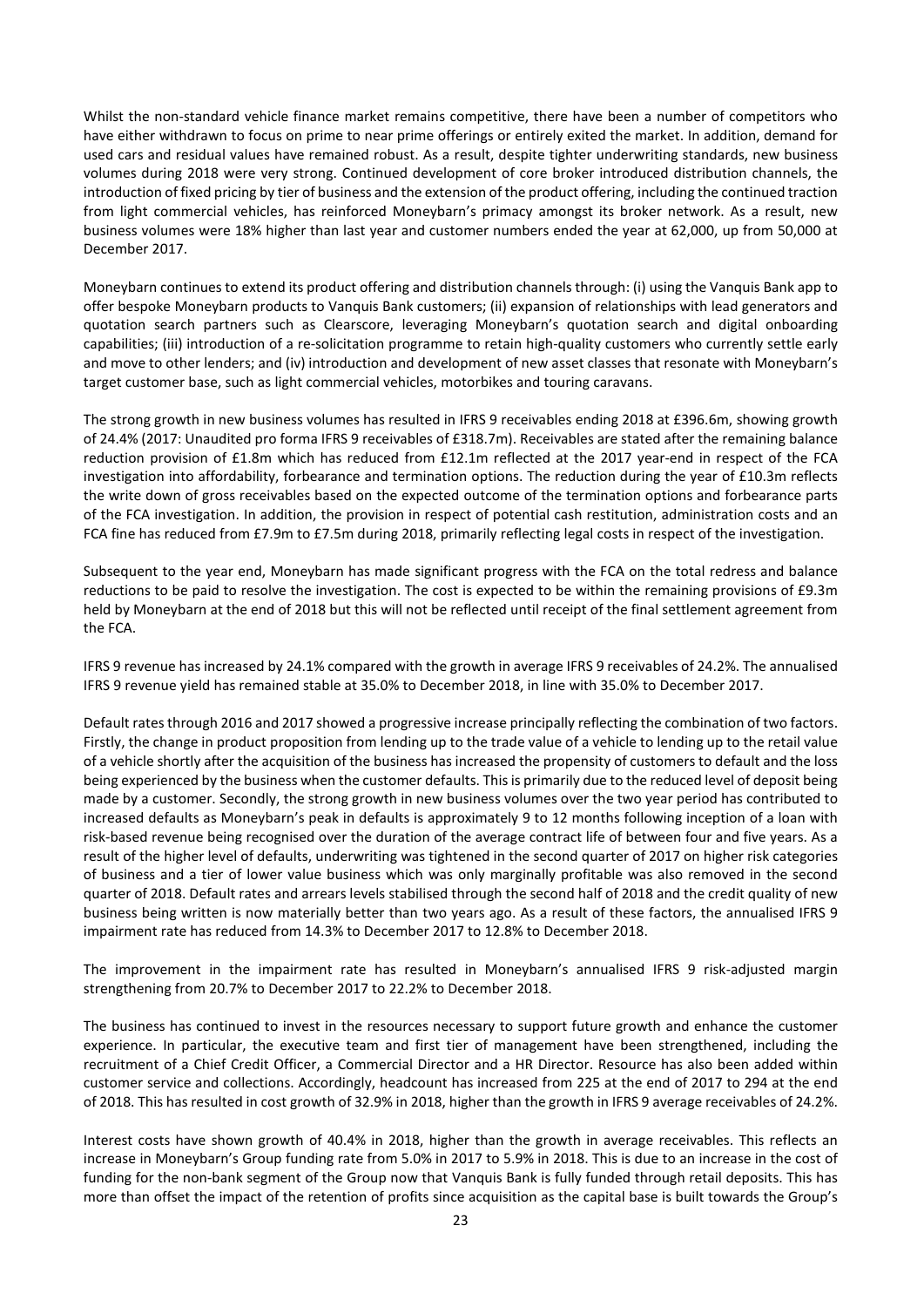minimum capital ratio of a CET 1 ratio of 25.5%. Moneybarn's funding rate is expected to increase to around 6.5% in 2019, consistent with the rate being charged to CCD.

Moneybarn has delivered an annualised IFRS 9 return on assets of 10.7% to December 2018, up from 10.0% to December 2017, reflecting the strengthening of the annualised IFRS 9 risk-adjusted margin partly offset by the investment in strengthening the management team and collections and customer service resource.

## **Central costs**

Central costs in 2018 were £20.2m up from £12.8m in 2017. The increase reflects two factors. Firstly, the Group has invested further in strengthening its governance framework including the recruitment of a central risk team to work under the Interim Chief Risk Officer, the co-ordination of IT under a new Interim Group Chief IT Officer, the recruitment of a new Interim Group Chief Internal Auditor and a Group Head of Human Resources. Secondly, as a result of the adverse trading performance in 2017, the 2017 results benefited from a share-based payment credit of £2.2m compared with a small charge in 2018. Central costs in 2019 are expected to remain broadly stable reflecting a tight control of costs.

#### **Exceptional items**

Exceptional charges of £55.3m (2017: £224.6m) have been recognised in 2018 comprising: (i) £29.9m (2017: £32.5m) in respect of intangible and tangible asset write offs, redundancy and consultancy costs associated with the implementation of the home credit recovery plan following the poor execution of the migration to the new operating model in July 2017; (ii) £18.5m (2017: £nil) in respect of the 8% premium and fees paid on the redemption of 89% of the £250m senior bonds maturing in October 2019; and (iii) £6.9m (2017: £nil) of non-cash pension charges in respect of the equalisation of Guaranteed Minimum Pensions following the High Court judgement against Lloyds Bank PLC and others in October 2018. 2017 exceptional costs also included £172.1m following resolution of the FCA investigation into ROP in Vanquis Bank and £20.0m in respect of the FCA investigation into affordability, forbearance and termination options at Moneybarn.

Exceptional costs in 2019 are expected to comprise: (i) approximately £10m in relation to the voluntary redundancy programme announced in CCD in January 2019; and (ii) any costs associated with NSF's unsolicited offer for the Group.

#### **Tax**

The tax charge for 2018 represents an effective tax rate of 27.3% (2017: Unaudited pro forma IFRS effective tax rate of 11.5%; IAS 39 effective tax rate of 15.1%) on profit before tax, amortisation of acquisition intangibles and exceptional items which reflects: (i) the mainstream corporation tax rate of 19.0% on Group profits (2017: 19.25%); and (ii) the 8.0% bank corporation tax surcharge on Vanquis Bank's profits in excess of £25m (2017: 8.0%). The tax charge in 2017 benefited from a tax credit in respect of prior years, including the release of provisions for uncertain tax liabilities of approximately £20m. The Group is expected to benefit in future years from the further reduction in the mainstream corporate tax rate to 17% on 1 April 2020 announced by the Government and enacted in 2016.

The tax credit (2017: tax credit) in respect of exceptional costs in 2018 (2017: exceptional costs) amounts to £10.2m (2017: £3.8m) and represents: (i) tax relief of £5.5m in respect of the exceptional restructuring costs in CCD (2017: £6.2m); (ii) tax relief of £3.5m in respect of the premium and fees paid on redemption of £222.5m of the £250m senior bonds (2017: £nil); and (iii) tax relief of £1.2m in respect of the GMP equalisation charge in respect of the Group's defined benefit scheme (2017: £nil). The tax credit in 2017 also comprised: (i) tax relief of £6.3m in respect of the estimated balance reductions and restitution payable to Moneybarn customers in respect of the FCA investigation and administration costs in respect of the FCA investigation into ROP in Vanquis Bank; and (ii) tax of £8.7m at the combined mainstream corporation tax and bank corporation tax surcharge rates of 27.25% on the 10% deemed taxable receipt on the settlements payable to customers as part of the settlement of the FCA investigation into ROP in Vanquis Bank which are treated as bank compensation payments and the release of the related impairment provision.

#### **Funding and capital**

The Group's funding and capital positions are robust following completion of the rights issue and the refinancing of the senior bonds in the first half of 2018.

The rights issue was successfully completed in April 2018 raising net proceeds of £300m. The rights issue recapitalised the Group following the recognition in the 2017 financial statements of the costs of the resolution into the FCA's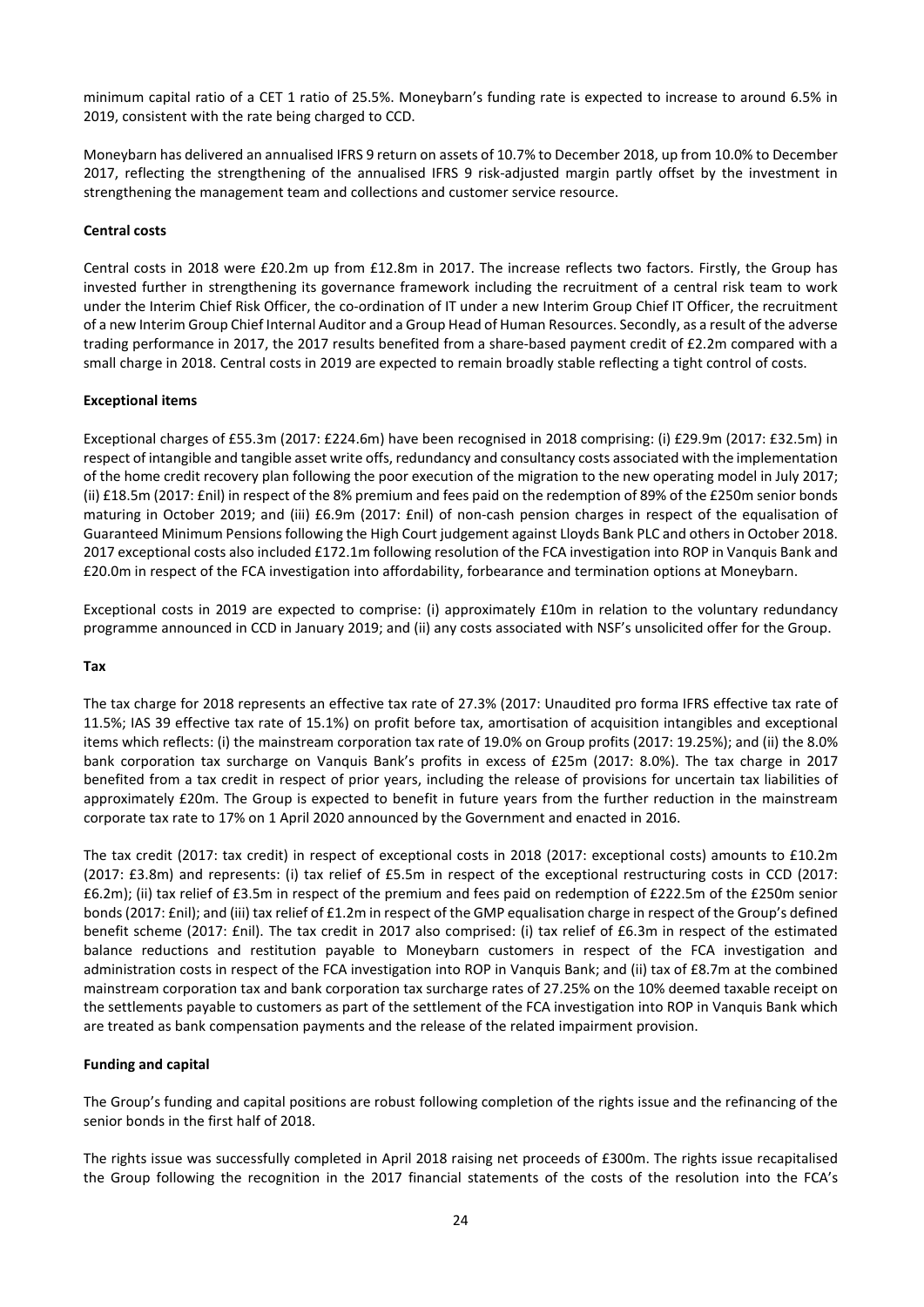investigation into ROP and the ongoing FCA investigation at Moneybarn amounting to a combined £192m and the subsequent increase of approximately £100m in the regulatory capital requirement set by the PRA.

The Group's minimum regulatory capital requirement set by the PRA post the rights issue, together with the fully loaded capital conservation buffer (2.5%) and counter cyclical buffer (1.0%) effective from 1 January 2019, represents a total capital requirement of 25.5%. The Board expects to maintain headroom in excess of £50m against this requirement and a capital structure to support ongoing access to funding from the bank and debt capital markets. The Group's CET 1 ratio on an accrued profits basis at 31 December 2018 was 29.7% compared with the Group's fully loaded minimum capital requirement of 25.5%. On this basis, the regulatory capital headroom was 4.2%, equivalent to approximately £95m based on the Group's risk weighted assets of £2.2bn. This is consistent with the Board's current risk appetite of maintaining a regulatory capital buffer in excess of £50m.

As previously reported, the impact from the adoption of IFRS 9 on the Group's net assets of £184.0m is being phased into regulatory capital on a transitional basis over five years as follows: 5% taken at the start of 2018 (£9m), 15% taken on 1 January 2019 (£18m), 30% in 2020 (£28m), 50% in 2021 (£37m), 75% (£46m) in 2022 and 100% (£46m) from the start of 2023. The impact of the IFRS 9 transitional arrangements on CET 1 as at 31 December 2018 was £174.8m. For illustrative purposes, after adjusting for the impact on risk weighted assets, the CET 1 ratio at 31 December 2018 would reduce from 29.7% to 22.3% if the IFRS 9 transitional arrangements did not apply.

As a result of the second year transitional impact of IFRS 9 (£18m) together with the implementation of IFRS 16 'Leases' which brings the Group's lease assets and liabilities on balance sheet, the Group's regulatory capital headroom reduced by approximately £43m on 1 January 2019.

The Group's funding strategy is to maintain committed facilities to meet contractual maturities and fund growth for at least the following 12 months and maintain access to three main sources of funding comprising: (i) the syndicated revolving bank facility; (ii) market funding, including retail bonds, institutional bonds and private placements; and (iii) retail deposits which now fully funds a ring-fenced Vanquis Bank. The Group will continue to explore further funding options as appropriate, including but not limited to the refinancing of the syndicated revolving bank facility and further bond issuance.

During the first half of 2018, the Group completed a refinancing of its senior bonds. On 23 May 2018, the Group launched and priced £250m of 5-year fixed rate bonds carrying a semi-annual coupon of 7%. The proceeds of the bond issue were used to finance the tender offer for the £250m existing senior bonds which carry a coupon of 8% and mature in October 2019. 89% of the existing bonds were tendered and redeemed at an 8% premium on 30 May 2018 resulting in an exceptional cost of £18.5m. The remaining existing senior bonds of £27.5m will mature on their original maturity date in October 2019.

The flow of retail deposits within Vanquis Bank has continued in line with its internal funding plan and, at the end of 2018, Vanquis Bank had retail deposit funding of £1,431.7m, up from £1,301.0m at 31 December 2017. This has allowed Vanquis Bank to repay its residual intercompany loan from Provident Financial of £55m in November 2018. As noted above, Vanquis Bank is now fully funded with retail deposits.

Headroom on the Group's committed debt facilities was £327.4m at 31 December 2018. Together with the ongoing retail deposits programme, this is sufficient to fund contractual debt maturities and projected growth in the Group until May 2020, when the Group's syndicated revolving bank facility matures. The Group is in discussions with its lending banks with a view to refinancing the current syndicated bank facility 12 months in advance of its maturity in line with the Group's treasury policy.

During February 2018, the Group agreed amendments and waivers of certain covenants with the Group's banks in respect of the syndicated revolving bank facility and with M&G in respect of the term loan in order to provide the Group with greater covenant headroom to address the impact arising from the disruption in the home credit business in 2017 and the impact of the provisions taken by the Group in the balance sheet as at 31 December 2017 relating to the FCA investigations. The net worth covenant was temporarily reduced from £400m to £375m at 31 December 2017 and 31 March 2018, the net worth excluding Vanquis Bank covenant was temporarily reduced from £155m to £100m at 31 December 2017 and 31 March 2018 and the interest cover covenant was temporarily reduced from 2.0 times to 1.25 times for the 12 months ended 31 March 2018 and 30 June 2018. The Group was in compliance with the temporarily reduced covenants and has continued to comply with the unadjusted covenants subsequently.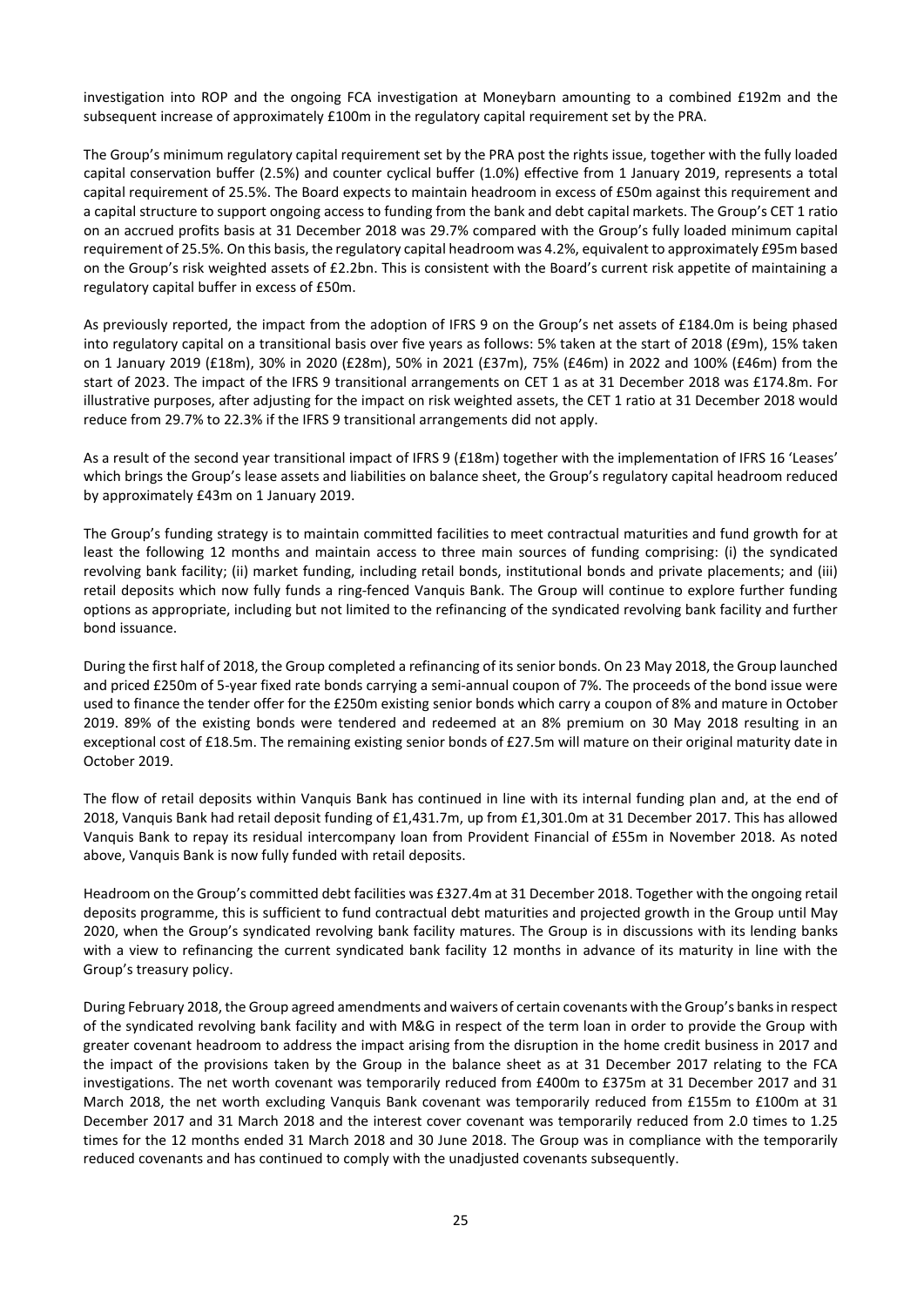On 1 March 2018, Fitch Ratings reaffirmed the Group's credit rating at BBB- with a negative outlook and removed the Group from ratings watch negative.

The Group's funding rate during 2018 was 4.4%, down from 4.5% in 2017. The modest reduction primarily reflects Vanquis Bank now being fully funded with lower rate retail deposits.

## **Regulation**

## **Transfer of regulation to the FCA**

CCD received full authorisation from the FCA on 9 November 2018 following implementation of the home credit recovery plan over the previous 12 months. Vanquis Bank and Moneybarn received their change of permission and full authorisation respectively in 2016.

As a consequence of: (i) the disruption to the home credit business following the migration to the new operating model in July 2017 and the subsequent implementation of the recovery plan in response to the disruption; (ii) the FCA's investigation into Vanquis Bank's ROP product; and (iii) the FCA's ongoing investigation into Moneybarn, the Group is subject to enhanced supervision by the FCA as notified by the FCA Watchlist Letter. The FCA Watchlist Letter requires that the Group: (i) provides the FCA with a draft of an executable wind-down plan for the Group and each of the entities within the Group; (ii) successfully executes the recovery plan in home credit; and (iii) completes a successful turnaround of CCD so that CCD is financially stable and the Group can meet its funding requirements to 2020. Firms placed under enhanced supervision may be required to provide formal commitments, where appropriate, to the FCA to tackle the underlying concerns raised by the FCA and the FCA may also exercise other wide-ranging powers.

#### **FCA review of high-cost credit**

On 18 December 2018, the FCA published CP18/43 in respect of its review of high-cost credit, including final rules and guidance in respect of home-collected credit. The rules introduce a package of reforms to raise standards in disclosure and sales practices to prevent home credit firms from offering new loans or refinancing existing loans during home visits without the customer specifically requesting it. The changes made by CCD to the UK home credit operating model over the last 18 months, in particular the recording of all sales interactions with customers, means that the business will be able to evidence compliance with the revised requirements by the deadline of 19 March 2019.

#### **FCA credit card market study**

In February 2018, the FCA published PS18/4 setting out its final policy rules in respect of persistent debt and earlier intervention remedies from its Credit Card Market Study. The overall objective of the package of remedies is to reduce the number of customers in problem credit card debt and put borrowers in greater control of their borrowing. In particular, the rules require credit card firms to undertake particular measures in respect of customers defined as being in persistent debt. The FCA define persistent debt as where, over a period of 18 months, a customer pays more in interest, fees and charges than they have repaid of the principal. At 18 months, firms are required to prompt customers in persistent debt to change their repayment behaviour if they can afford to. At 27 months firms are required to send another reminder if payments indicate a customer is still likely to be in persistent debt at the 36 month point. Customers need to be made aware that, if they do not change their repayment behaviour, their card may be suspended, which may be reported to credit reference agencies. The customer should also get contact details for debt advice services. At 36 months firms need to intervene again if a customer remains in persistent debt. Firms need to help the customer by proposing ways of repaying more quickly over a reasonable period, usually between 3 and 4 years.

The proposals in PS 18/4 came into force on 1 March 2018 and firms had 6 months to be fully compliant. Vanquis Bank increased its minimum payment rates in the second half of 2018 and will introduce further measures, such as recommended payments, to encourage increased monthly repayments in early 2019.

#### **FCA review of creditworthiness in consumer credit**

In July 2018, the FCA published its policy statement (CP18/19) entitled 'Assessing creditworthiness in consumer credit' in which the FCA set out the changes to its existing rules and guidance in this area. The FCA has amended its rules and guidance with regards to creditworthiness (which the FCA stated comprises both credit risk and affordability) and in particular, the rules introduce a new explicit definition of 'affordability risk', in which the FCA sets out the factors to be considered by firms when assessing if credit is likely to be affordable for the borrower. The rules require a more detailed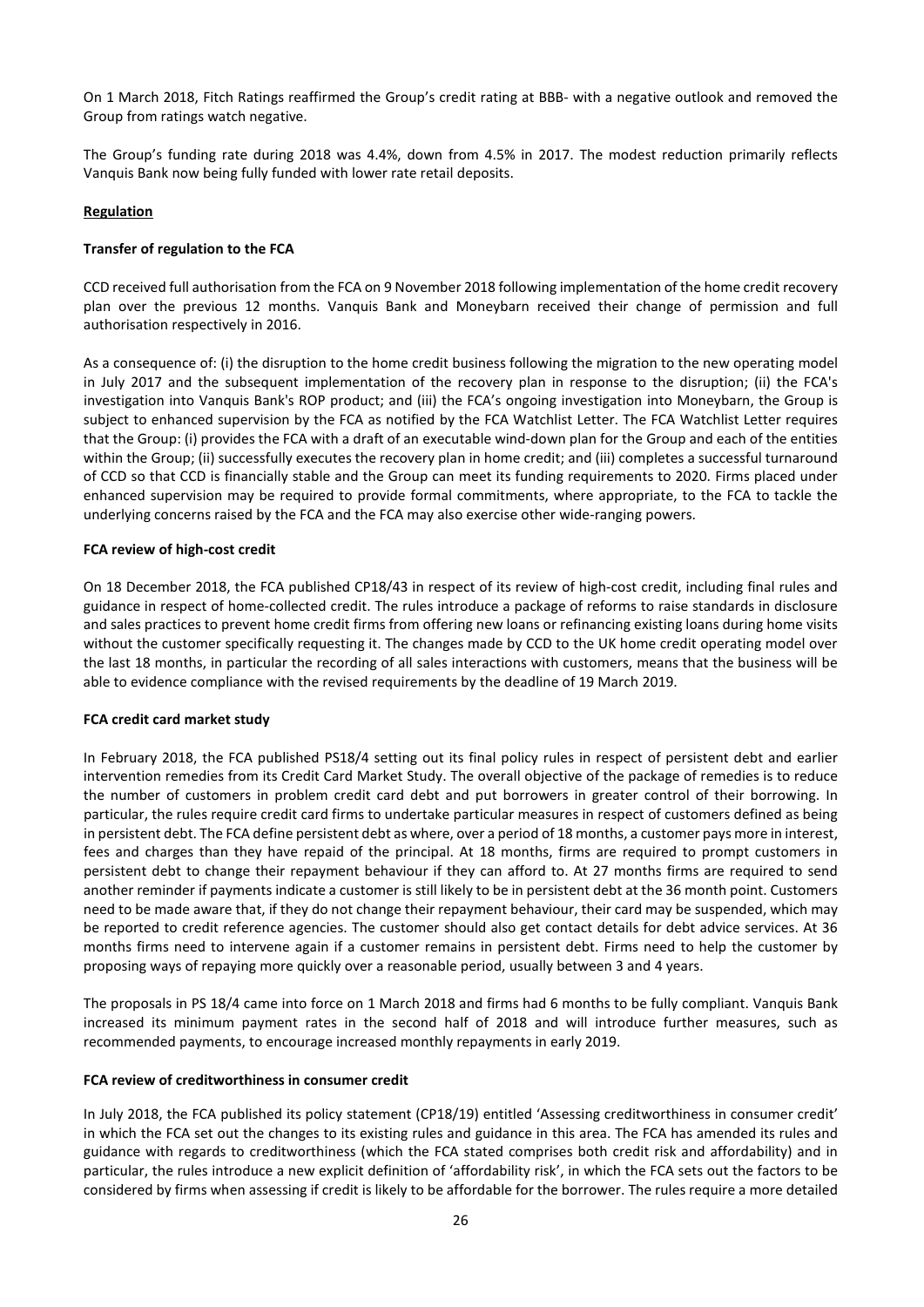creditworthiness assessment including affordability at the outset. In particular, this applies to Vanquis Bank in respect of all new non-prime credit card customers and for significant individual or cumulative credit line increases thereafter.

The final rules and guidance from PS18/19 came into effect on 1 November 2018. All of the Group's businesses have taken the necessary measures to meet the affordability principles arising from this review.

## **FCA review of the motor finance market**

In the FCA's Business Plan for 2017/18 the FCA stated that it was looking at the motor finance market to ensure that it works well and to assess whether consumers are at risk of harm. The FCA published an update on this work on 15 March 2018 and then published its final findings on 4 March 2019. The FCA's final findings indicated that they have concerns regarding four areas of the motor finance market: (i) Commission arrangements, in particular non-flat rate structures; (ii) Sufficient, timely and transparent information, mainly in respect of broker practice and information about DIC type commission arrangements; (iii) Lender controls in respect of the oversight of dealers and brokers; and (iv) Affordability assessments, whereby the FCA reference the additional clarity given in PS18/19 last year around affordability checks, and the expectation that all lenders have implemented the appropriate additional practices.

Moneybarn has flat fee commission structures and has never given discretion to brokers in setting the interest or commission levels. Customers are made aware of the existence of a payment of commission in Moneybarn's precontractual paperwork that all brokers must provide to the customer and evidence that the customer has received it. Moneybarn has an active physical audit programme for all of its brokers and was the first in the market to have such an audit process in place. Like all of the group's other businesses, Moneybarn has made all necessary changes to its processes required by PS18/19 in advance of the 1 November 2018 deadline.

#### **Irish Consumer Credit Bill on a cap on moneylenders' rates**

In November 2018, a report entitled: 'Interest Rate Restrictions on Credit for Low-income Borrowers' was published by the Social Finance Foundation, an Irish government funded body set up in 2007 to provide funding for community organisations and social enterprises. The report was part-funded by the Central Bank of Ireland and called for a rate-cap to be introduced on interest and other charges and for the development of the credit union sector to provide alternative sources of credit for moneylending customers.

Following publication of the report, a private members' bill which seeks to cap moneylenders' rates at 36% APR was then debated in the Irish Parliament. The draft bill then passed its second reading and will now enter the Finance Committee stage. No date for the Finance Committee hearing has yet been published. Private members' bills are generally voted down by the Irish Government although the Irish Government's position is not clear in the case of this private members' bill.

The Group's operations in the Republic of Ireland are in respect of the home credit business which has approximately 65,000 customers.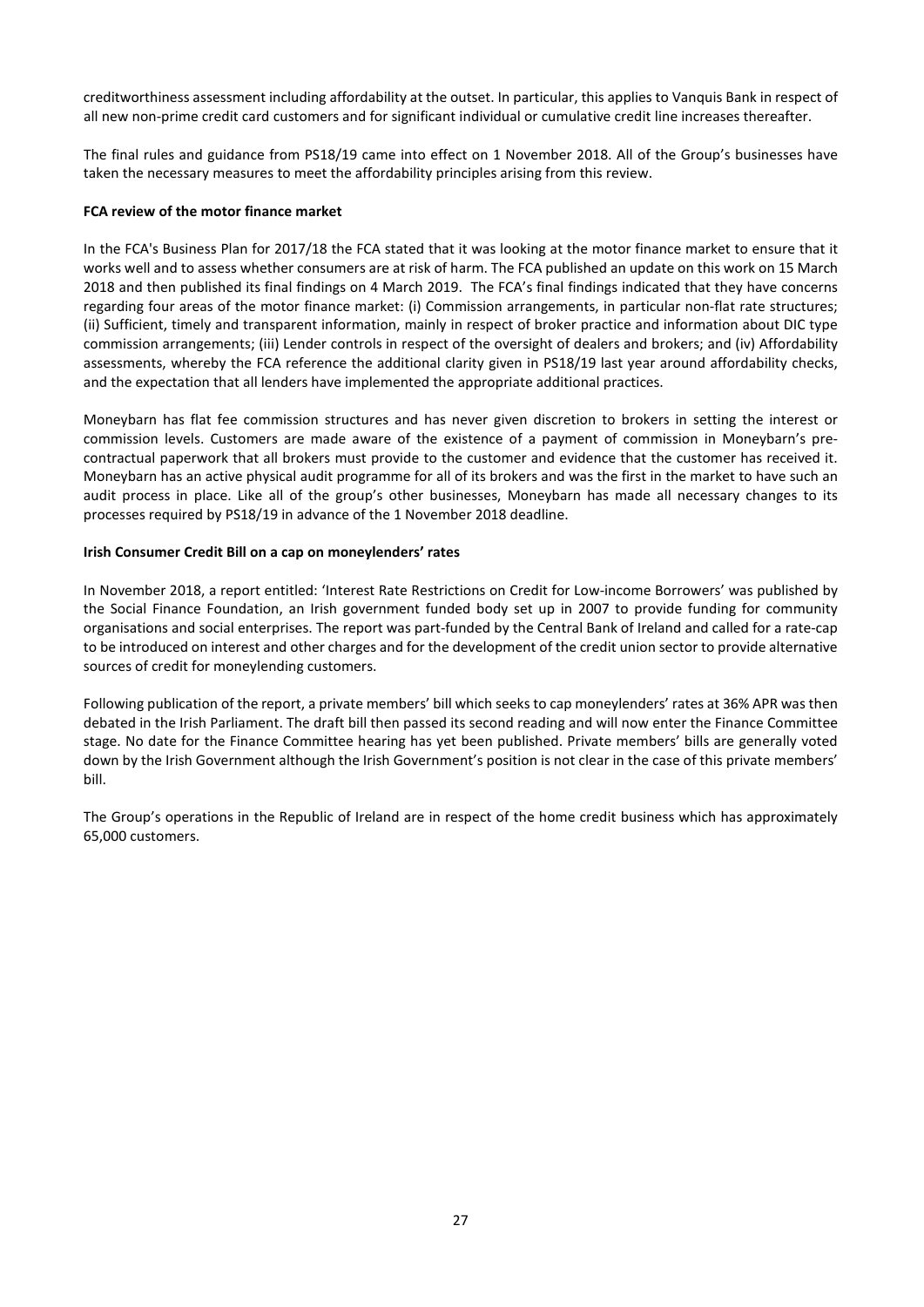# **Consolidated income statement for the year ended 31 December**

|                                                                                  | <b>Note</b> | IFRS 9    | <b>IAS 39</b> |
|----------------------------------------------------------------------------------|-------------|-----------|---------------|
|                                                                                  |             | 2018      | 2017          |
|                                                                                  |             | £m        | £m            |
| Revenue                                                                          | 3           | 1,124.4   | 1,196.3       |
| Finance costs                                                                    |             | (91.7)    | (77.0)        |
| Impairment charges                                                               |             | (410.4)   | (476.1)       |
| Administrative and operating costs                                               |             | (531.6)   | (766.2)       |
| <b>Total costs</b>                                                               |             | (1,033.7) | (1,319.3)     |
| Profit/(loss) before tax                                                         | 3           | 90.7      | (123.0)       |
| Profit before tax, amortisation of acquisition intangibles and exceptional items | 3           | 153.5     | 109.1         |
| Amortisation of acquisition intangibles                                          | 3           | (7.5)     | (7.5)         |
| <b>Exceptional items</b>                                                         | 3           | (55.3)    | (224.6)       |
| Tax charge                                                                       | 4           | (30.4)    | (11.4)        |
| Profit/(loss) for the period attributable to equity shareholders                 |             | 60.3      | (134.4)       |

All of the above activities relate to continuing operations.

## **Consolidated statement of comprehensive income**

|                                                                           | <b>Note</b> | IFRS 9 | <b>IAS 39</b> |
|---------------------------------------------------------------------------|-------------|--------|---------------|
|                                                                           |             | 2018   | 2017          |
|                                                                           |             | Em     | £m            |
| Profit/(loss) for the year attributable to equity shareholders            |             | 60.3   | (134.4)       |
| Items that will not be reclassified subsequently to the income statement: |             |        |               |
| - actuarial movements on retirement benefit asset                         | 9           | (21.7) | 17.5          |
| - tax on items taken directly to other comprehensive income               | 4           | 4.1    | (3.4)         |
| - impact of change in UK tax rate                                         | 4           | (0.5)  | 0.4           |
| Items that may be reclassified subsequently to the income statement:      |             |        |               |
| - fair value movements in investments                                     | 10          | 2.2    | 1.9           |
| - fair value movements on cash flow hedges                                |             |        | 0.2           |
| - exchange differences on translation of foreign operations               |             |        | (0.2)         |
| - tax on items taken directly to other comprehensive income               | 3           | (0.5)  | (0.4)         |
| - impact of change in UK tax rate                                         | 3           | (0.2)  | (0.1)         |
| Other comprehensive (expense)/income for the year                         |             | (16.6) | 15.9          |
| Total comprehensive income/(expense) for the year                         |             | 43.7   | (118.5)       |

# **Earnings/(loss) per share**

|                             | Note | IFRS <sub>9</sub> | <b>IAS 39</b>            |
|-----------------------------|------|-------------------|--------------------------|
|                             |      | 2018              | 2017                     |
|                             |      |                   | (restated)               |
|                             |      | pence             | pence                    |
| Basic                       | 5    | 25.2              | (66.4)                   |
| Diluted                     | 5    | 25.1              | (66.4)                   |
| Dividends per share         |      |                   |                          |
|                             | Note | IFRS <sub>9</sub> | <b>IAS 39</b>            |
|                             |      | 2018              | 2018                     |
|                             |      | pence             | pence                    |
| Proposed final dividend     |      | 10.0              |                          |
| Total dividend for the year | 6    | 10.0              | $\overline{\phantom{a}}$ |

Paid in the period\*  $\overline{91.4}$ 

\* The total cost of dividends paid in the year was £nil (2017: £133.4m).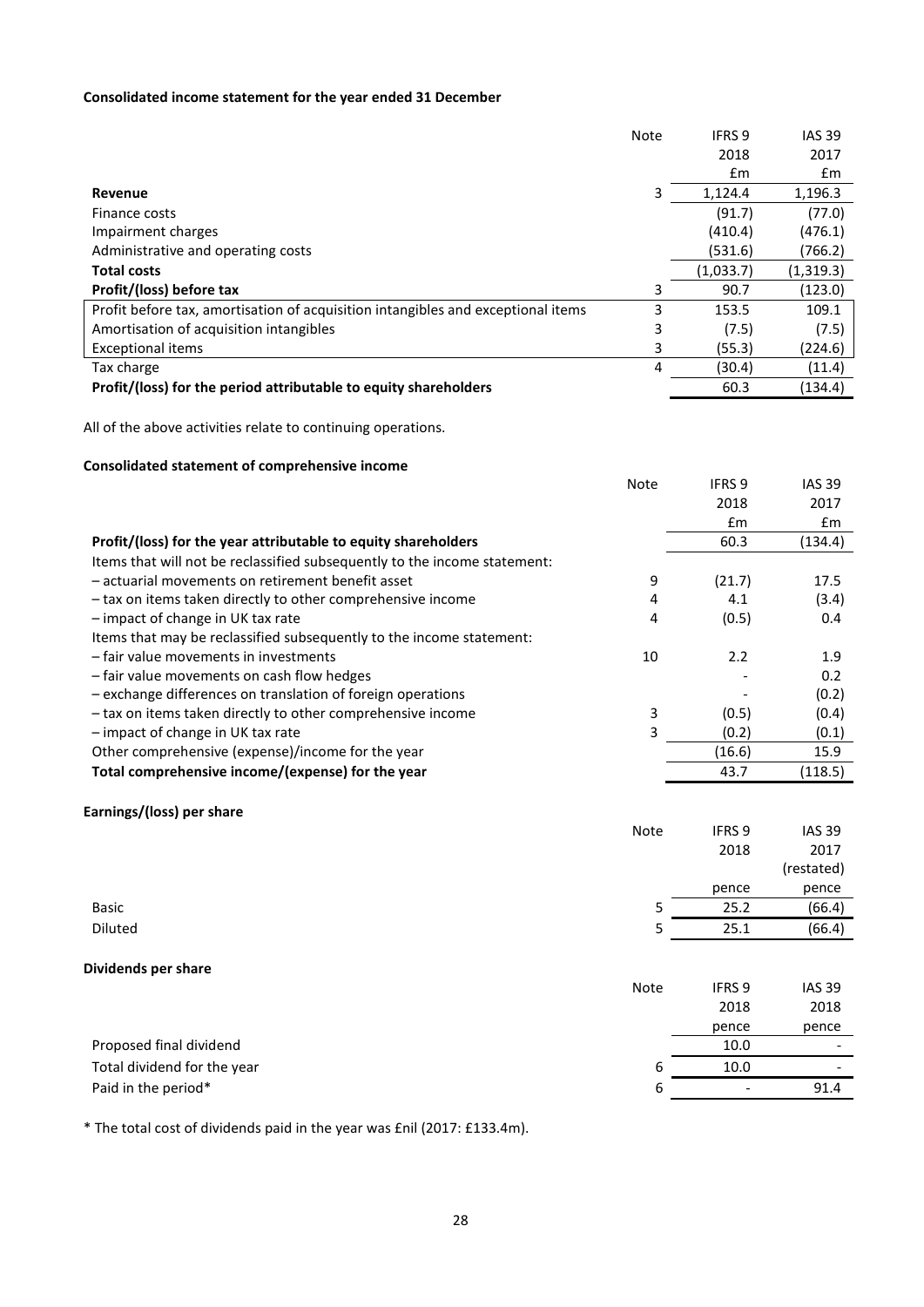# **Consolidated balance sheet as at 31 December**

|                                               | Note           | IFRS <sub>9</sub> | <b>IAS 39</b> |
|-----------------------------------------------|----------------|-------------------|---------------|
|                                               |                | 2018              | 2017          |
|                                               |                | £m                | £m            |
| <b>ASSETS</b>                                 |                |                   |               |
| <b>Non-current assets</b>                     |                |                   |               |
| Goodwill                                      |                | 71.2              | 71.2          |
| Other intangible assets                       | $\overline{7}$ | 55.0              | 79.4          |
| Property, plant and equipment                 |                | 24.6              | 30.9          |
| Financial assets:                             |                |                   |               |
| - amounts receivable from customers           | 8              | 349.6             | 328.2         |
| Retirement benefit asset                      | 9              | 83.9              | 102.3         |
| Deferred tax assets                           |                | 38.3              |               |
|                                               |                | 622.6             | 612.0         |
| <b>Current assets</b>                         |                |                   |               |
| Financial assets:                             |                |                   |               |
| - investment held as fair value through other |                |                   |               |
| comprehensive income                          | 10             | 47.8              | 45.8          |
| - amounts receivable from customers           | 8              | 1,813.3           | 1,981.2       |
| - cash and cash equivalents                   |                | 387.9             | 282.9         |
| - trade and other receivables                 |                | 49.6              | 44.0          |
|                                               |                | 2,298.6           | 2,353.9       |
| <b>Total assets</b>                           | 3              | 2,921.2           | 2,965.9       |
|                                               |                |                   |               |
| <b>LIABILITIES</b>                            |                |                   |               |
| <b>Current liabilities</b>                    |                |                   |               |
| <b>Financial liabilities:</b>                 |                |                   |               |
| - retail deposits                             |                | (339.3)           | (350.8)       |
| - bank and other borrowings                   |                | (49.8)            | (38.1)        |
| <b>Total borrowings</b>                       |                | (389.1)           | (388.9)       |
| - derivative financial instruments            |                |                   | (0.1)         |
| - trade and other payables                    |                | (91.8)            | (96.9)        |
| <b>Current tax liabilities</b>                |                | (24.6)            | (15.9)        |
| Provisions                                    | 11             | (53.2)            | (104.6)       |
|                                               |                | (558.7)           | (606.4)       |
| <b>Non-current liabilities</b>                |                |                   |               |
| <b>Financial liabilities:</b>                 |                |                   |               |
| - retail deposits                             |                | (1,092.4)         | (950.2)       |
| - bank and other borrowings                   |                | (574.0)           | (853.9)       |
| <b>Total borrowings</b>                       |                | (1,666.4)         | (1,804.1)     |
| Deferred tax liabilities                      |                |                   | (20.3)        |
|                                               |                | (1,666.4)         | (1,824.4)     |
| <b>Total liabilities</b>                      |                | (2, 225.1)        | (2,430.8)     |
| <b>NET ASSETS</b>                             | 3              | 696.1             | 535.1         |
|                                               |                |                   |               |
| <b>SHAREHOLDERS' EQUITY</b>                   |                |                   |               |
| Share capital                                 |                | 52.5              | 30.7          |
| Share premium                                 |                | 273.2             | 273.0         |
| Other reserves                                |                | 292.1             | 13.4          |
| Retained earnings                             |                | 78.3              | 218.0         |
| <b>TOTAL EQUITY</b>                           |                | 696.1             | 535.1         |
|                                               |                |                   |               |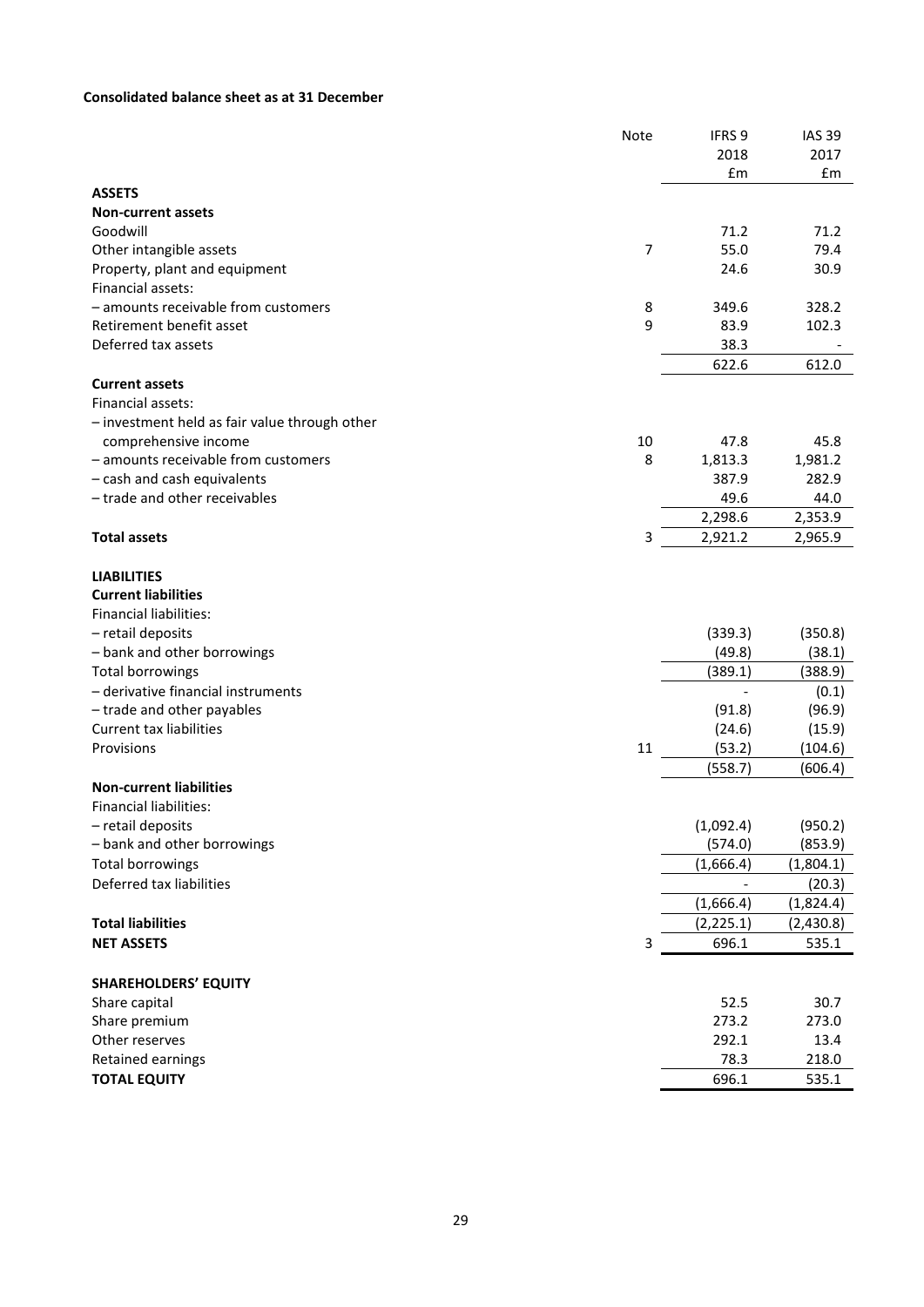# **Consolidated statement of changes in shareholders' equity**

|                                                                | Share                    | Share                    | Other                    | Retained                 |         |
|----------------------------------------------------------------|--------------------------|--------------------------|--------------------------|--------------------------|---------|
|                                                                | capital                  | premium                  | reserves                 | earnings                 | Total   |
|                                                                | £m                       | £m                       | £m                       | £m                       | £m      |
| At 31 December 2016 and 1 January 2017                         | 30.6                     | 272.7                    | 24.3                     | 462.5                    | 790.1   |
| Loss for the period                                            | $\overline{\phantom{a}}$ | $\blacksquare$           | $\Box$                   | (134.4)                  | (134.4) |
| Other comprehensive income/(expense):                          |                          |                          |                          |                          |         |
| - fair value movement in investments                           |                          |                          | 1.9                      |                          | 1.9     |
| - fair value movement on cash flow hedges                      |                          |                          | 0.2                      |                          | 0.2     |
| - actuarial movements on retirement benefit asset (note 9)     |                          |                          |                          | 17.5                     | 17.5    |
| - exchange differences on translation of foreign operations    |                          |                          | $\overline{\phantom{a}}$ | (0.2)                    | (0.2)   |
| - tax on items taken directly to other comprehensive income    |                          |                          | (0.4)                    | (3.4)                    | (3.8)   |
| - impact of change in UK tax rate                              |                          |                          | (0.1)                    | 0.4                      | 0.3     |
| Other comprehensive income for the period                      | $\overline{\phantom{a}}$ |                          | 1.6                      | 14.3                     | 15.9    |
| Total comprehensive income/(expense) for the period            |                          |                          | 1.6                      | (120.1)                  | (118.5) |
| Transactions with owners:                                      |                          |                          |                          |                          |         |
| - issue of share capital                                       | 0.1                      | 0.3                      |                          |                          | 0.4     |
| - purchase of own shares                                       |                          |                          | (0.1)                    | $\overline{\phantom{a}}$ | (0.1)   |
| - transfer of own shares on vesting of share awards            |                          |                          | 1.1                      | (1.1)                    |         |
| - share-based payment charge                                   |                          |                          | (3.4)                    |                          | (3.4)   |
| - transfer of share-based payment reserve                      |                          |                          | (10.1)                   | 10.1                     |         |
| - dividends                                                    |                          |                          | $\overline{\phantom{a}}$ | (133.4)                  | (133.4) |
| At 31 December 2017                                            | 30.7                     | 273.0                    | 13.4                     | 218.0                    | 535.1   |
| Impact of adoption of IFRS 9 'Financial instruments' (note 14) | $\overline{\phantom{a}}$ |                          | $\overline{\phantom{a}}$ | (184.0)                  | (184.0) |
| At 1 January 2018                                              | 30.7                     | 273.0                    | 13.4                     | 34.0                     | 351.1   |
| Profit for the period                                          |                          | $\qquad \qquad -$        | $\overline{\phantom{a}}$ | 60.3                     | 60.3    |
| Other comprehensive income/(expense):                          |                          |                          |                          |                          |         |
| - fair value movement in investments                           |                          |                          | 2.2                      | $\qquad \qquad -$        | 2.2     |
| - actuarial movements on retirement benefit asset (note 9)     |                          |                          |                          | (21.7)                   | (21.7)  |
| - tax on items taken directly to other comprehensive income    |                          |                          | (0.5)                    | 4.1                      | 3.6     |
| - impact of change in UK tax rate                              |                          | $\overline{a}$           | (0.2)                    | (0.5)                    | (0.7)   |
| Other comprehensive income for the period                      | $\blacksquare$           | $\overline{\phantom{a}}$ | 1.5                      | (18.1)                   | (16.6)  |
| Total comprehensive income for the period                      | $\overline{\phantom{a}}$ | $\overline{\phantom{a}}$ | 1.5                      | 42.2                     | 43.7    |
| Transactions with owners:                                      |                          |                          |                          |                          |         |
| - proceeds from rights issue                                   | 21.8                     |                          | 278.2                    |                          | 300.0   |
| - issue of share capital                                       |                          | 0.2                      |                          |                          | 0.2     |
| - share-based payment charge                                   |                          |                          | 1.1                      | $\overline{\phantom{a}}$ | 1.1     |
| - transfer of share-based payment reserve                      |                          |                          | (2.1)                    | 2.1                      |         |
| At 31 December 2018                                            | 52.5                     | 273.2                    | 292.1                    | 78.3                     | 696.1   |

The rights issue in April 2018 was undertaken through a cash box structure which allowed merger relief to be applied to the issue of shares rather than recording share premium. The resulting merger reserve of £278.2m is included within other reserves, of which £228.2m is distributable as the capital was retained for the purposes of the company with the remaining £50.0m not distributable as it was used to inject capital into Vanquis Bank.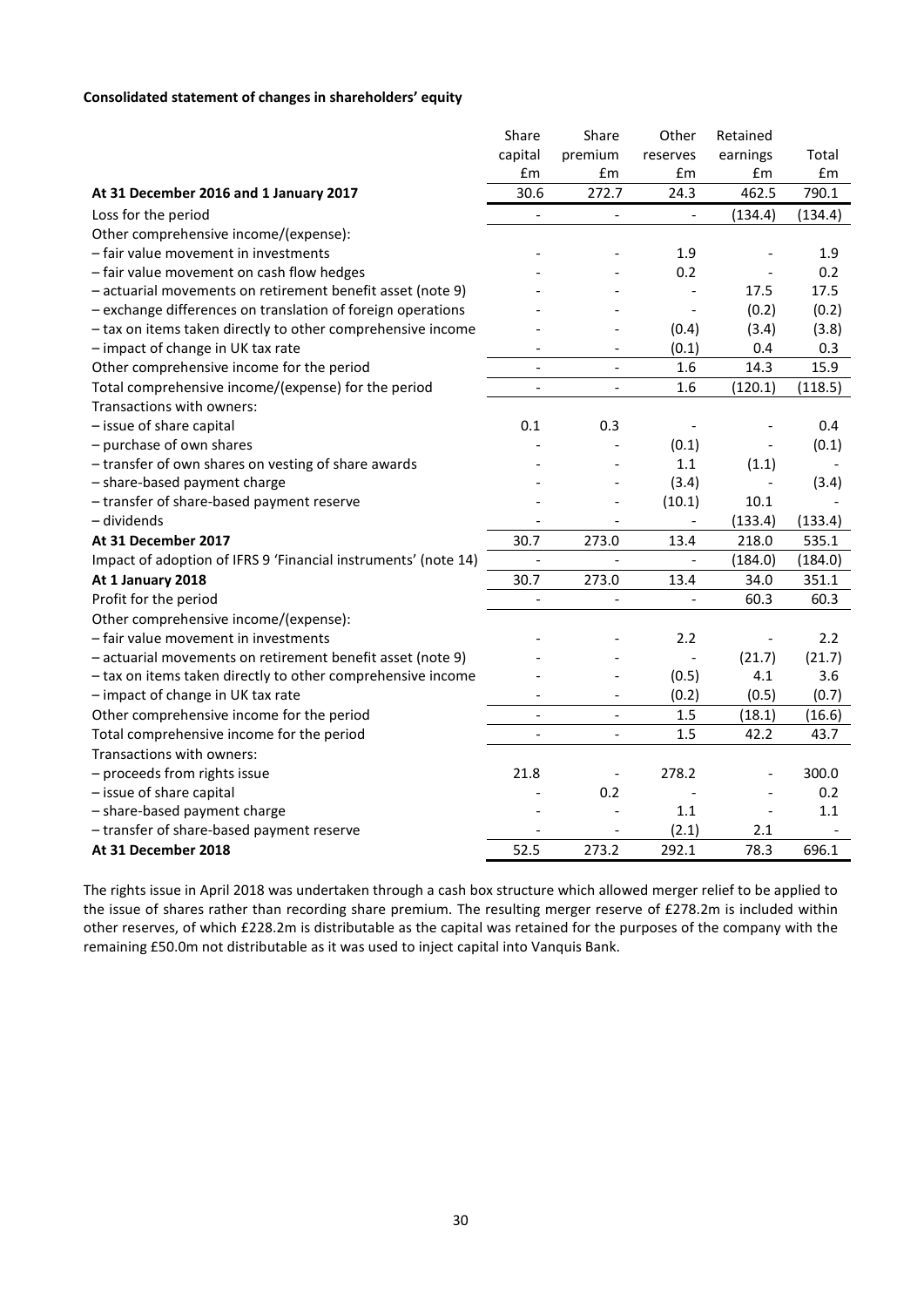# **Consolidated statement of cash flows for the year ended 31 December**

| 2018<br>2017<br>£m<br>£m<br>Cash flows from operating activities<br>12<br>Cash generated from operations<br>67.2<br>72.0<br>Finance costs paid<br>(66.1)<br>(73.7)<br>3<br>Premium and fees paid on refinancing of senior bonds<br>(18.5)<br>(55.0)<br>(22.3)<br>Tax paid<br>Net cash used in operating activities<br>(39.7)<br>(56.7)<br>Cash flows from investing activities<br>Purchase of intangible assets<br>(7.6)<br>(20.5)<br>Purchase of property, plant and equipment<br>(5.3)<br>(12.2)<br>Proceeds from disposal of property, plant and equipment<br>1.5<br>1.7<br>0.2<br>Sale/(purchase) of government gilts held as an investment<br>(35.9)<br>Net cash used in investing activities<br>(11.2)<br>(66.9)<br>Cash flows from financing activities<br>Proceeds from bank and other borrowings<br>737.1<br>650.0<br>Repayment of bank and other borrowings<br>(885.3)<br>(332.1)<br>6<br>Dividends paid to Company shareholders<br>(133.4)<br>Net proceeds from rights issue<br>300.0<br>Proceeds from issue of share capital<br>0.2<br>0.4<br>Purchase of own shares<br>(0.1)<br>Net cash generated from financing activities<br>152.0<br>184.8<br>101.1<br>Net increase in cash, cash equivalents and overdrafts<br>61.2<br>Cash, cash equivalents and overdrafts at beginning of year<br>279.8<br>218.6<br>Cash, cash equivalents and overdrafts at end of year<br>380.9<br>279.8<br>Cash, cash equivalents and overdrafts at end of year comprise:<br>Cash at bank and in hand<br>387.9<br>282.9<br>Overdrafts (held in bank and other borrowings)<br>(3.1)<br>(7.0) | Note | IFRS <sub>9</sub> | <b>IAS 39</b> |
|-------------------------------------------------------------------------------------------------------------------------------------------------------------------------------------------------------------------------------------------------------------------------------------------------------------------------------------------------------------------------------------------------------------------------------------------------------------------------------------------------------------------------------------------------------------------------------------------------------------------------------------------------------------------------------------------------------------------------------------------------------------------------------------------------------------------------------------------------------------------------------------------------------------------------------------------------------------------------------------------------------------------------------------------------------------------------------------------------------------------------------------------------------------------------------------------------------------------------------------------------------------------------------------------------------------------------------------------------------------------------------------------------------------------------------------------------------------------------------------------------------------------------------------------------------------------------------------|------|-------------------|---------------|
|                                                                                                                                                                                                                                                                                                                                                                                                                                                                                                                                                                                                                                                                                                                                                                                                                                                                                                                                                                                                                                                                                                                                                                                                                                                                                                                                                                                                                                                                                                                                                                                     |      |                   |               |
|                                                                                                                                                                                                                                                                                                                                                                                                                                                                                                                                                                                                                                                                                                                                                                                                                                                                                                                                                                                                                                                                                                                                                                                                                                                                                                                                                                                                                                                                                                                                                                                     |      |                   |               |
|                                                                                                                                                                                                                                                                                                                                                                                                                                                                                                                                                                                                                                                                                                                                                                                                                                                                                                                                                                                                                                                                                                                                                                                                                                                                                                                                                                                                                                                                                                                                                                                     |      |                   |               |
|                                                                                                                                                                                                                                                                                                                                                                                                                                                                                                                                                                                                                                                                                                                                                                                                                                                                                                                                                                                                                                                                                                                                                                                                                                                                                                                                                                                                                                                                                                                                                                                     |      |                   |               |
|                                                                                                                                                                                                                                                                                                                                                                                                                                                                                                                                                                                                                                                                                                                                                                                                                                                                                                                                                                                                                                                                                                                                                                                                                                                                                                                                                                                                                                                                                                                                                                                     |      |                   |               |
|                                                                                                                                                                                                                                                                                                                                                                                                                                                                                                                                                                                                                                                                                                                                                                                                                                                                                                                                                                                                                                                                                                                                                                                                                                                                                                                                                                                                                                                                                                                                                                                     |      |                   |               |
|                                                                                                                                                                                                                                                                                                                                                                                                                                                                                                                                                                                                                                                                                                                                                                                                                                                                                                                                                                                                                                                                                                                                                                                                                                                                                                                                                                                                                                                                                                                                                                                     |      |                   |               |
|                                                                                                                                                                                                                                                                                                                                                                                                                                                                                                                                                                                                                                                                                                                                                                                                                                                                                                                                                                                                                                                                                                                                                                                                                                                                                                                                                                                                                                                                                                                                                                                     |      |                   |               |
|                                                                                                                                                                                                                                                                                                                                                                                                                                                                                                                                                                                                                                                                                                                                                                                                                                                                                                                                                                                                                                                                                                                                                                                                                                                                                                                                                                                                                                                                                                                                                                                     |      |                   |               |
|                                                                                                                                                                                                                                                                                                                                                                                                                                                                                                                                                                                                                                                                                                                                                                                                                                                                                                                                                                                                                                                                                                                                                                                                                                                                                                                                                                                                                                                                                                                                                                                     |      |                   |               |
|                                                                                                                                                                                                                                                                                                                                                                                                                                                                                                                                                                                                                                                                                                                                                                                                                                                                                                                                                                                                                                                                                                                                                                                                                                                                                                                                                                                                                                                                                                                                                                                     |      |                   |               |
|                                                                                                                                                                                                                                                                                                                                                                                                                                                                                                                                                                                                                                                                                                                                                                                                                                                                                                                                                                                                                                                                                                                                                                                                                                                                                                                                                                                                                                                                                                                                                                                     |      |                   |               |
|                                                                                                                                                                                                                                                                                                                                                                                                                                                                                                                                                                                                                                                                                                                                                                                                                                                                                                                                                                                                                                                                                                                                                                                                                                                                                                                                                                                                                                                                                                                                                                                     |      |                   |               |
|                                                                                                                                                                                                                                                                                                                                                                                                                                                                                                                                                                                                                                                                                                                                                                                                                                                                                                                                                                                                                                                                                                                                                                                                                                                                                                                                                                                                                                                                                                                                                                                     |      |                   |               |
|                                                                                                                                                                                                                                                                                                                                                                                                                                                                                                                                                                                                                                                                                                                                                                                                                                                                                                                                                                                                                                                                                                                                                                                                                                                                                                                                                                                                                                                                                                                                                                                     |      |                   |               |
|                                                                                                                                                                                                                                                                                                                                                                                                                                                                                                                                                                                                                                                                                                                                                                                                                                                                                                                                                                                                                                                                                                                                                                                                                                                                                                                                                                                                                                                                                                                                                                                     |      |                   |               |
|                                                                                                                                                                                                                                                                                                                                                                                                                                                                                                                                                                                                                                                                                                                                                                                                                                                                                                                                                                                                                                                                                                                                                                                                                                                                                                                                                                                                                                                                                                                                                                                     |      |                   |               |
|                                                                                                                                                                                                                                                                                                                                                                                                                                                                                                                                                                                                                                                                                                                                                                                                                                                                                                                                                                                                                                                                                                                                                                                                                                                                                                                                                                                                                                                                                                                                                                                     |      |                   |               |
|                                                                                                                                                                                                                                                                                                                                                                                                                                                                                                                                                                                                                                                                                                                                                                                                                                                                                                                                                                                                                                                                                                                                                                                                                                                                                                                                                                                                                                                                                                                                                                                     |      |                   |               |
|                                                                                                                                                                                                                                                                                                                                                                                                                                                                                                                                                                                                                                                                                                                                                                                                                                                                                                                                                                                                                                                                                                                                                                                                                                                                                                                                                                                                                                                                                                                                                                                     |      |                   |               |
|                                                                                                                                                                                                                                                                                                                                                                                                                                                                                                                                                                                                                                                                                                                                                                                                                                                                                                                                                                                                                                                                                                                                                                                                                                                                                                                                                                                                                                                                                                                                                                                     |      |                   |               |
|                                                                                                                                                                                                                                                                                                                                                                                                                                                                                                                                                                                                                                                                                                                                                                                                                                                                                                                                                                                                                                                                                                                                                                                                                                                                                                                                                                                                                                                                                                                                                                                     |      |                   |               |
|                                                                                                                                                                                                                                                                                                                                                                                                                                                                                                                                                                                                                                                                                                                                                                                                                                                                                                                                                                                                                                                                                                                                                                                                                                                                                                                                                                                                                                                                                                                                                                                     |      |                   |               |
|                                                                                                                                                                                                                                                                                                                                                                                                                                                                                                                                                                                                                                                                                                                                                                                                                                                                                                                                                                                                                                                                                                                                                                                                                                                                                                                                                                                                                                                                                                                                                                                     |      |                   |               |
|                                                                                                                                                                                                                                                                                                                                                                                                                                                                                                                                                                                                                                                                                                                                                                                                                                                                                                                                                                                                                                                                                                                                                                                                                                                                                                                                                                                                                                                                                                                                                                                     |      |                   |               |
|                                                                                                                                                                                                                                                                                                                                                                                                                                                                                                                                                                                                                                                                                                                                                                                                                                                                                                                                                                                                                                                                                                                                                                                                                                                                                                                                                                                                                                                                                                                                                                                     |      |                   |               |
|                                                                                                                                                                                                                                                                                                                                                                                                                                                                                                                                                                                                                                                                                                                                                                                                                                                                                                                                                                                                                                                                                                                                                                                                                                                                                                                                                                                                                                                                                                                                                                                     |      |                   |               |
|                                                                                                                                                                                                                                                                                                                                                                                                                                                                                                                                                                                                                                                                                                                                                                                                                                                                                                                                                                                                                                                                                                                                                                                                                                                                                                                                                                                                                                                                                                                                                                                     |      |                   |               |
| Total cash, cash equivalents and overdrafts<br>380.9<br>279.8                                                                                                                                                                                                                                                                                                                                                                                                                                                                                                                                                                                                                                                                                                                                                                                                                                                                                                                                                                                                                                                                                                                                                                                                                                                                                                                                                                                                                                                                                                                       |      |                   |               |

Cash at bank and in hand includes £384.9m (2017: £227.5m) in respect of the liquid assets buffer, including other liquidity resources, held by Vanquis Bank in accordance with the PRA's liquidity regime. As at 31 December 2018, £106.5m (2017: £22.3m) of the buffer was available to finance Vanquis Bank's day-to-day operations.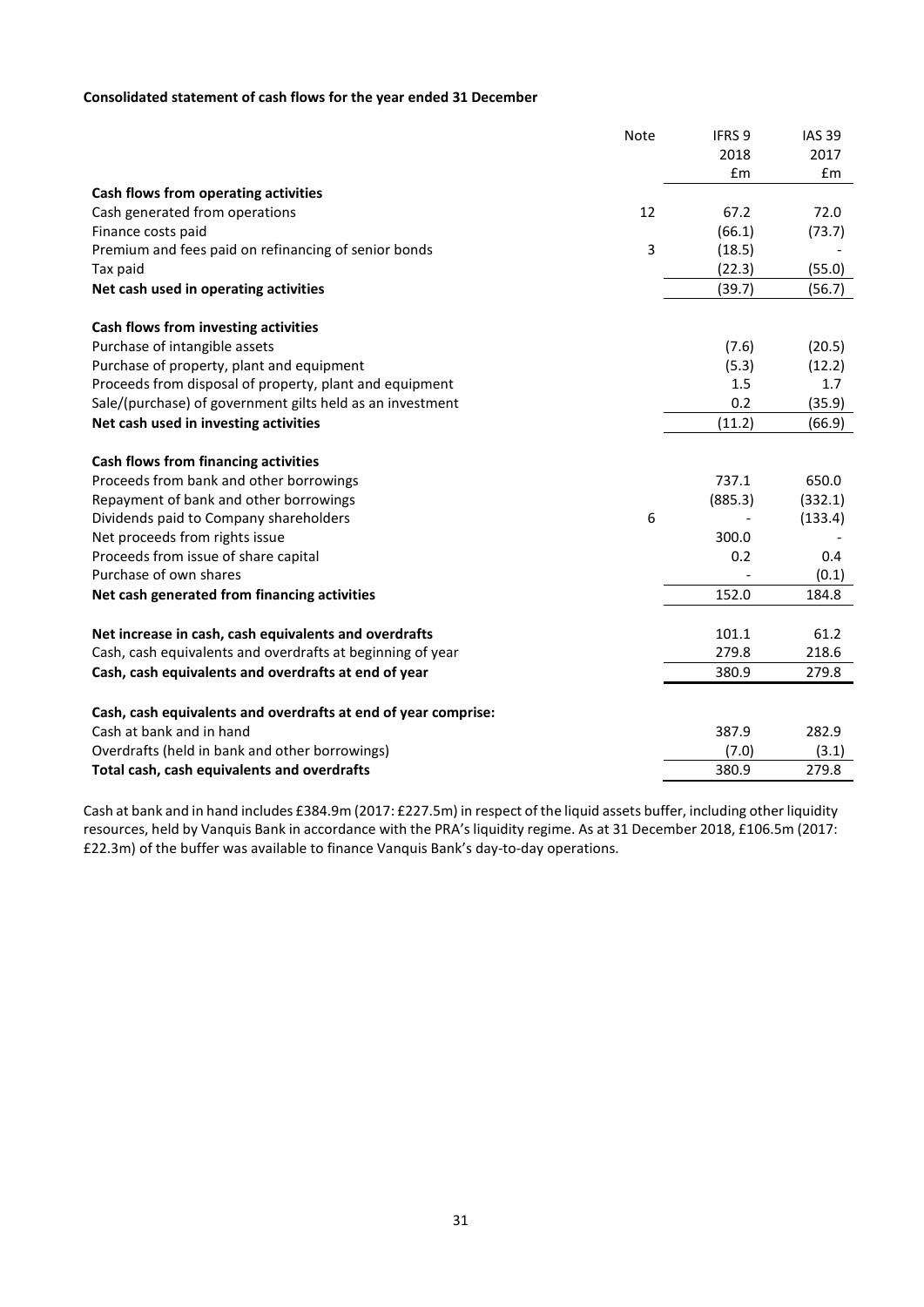## **Notes to the financial information**

## **1. Basis of preparation**

The financial information, which comprises the consolidated income statement, statement of comprehensive income, balance sheet, statement of changes in equity, cash flow statement and related notes, is derived from the consolidated financial statements for the year ended 31 December 2018, which have been prepared under International Financial Reporting Standards (IFRS) as adopted by the European Union and those parts of the Companies Act 2006 applicable to companies reporting under IFRS.

The financial information does not constitute the statutory financial statements of the Group within the meaning of Section 434 of the Companies Act 2006. The statutory financial statements for the year ended 31 December 2017 have been filed with the Registrar of Companies. The report of the auditor was unqualified but did include an emphasis of matter in relation to the Group's ability to continue as a going concern. Without the benefit of the net proceeds from the rights issue, the Group was unable to meet certain regulatory capital requirements, namely the minimum level of regulatory capital which the PRA expected the Group to hold and covenant waivers and relaxations which had been obtained would cease to be effective. The proceeds were received, as intended in April 2018, which enabled the Group to meet its regulatory capital requirements and continue to meet the covenant waivers and relaxations which had been obtained. The report of the auditor did not contain any statement under section 498(2) or (3) of the Companies Act 2006. The statutory financial statements for the year ended 31 December 2018 will be filed with the Registrar of Companies following the AGM. The report of the auditor was unqualified and did not contain any statements under Section 498(2) or (3) of the Companies Act 2006.

The directors have reviewed the Group's budgets, plans and cash flow forecasts for 2019 and 2020 together with outline projections for the three subsequent years. Based on this review, they are satisfied that the Group has adequate resources to continue to operate for the foreseeable future. For this reason, the directors continue to adopt the going concern basis in preparing the financial information.

## **2. Accounting policies**

The accounting policies applied in preparing the financial information are consistent with those used in preparing the statutory financial statements for the year ended 31 December 2017 with the exception of the adoption of IFRS 9 'Financial instruments' and IFRS 15 'Revenue from contracts with customers' from 1 January 2018.

#### **The impact of new standards adopted by the Group from 1 January 2018**

#### IFRS 9

IFRS 9 has been adopted by the Group from the mandatory adoption date of 1 January 2018. Full details of the impact of adoption can be found in note 14.

#### **IFRS 15**

IFRS 15 has been adopted from 1 January 2018. The standard establishes the principles to determine the nature, amount and timing, and uncertainty of revenue and cash flows arising from a contract with a customer.

Interest income in both Vanquis Bank and CCD is accounted for in accordance with IFRS 9. Interest income generated from Moneybarn's conditional sales agreements continues to be accounted for in accordance with IAS 17 'Leases'.

Non-interest income generated by Vanquis Bank is now accounted for in accordance with IFRS 15. However, there has been no change in the recognition of revenue to the approach adopted previously under IAS 39.

## **The impact of new standards not yet effective and not adopted by the Group from 1 January 2018**

# IFRS 16

IFRS 16 'Leases' will replace IAS 17 'Leases' and provides a model for the identification of lease arrangements and the treatment in the financial statements of both lessees and lessors.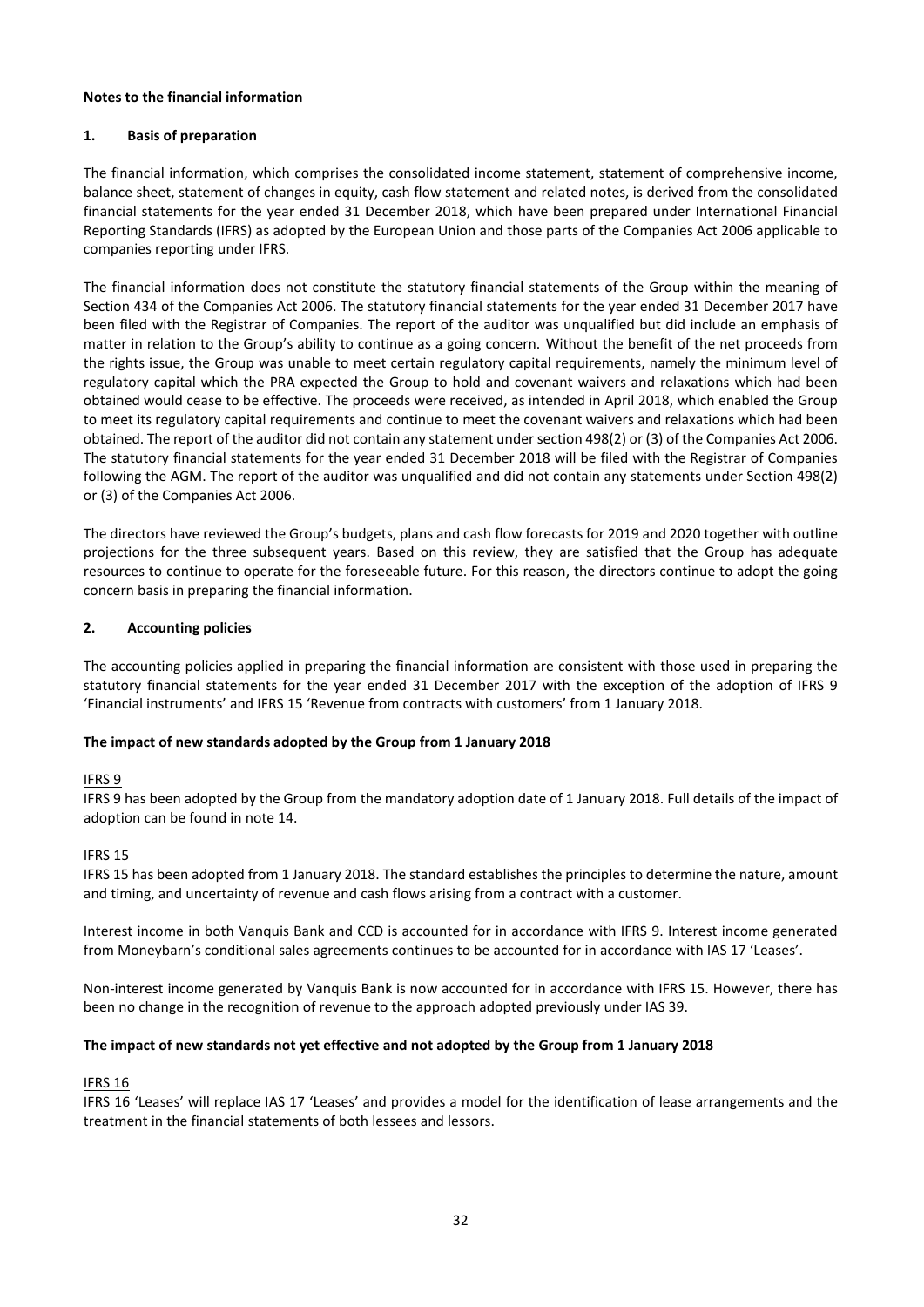# **2. Accounting policies (continued)**

The standard distinguishes leases and service contracts on the basis of whether an identified asset is controlled by the customer. Distinctions between operating leases and finance leases are removed for lessee accounting, and will be replaced by a model where a right-of-use asset and a corresponding liability are recognised for all leases where the Group is the lessee, except for short-term assets and leases of low value assets.

The right of use asset is initially measured at cost and subsequently measured at cost less accumulated amortisation and impairment losses, adjusted for any re-measurement of the lease liability. The lease liability is initially measured at the present value of future minimum lease payments. Subsequently the lease liability is adjusted for interest and lease payments, as well as the impact of lease modifications, amongst others. The classification of cash flows will be affected as under IAS 17 operating lease payments are presented as operating cash flows; whereas under IFRS 16, the lease payments will be split into a principal and interest portion which will be presented as operating and financing cash flows respectively.

The adoption of IFRS 16 into the Group's opening balance sheet on 1 January 2019 results in an increase in assets of £82m and liabilities of £89m, which net of deferred tax of £1m, results in a reduction in net assets of £6m.

## **Disclosure reclassification**

Historically, interest accruals on borrowings and retail deposits have been presented within trade and other payables in the balance sheet. They have now been disclosed as part of the principal balances to which they relate within borrowings, replicating the presentation of interest on customer receivables. Prior year comparatives have also been reclassified.

The impact on the financial statements is presentational only and there is no impact on the income statement or the statement of cash flows.

# **3. Segment reporting**

|                                                       |                          |               | Profit/(loss) before |               |
|-------------------------------------------------------|--------------------------|---------------|----------------------|---------------|
|                                                       | Revenue                  |               | tax                  |               |
|                                                       | <b>IFRS 9</b>            | <b>IAS 39</b> | IFRS 9               | <b>IAS 39</b> |
|                                                       | 2018                     | 2017          | 2018                 | 2017          |
|                                                       | $\mathsf{fm}$            | $\mathsf{fm}$ | Em                   | £m            |
|                                                       |                          |               |                      |               |
| Vanquis Bank                                          | 650.3                    | 638.8         | 184.3                | 206.6         |
| <b>CCD</b>                                            | 342.2                    | 451.2         | (38.7)               | (118.8)       |
| Moneybarn                                             | 131.9                    | 106.3         | 28.1                 | 34.1          |
| Central costs                                         | $\overline{\phantom{a}}$ |               | (20.2)               | (12.8)        |
| <b>Total Group before amortisation of acquisition</b> |                          |               |                      |               |
| intangibles and exceptional items                     | 1,124.4                  | 1,196.3       | 153.5                | 109.1         |
| Amortisation of acquisition intangibles (note 7)      | $\overline{\phantom{0}}$ |               | (7.5)                | (7.5)         |
| <b>Exceptional items</b>                              | ۰                        |               | (55.3)               | (224.6)       |
| <b>Total Group</b>                                    | 1,124.4                  | 1,196.3       | 90.7                 | (123.0)       |

All of the above activities relate to continuing operations.

## Revenue between business segments is not significant.

An exceptional charge of £55.3m (2017: £224.6m) has been recognised in 2018 comprising: (i) £29.9m (2017: £32.5m) in respect of intangible and tangible asset write offs, redundancy and consultancy costs associated with the implementation of the home credit recovery plan following the poor execution of the migration to the new operating model in July 2017; (ii) £18.5m (2017: £nil) in respect of the 8% premium and fees paid on the redemption of 89% of the £250m senior bonds maturing in October 2019; and (iii) £6.9m (2017: £nil) of non-cash pension charges in respect of the equalisation of Guaranteed Minimum Pensions following the High Court judgement against Lloyds Bank PLC and others in October 2018 (see note 8). 2017 exceptional costs also included £172.1m following resolution of the FCA investigation into ROP in Vanquis Bank and £20.0m in respect of the FCA investigation into affordability, forbearance and termination options at Moneybarn (see note 11).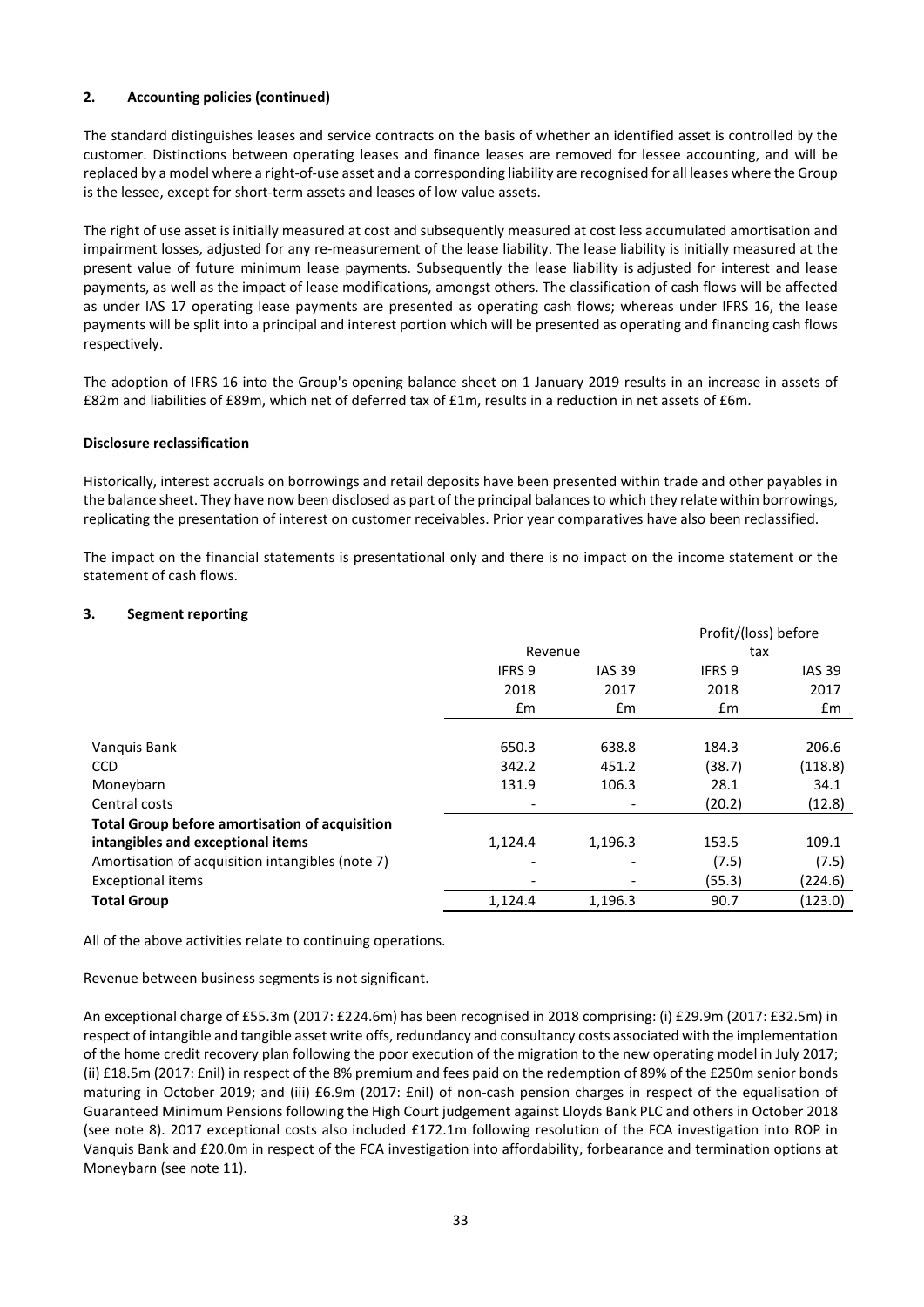# **3. Segment reporting (continued)**

|                                      |                |               | Segment net              |                      |  |
|--------------------------------------|----------------|---------------|--------------------------|----------------------|--|
|                                      | Segment assets |               |                          | assets/(liabilities) |  |
|                                      | <b>IFRS 9</b>  | <b>IAS 39</b> |                          | <b>IAS 39</b>        |  |
|                                      | 2018           | 2017          | 2018                     | 2017                 |  |
|                                      | Em             | $\mathsf{fm}$ | $\mathsf{fm}$            | £m                   |  |
|                                      |                |               |                          |                      |  |
| Vanquis Bank                         | 1,958.7        | 1,854.5       | 381.3                    | 295.4                |  |
| CCD                                  | 342.6          | 454.4         | (9.5)                    | 112.6                |  |
| Moneybarn                            | 438.9          | 393.5         | 17.0                     | 42.7                 |  |
| Central                              | 368.7          | 182.7         | 307.3                    | 84.4                 |  |
| Total before intra-group elimination | 3,108.9        | 2,885.1       | 696.1                    | 535.1                |  |
| Intra-group elimination              | (187.7)        | 80.8          | $\overline{\phantom{a}}$ |                      |  |
| <b>Total Group</b>                   | 2,921.2        | 2,965.9       | 696.1                    | 535.1                |  |

Historically, segment net assets have reflected the statutory basis of the companies forming the Group's business segments adjusted to assume repayment of intra-group balances and rebasing of the borrowings of CCD to reflect the Group's target capital ratio. Due to the significant losses incurred by CCD in 2017, CCD's statutory net assets are now considerably lower than the Group's target capital ratio. As a result, the presentation of segment net assets has been adjusted to show the statutory assets, liabilities and net assets of each of the Group's divisions. This results in an intra group elimination reflecting the difference between the central intercompany funding provided to the divisions and the external funding raised centrally. Comparatives have been restated onto a similar basis which has resulted in CCD's net assets at 31 December 2017 reducing from £180.1m to £112.6m and central net assets increasing from £16.9m to £84.4m.

The Group's businesses operate principally in the UK and Republic of Ireland.

# **4. Tax charge**

The tax charge in the income statement is as follows:

|                                 | IFRS 9<br>2018<br>£m | <b>IAS 39</b><br>2017<br>£m |
|---------------------------------|----------------------|-----------------------------|
| Current tax:                    |                      |                             |
| $- UK$                          | (32.3)               | (5.1)                       |
| - overseas                      | 0.3                  | (0.2)                       |
| <b>Total current tax</b>        | (32.0)               | (5.3)                       |
| Deferred tax                    | 2.2                  | (6.7)                       |
| Impact of change in UK tax rate | (0.6)                | 0.6                         |
| <b>Total tax charge</b>         | (30.4)               | (11.4)                      |
|                                 |                      |                             |

The tax credit (2017: tax credit) in respect of exceptional costs in 2018 (2017: exceptional costs) amounts to £10.2m (2017: £3.8m) and represents: (i) tax relief of £5.5m in respect of the exceptional restructuring costs in CCD (2017: £6.2m); (ii) tax relief of £3.5m in respect of the premium and fees paid on redemption of £222.5m of the £250m senior bonds (2017: £nil); and (iii) tax relief of £1.2m in respect of the GMP equalisation charge in respect of the Group's defined benefit scheme (2017: £nil). The tax credit in 2017 also comprised: (i) tax relief of £6.3m in respect of the estimated balance reductions and restitution payable to Moneybarn customers in respect of the FCA investigation and administration costs in respect of the FCA investigation into ROP in Vanquis Bank; and (ii) tax of £8.7m at the combined mainstream corporation tax and bank corporation tax surcharge rates of 27.25% on the 10% deemed taxable receipt on the settlements payable to customers as part of the settlement of the FCA investigation into ROP in Vanquis Bank which are treated as bank compensation payments and the release of the related impairment provision.

The tax credit in respect of the amortisation of acquisition intangibles amounts to £1.3m (2017: £1.4m).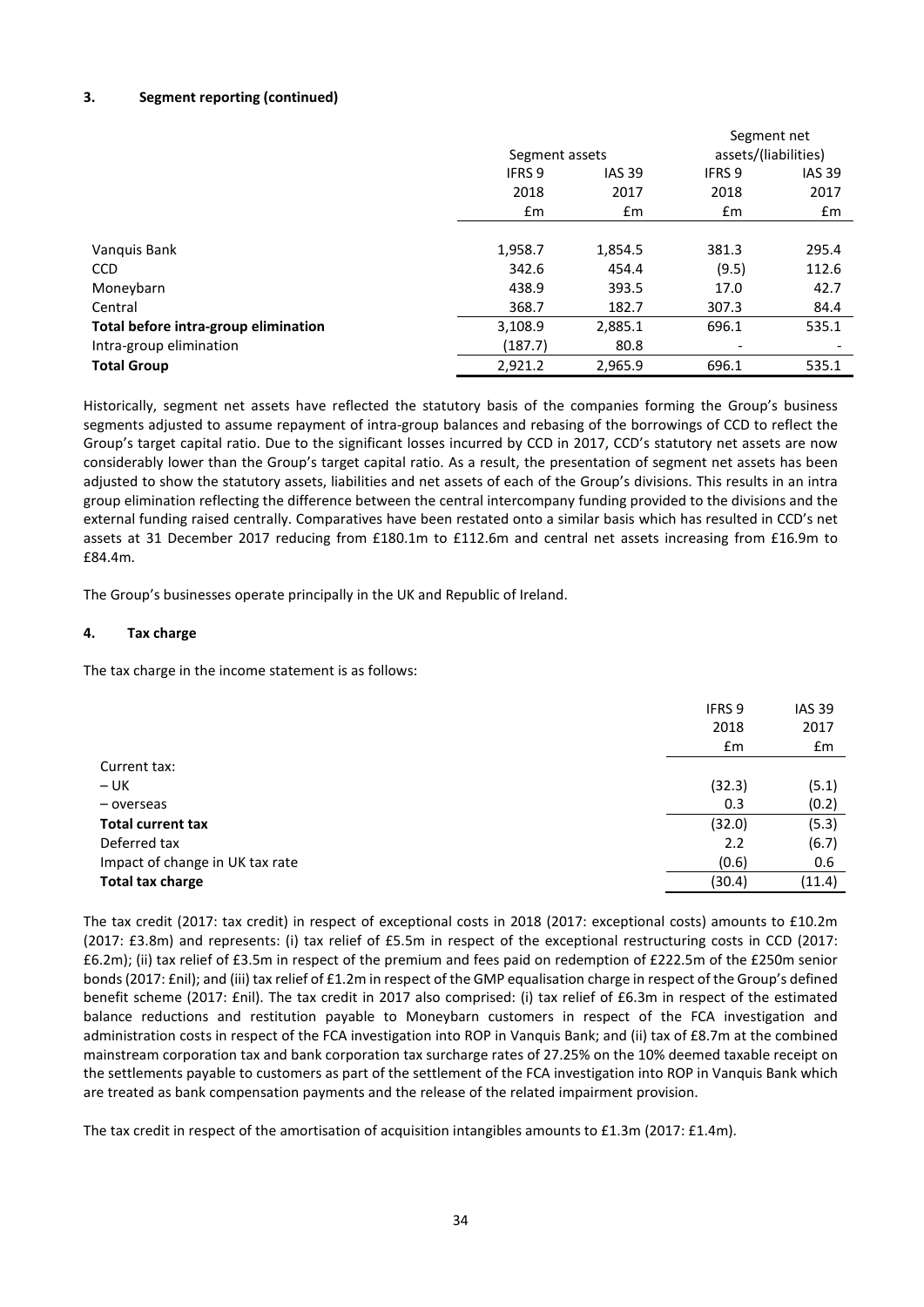# **4. Tax charge (continued)**

The effective tax rate for 2018, prior to the amortisation of acquisition intangibles and exceptional items, is 27.3% (2017: 15.1%). The increase in the rate principally reflects a tax credit in 2017 in respect of prior years, including a release of part of the provision for uncertain tax liabilities.

In addition to the introduction of bank corporation tax surcharge with effect from 1 January 2016, during 2015, changes were also enacted reducing the mainstream corporation tax rate from 20% to 19% with effect from 1 April 2017 and from 19% to 18% with effect from 1 April 2020. In 2016, a further change was enacted, which further reduced the mainstream corporation tax rate from 18% to 17% with effect from 1 April 2020. Deferred tax balances at 31 December 2018 have been measured at 17% (2017: 17%) and, in the case of Vanquis Bank, at the combined mainstream UK corporation tax and bank corporation tax surcharge rates of 25% (2017: 25%) to the extent that the temporary differences on which deferred tax has been calculated are expected to reverse after 1 April 2020 (2017: 1 April 2020). In 2018, movements in deferred tax balances have been measured at the mainstream corporation tax rate for the year of 19.00% (2017: 19.25%), and, in the case of Vanquis Bank, at the combined mainstream UK corporation tax and bank corporation tax surcharge rates for the year of 27.00% (2017: 27.25%). A tax charge of £0.6m (2017: credit of £0.6m) represents the income statement adjustment to deferred tax as a result of these changes and an additional deferred tax charge of £0.7m (2017: credit of £0.3m) has been taken directly to other comprehensive income in respect of items reflected directly in other comprehensive income.

The tax credit/(charge) on items taken directly to other comprehensive income is as follows:

|                                                                                    | <b>IFRS 9</b> | <b>IAS 39</b> |
|------------------------------------------------------------------------------------|---------------|---------------|
|                                                                                    | 2018          | 2017          |
|                                                                                    | £m            | £m            |
| Deferred tax charge on fair value movements in investments                         | (0.5)         | (0.4)         |
| Deferred tax credit/(charge) on actuarial movements on retirement benefit asset    | 4.1           | (3.4)         |
| Tax credit/(charge) on items taken directly to other comprehensive income prior to |               |               |
| impact of change in UK tax rate                                                    | 3.6           | (3.8)         |
| Impact of change in UK tax rate                                                    | (0.7)         | 0.3           |
| Total tax credit/(charge) on items taken directly to other comprehensive income    | 2.9           | (3.5)         |

The deferred tax charge of £0.5m (2017: £0.4m) on the fair value movements in investments represents the deferred tax at the combined mainstream corporation tax and bank corporation tax surcharge rates of 27.0% (2017: 27.25%) on the change in the valuation of the Visa Inc. preferred stock during the year.

The movement in deferred tax liability during the year can be analysed as follows:

|                                                                                        | <b>IFRS 9</b> | <b>IAS 39</b> |
|----------------------------------------------------------------------------------------|---------------|---------------|
|                                                                                        | 2018          | 2017          |
|                                                                                        | £m            | £m            |
| At 1 January as previously reported                                                    | (20.3)        | (10.7)        |
| Credit on adjustment arising on transition to IFRS 9 (note 14)                         | 54.1          |               |
| At 1 January as restated                                                               | 33.8          | (10.7)        |
| Credit/(charge) to the income statement                                                | 2.2           | (6.7)         |
| Credit/(charge) on other comprehensive income prior to impact of change in UK tax rate | 3.6           | (3.8)         |
| Impact of change in UK tax rate:                                                       |               |               |
| $-$ (charge)/credit to the income statement                                            | (0.6)         | 0.6           |
| $-$ (charge)/credit to other comprehensive income                                      | (0.7)         | 0.3           |
| At 31 December                                                                         | 38.3          | (20.3)        |

The deferred tax credit of £54.1m (2017: £nil) arising on transition to IFRS 9 represents the deferred tax arising on the opening balance sheet adjustment to restate the IAS 39 balance sheet on to an IFRS 9 basis. The adjustment is tax deductible over 10 years commencing in 2018 and deferred tax has been measured at the UK corporation tax rate and, in the case of Vanquis Bank, at the combined mainstream UK corporation tax and bank corporation tax surcharge rates, at which the temporary differences on which deferred tax has been recognised will reverse.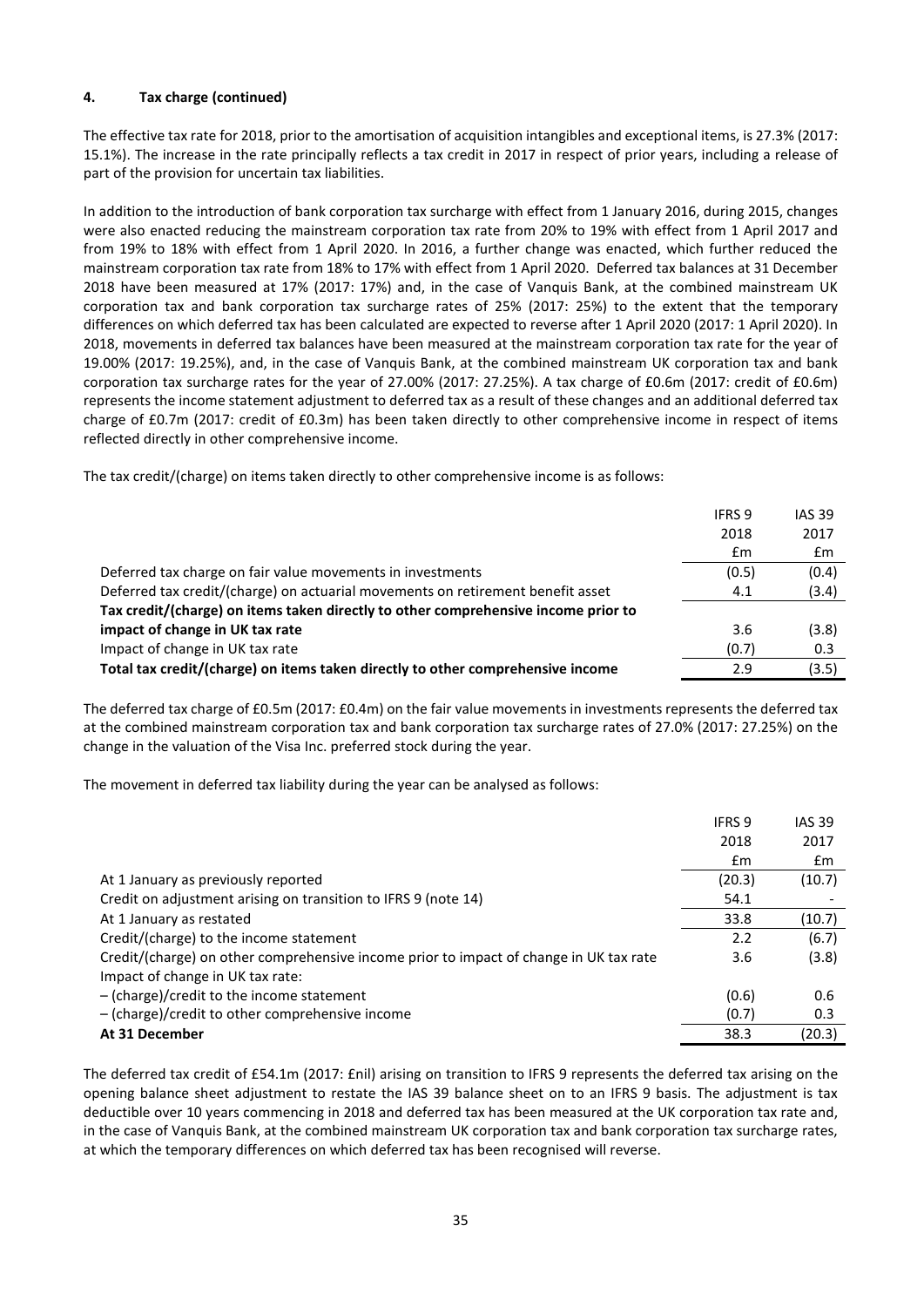# **4. Tax charge (continued)**

The rate of tax charge on the profit (2017: loss) before taxation for the year is higher than (2017: higher than) the average rate of mainstream corporation tax in the UK of 19.00% (2017: 19.25%). This can be reconciled as follows:

|                                                                                            | <b>IFRS 9</b> | <b>IAS 39</b> |
|--------------------------------------------------------------------------------------------|---------------|---------------|
|                                                                                            | 2018          | 2017          |
|                                                                                            | $\mathsf{fm}$ | Em            |
| Profit/(loss) before taxation                                                              | 90.7          | (123.0)       |
| Profit/(loss) before taxation multiplied by the average rate of mainstream corporation tax |               |               |
| in the UK of 19.00% (2017: 19.25%)                                                         | (17.2)        | 23.7          |
| Effects of:                                                                                |               |               |
| - impact of lower tax rates overseas                                                       | (0.4)         | 0.1           |
| - adjustment in respect of prior years                                                     | 1.2           | 22.5          |
| - write off of deferred tax asset on share-based payments                                  |               | (0.9)         |
| - non-deductible general expenses                                                          | (0.1)         | (0.2)         |
| - tax rate difference on tax losses carried back to prior years                            |               | 0.6           |
| - impact of change in UK tax rate                                                          | (0.6)         | 0.6           |
| - non-deductible bank compensation expenses                                                |               | (35.3)        |
| - additional 10% of bank compensation expenses                                             |               | (3.5)         |
| - non-deductible fines and expenses                                                        |               | (1.2)         |
| - impact of bank corporation tax surcharge                                                 | (13.3)        | (17.8)        |
| <b>Total tax charge</b>                                                                    | (30.4)        | (11.4)        |

The home credit business in the Republic of Ireland is subject to tax at the Republic of Ireland statutory tax rate of 12.5% (2017: 12.5%) rather than the UK statutory mainstream corporation tax rate of 19.00% (2017: 19.25%). In 2018, the home credit business in the Republic of Ireland made a loss (2017: profit) which can only be relieved against profits of the business in the Republic of Ireland at the 12.5% statutory tax rate rather than the 19.00% UK statutory tax rate. This gives rise to an adverse impact on the Group tax charge of £0.4m in 2018 (2017: beneficial impact of £0.1m).

The £1.2m credit (2017: £22.5m) in respect of prior years represents the benefit of resolving historic tax liabilities, securing tax deductions for employee share awards which are higher than those originally anticipated and, in the case of 2017, the release of part of the provision for uncertain tax liabilities which is no longer required.

In 2017, the £0.6m impact of the change in UK tax rate on tax losses carried back represents the benefit of carrying back 2017 tax losses in CCD to 2016 when the higher mainstream corporation tax rate of 20% applied.

Deferred tax assets are typically recognised on share-based payment charges on the basis that these represent a good estimate of the tax relief that will be available when the share awards vest. In 2017, the write off of the deferred tax asset of £0.9m represents the reduction in tax relief expected to arise because of the reduction in the share price, where such reduction in share price has not been reflected through the share-based payments charges.

The settlements payable to Vanquis Bank customers following the resolution with the FCA in 2017 are, in accordance with the bank compensation provisions which apply to banking companies, non-deductible in computing Vanquis Bank's profits for tax purposes. Accordingly, this gave rise to an adverse impact on the 2017 tax charge of £35.3m. It also gave rise to an additional 10% deemed taxable receipt under the bank compensation provisions which is intended to equate to a disallowance of the administration costs associated with the compensation. This gave rise to a further adverse impact on the 2017 tax charge of £3.5m.

In 2017, the actual and estimated fines levied by the FCA and certain other expenses are not tax deductible for both Vanquis Bank and Moneybarn. This gave rise to an adverse impact on the 2017 tax charge of £1.2m.

The adverse impact of the bank corporation tax surcharge amounts to £13.3m (2017: £17.8m) and represents tax at the bank corporation tax surcharge rate of 8% on Vanquis Bank's taxable profits in excess of £25m where taxable profits are calculated after adding back bank compensation payments, the 10% deemed taxable receipt, the FCA fine and other add backs.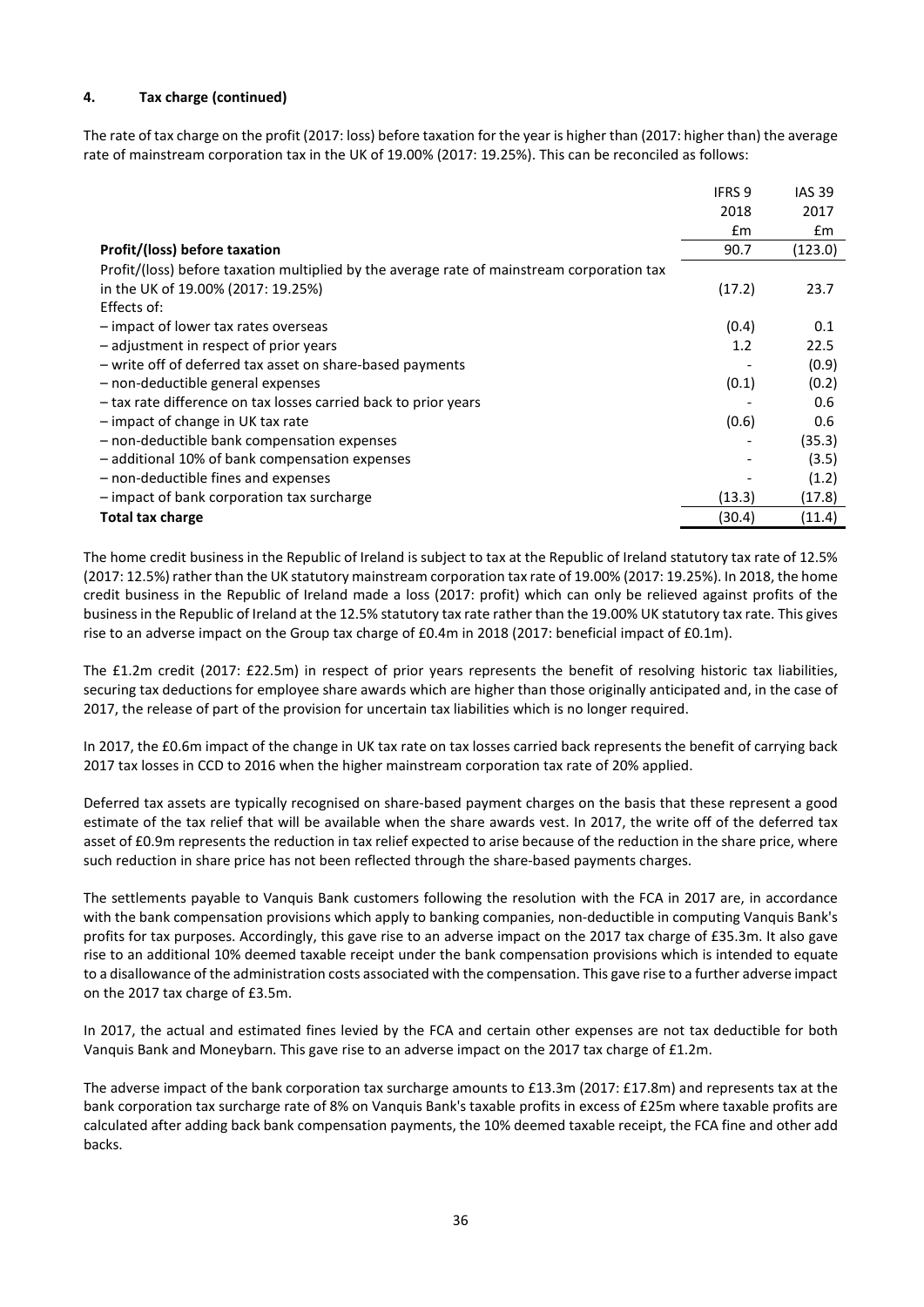# **5. Earnings/(loss) per share**

Basic earnings/(loss) per share is calculated by dividing the profit for the year attributable to equity shareholders by the weighted average number of ordinary shares outstanding during the year. The weighted average number of shares in the period prior to the rights issue in April 2018 has been adjusted to take account of the bonus element of the rights issue of 1.367 in accordance with IAS 33: 'Earnings per share' and prior year comparatives restated.

Diluted earnings/(loss) per share calculates the effect on earnings per share assuming conversion of all dilutive potential ordinary shares. Dilutive potential ordinary shares are calculated as follows:

- (i) For share awards outstanding under performance-related share incentive schemes such as the Performance Share Plan (PSP) and the Long Term Incentive Scheme (LTIS), the number of dilutive potential ordinary shares is calculated based on the number of shares which would be issuable if: (i) the end of the reporting period is assumed to be the end of the schemes' performance period; and (ii) the performance targets have been met as at that date.
- (ii) For share options outstanding under non-performance related schemes such as the Save As You Earn scheme (SAYE), a calculation is performed to determine the number of shares that could have been acquired at fair value (determined as the average annual market share price of the Company's shares) based on the monetary value of the subscription rights attached to outstanding share options. The number of shares calculated is compared with the number of share options outstanding, with the difference being the dilutive potential ordinary shares.

Potential ordinary shares are treated as dilutive when, and only when, their conversion to ordinary shares would decrease earnings per share or increase loss per share. Accordingly, as the Group has reported a basic loss per share in 2017, the dilutive effect of share options and awards was removed.

Reconciliations of basic and diluted earnings/(loss) per share are set out below:

|                                      |                          | IFRS 9    |        |         | <b>IAS 39</b>   |        |
|--------------------------------------|--------------------------|-----------|--------|---------|-----------------|--------|
|                                      |                          | 2018      |        |         | 2017 (restated) |        |
|                                      |                          | Weighted  |        |         | Weighted        |        |
|                                      |                          | average   | Per    |         | average         | Per    |
|                                      |                          | number    | share  |         | number          | share  |
|                                      | Earnings                 | of shares | amount | Loss    | of shares       | amount |
|                                      | £m                       | m         | pence  | £m      | m               | pence  |
| Basic earnings/(loss) per share      | 60.3                     | 239.5     | 25.2   | (134.4) | 202.5           | (66.4) |
| Dilutive effect of share options and |                          |           |        |         |                 |        |
| awards                               | $\overline{\phantom{a}}$ | 0.7       | (0.1)  |         |                 |        |
| Diluted earnings/(loss) per share    | 60.3                     | 240.2     | 25.1   | (134.4) | 202.5           | (66.4) |

The directors have elected to show an adjusted earnings/(loss) per share prior to the amortisation of acquisition intangibles which arose on the acquisition of Moneybarn in August 2014 and prior to exceptional items (see note 3). This is presented to show the earnings per share generated by the Group's underlying operations. A reconciliation of basic and diluted earnings/(loss) per share to adjusted basic and diluted earnings/(loss) per share is as follows: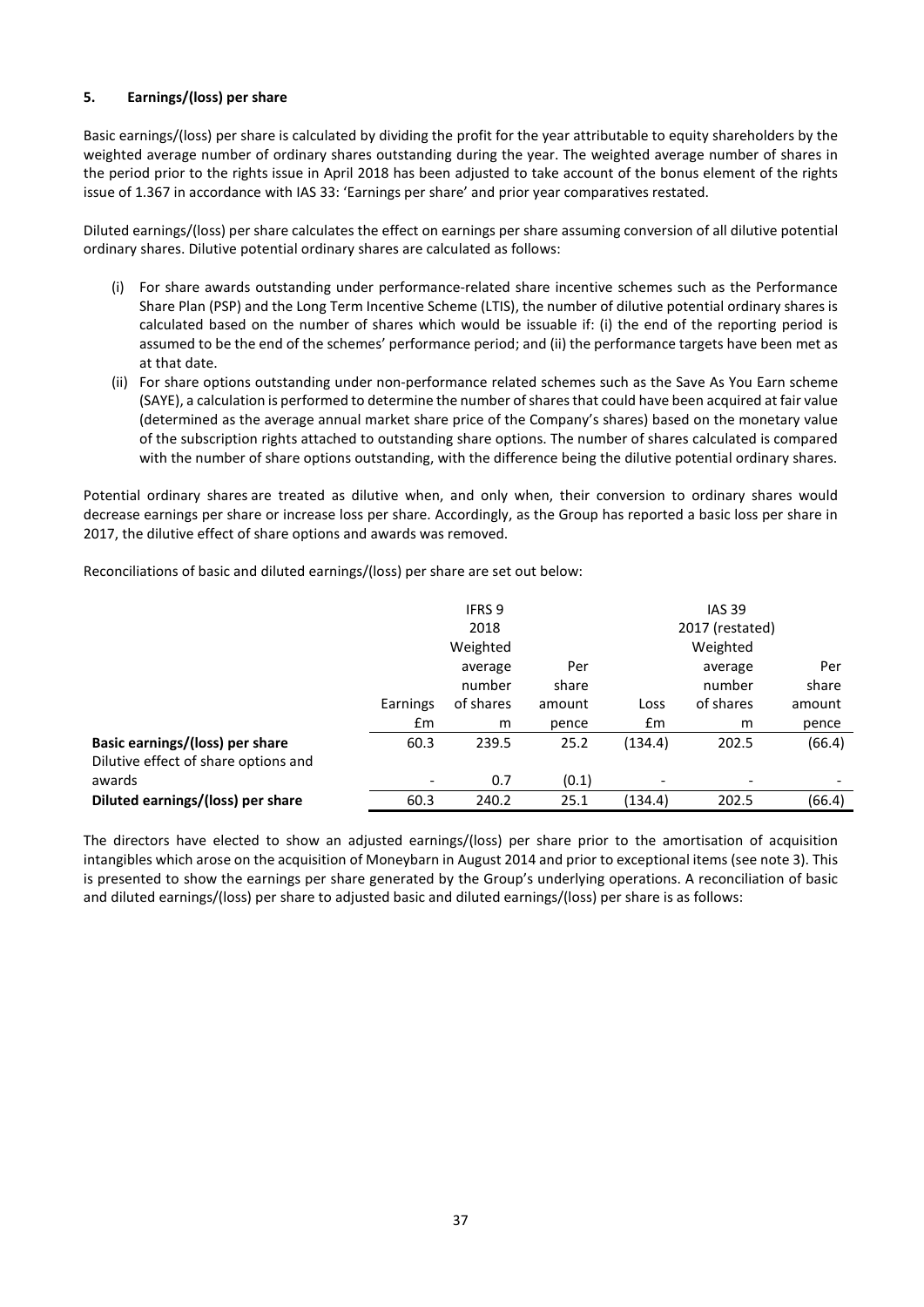# **5. Earnings/(loss) per share (continued)**

|                                          |          | <b>IFRS 9</b> |        |          | <b>IAS 39</b>            |        |
|------------------------------------------|----------|---------------|--------|----------|--------------------------|--------|
|                                          |          | 2018          |        |          | 2017 (restated)          |        |
|                                          |          | Weighted      |        |          | Weighted                 |        |
|                                          |          | average       | Per    |          | average                  | Per    |
|                                          |          | number        | share  | (Loss)   | number                   | share  |
|                                          | Earnings | of shares     | amount | earnings | of shares                | amount |
|                                          | £m       | m             | pence  | £m       | m                        | pence  |
| Basic earnings/(loss) per share          | 60.3     | 239.5         | 25.2   | (134.4)  | 202.5                    | (66.4) |
| Amortisation of acquisition intangibles, |          |               |        |          |                          |        |
| net of tax                               | 6.2      |               | 2.6    | 6.2      |                          | 3.1    |
| Exceptional items, net of tax            | 45.1     |               | 18.8   | 220.8    |                          | 109.0  |
| Adjusted basic earnings per share        | 111.6    | 239.5         | 46.6   | 92.6     | 202.5                    | 45.7   |
| Basic earnings/(loss) per share          | 60.3     | 239.5         | 25.2   | (134.4)  | 202.5                    | (66.4) |
| Dilutive effect of share options and     |          |               |        |          |                          |        |
| awards                                   |          | 0.7           | (0.1)  |          | 0.9                      | 0.3    |
| Diluted earnings/(loss) per share        | 60.3     | 240.2         | 25.1   | (134.4)  | 203.4                    | (66.1) |
| Amortisation of acquisition intangibles, |          |               |        |          |                          |        |
| net of tax                               | 6.2      |               | 2.6    | 6.2      |                          | 3.0    |
| Exceptional items, net of tax            | 45.1     |               | 18.8   | 220.8    | $\overline{\phantom{a}}$ | 108.6  |
| Adjusted diluted earnings per share      | 111.6    | 240.2         | 46.5   | 92.6     | 203.4                    | 45.5   |

#### **6. Dividends**

|                              | 2018                     | 2017  |
|------------------------------|--------------------------|-------|
|                              | £m                       | £m    |
| 2016 final - 91.4p per share | $\overline{\phantom{0}}$ | 133.4 |
| <b>Total dividends paid</b>  | $\overline{\phantom{0}}$ | 133.4 |

The directors are recommending a final dividend in respect of the financial year ended 31 December 2018 of 10.0p per share (2017: nil) which will amount to an estimated dividend payment of £25.1m (2017: £nil). If approved by the shareholders at the annual general meeting on 21 May 2019, this dividend will be paid on 21 June 2019 to shareholders who are on the register of members at 24 May 2019. This dividend is not reflected in the balance sheet as at 31 December 2018 as it is subject to shareholder approval.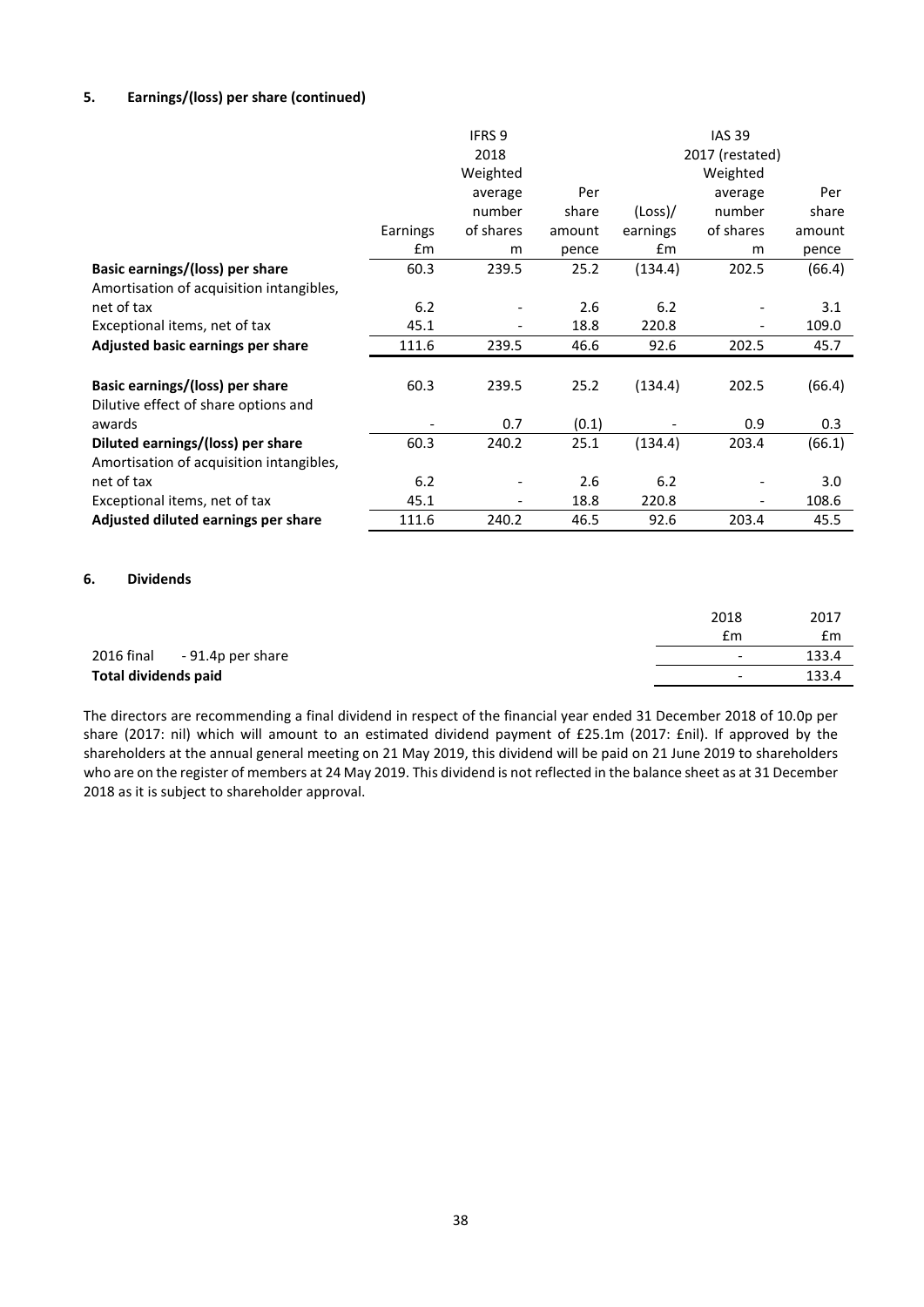## **7. Other intangible assets**

|                                         | 2018                         |          |        | 2017                     |          |       |
|-----------------------------------------|------------------------------|----------|--------|--------------------------|----------|-------|
|                                         | Acquisition                  | Computer |        | Acquisition              | Computer |       |
|                                         | intangibles                  | software | Total  | intangibles              | software | Total |
|                                         | £m                           | £m       | £m     | £m                       | £m       | £m    |
| Cost                                    |                              |          |        |                          |          |       |
| At 1 January                            | 75.0                         | 92.1     | 167.1  | 75.0                     | 72.4     | 147.4 |
| Additions                               | $\qquad \qquad \blacksquare$ | 7.6      | 7.6    | $\overline{\phantom{a}}$ | 20.5     | 20.5  |
| <b>Disposals</b>                        | $\overline{\phantom{a}}$     | (23.5)   | (23.5) | $\overline{\phantom{a}}$ | (0.8)    | (0.8) |
| At 31 December                          | 75.0                         | 76.2     | 151.2  | 75.0                     | 92.1     | 167.1 |
| Accumulated amortisation and impairment |                              |          |        |                          |          |       |
| At 1 January                            | 25.0                         | 62.7     | 87.7   | 17.5                     | 51.8     | 69.3  |
| Charged to the income statement         | 7.5                          | 11.7     | 19.2   | 7.5                      | 11.7     | 19.2  |
| Exceptional impairment charge (note 3)  | $\qquad \qquad \blacksquare$ | 12.8     | 12.8   | $\overline{\phantom{0}}$ |          |       |
| <b>Disposals</b>                        | $\overline{\phantom{a}}$     | (23.5)   | (23.5) |                          | (0.8)    | (0.8) |
| At 31 December                          | 32.5                         | 63.7     | 96.2   | 25.0                     | 62.7     | 87.7  |
| Net book value                          |                              |          |        |                          |          |       |
| At 31 December                          | 42.5                         | 12.5     | 55.0   | 50.0                     | 29.4     | 79.4  |
| At 1 January                            | 50.0                         | 29.4     | 79.4   | 57.5                     | 20.6     | 78.1  |

Acquisition intangibles represents the fair value of the broker relationships arising on acquisition of Moneybarn on 20 August 2014. The intangible asset has been calculated based on the discounted cash flows associated with Moneybarn's core broker relationships and is being amortised over an estimated useful life of 10 years**.**

# **8. Amounts receivable from customers**

|                             | <b>IFRS 9</b> | <b>IAS 39</b> |
|-----------------------------|---------------|---------------|
|                             | 2018          | 2017          |
|                             | £m            | £m            |
|                             |               |               |
| Vanquis Bank                | 1,473.8       | 1,554.7       |
| <b>CCD</b>                  | 292.5         | 390.6         |
| Moneybarn                   | 396.6         | 364.1         |
| <b>Total Group</b>          | 2,162.9       | 2,309.4       |
| Analysed as:                |               |               |
| - due in more than one year | 349.6         | 328.2         |
| - due within one year       | 1,813.3       | 1,981.2       |
| <b>Total Group</b>          | 2,162.9       | 2,309.4       |
|                             |               |               |

Vanquis Bank receivables comprise £1,447.8m (2017: £1,538.9m) in respect of credit cards and £26.0m (2017: £15.8m) in respect of loans. The balance at 31 December 2018 is stated net of an estimated balance reduction provision of £3.7m (2017: £75.4m) following the resolution of the FCA investigation into ROP on 27 February 2018. The balance reduction provision of £75.4m created at the end of 2017 comprised a gross balance reduction of £90.1m less release of impairment provisions of £14.7m.

CCD receivables comprise £251.9m in respect of the home credit business (2017: £352.2m), £39.5m in respect of Satsuma (2017: £35.8m) and £1.1m in respect of the collect-out of glo (2017: £2.6m).

Moneybarn receivables are stated net of an estimated balance reduction provision of £1.8m (2017: £12.1m) in respect of the FCA investigation into affordability, forbearance and termination options. The balance reduction provision of £12.1m created at the end of 2017 comprised a gross balance reduction of £32.5m less release of impairment provisions of £20.4m.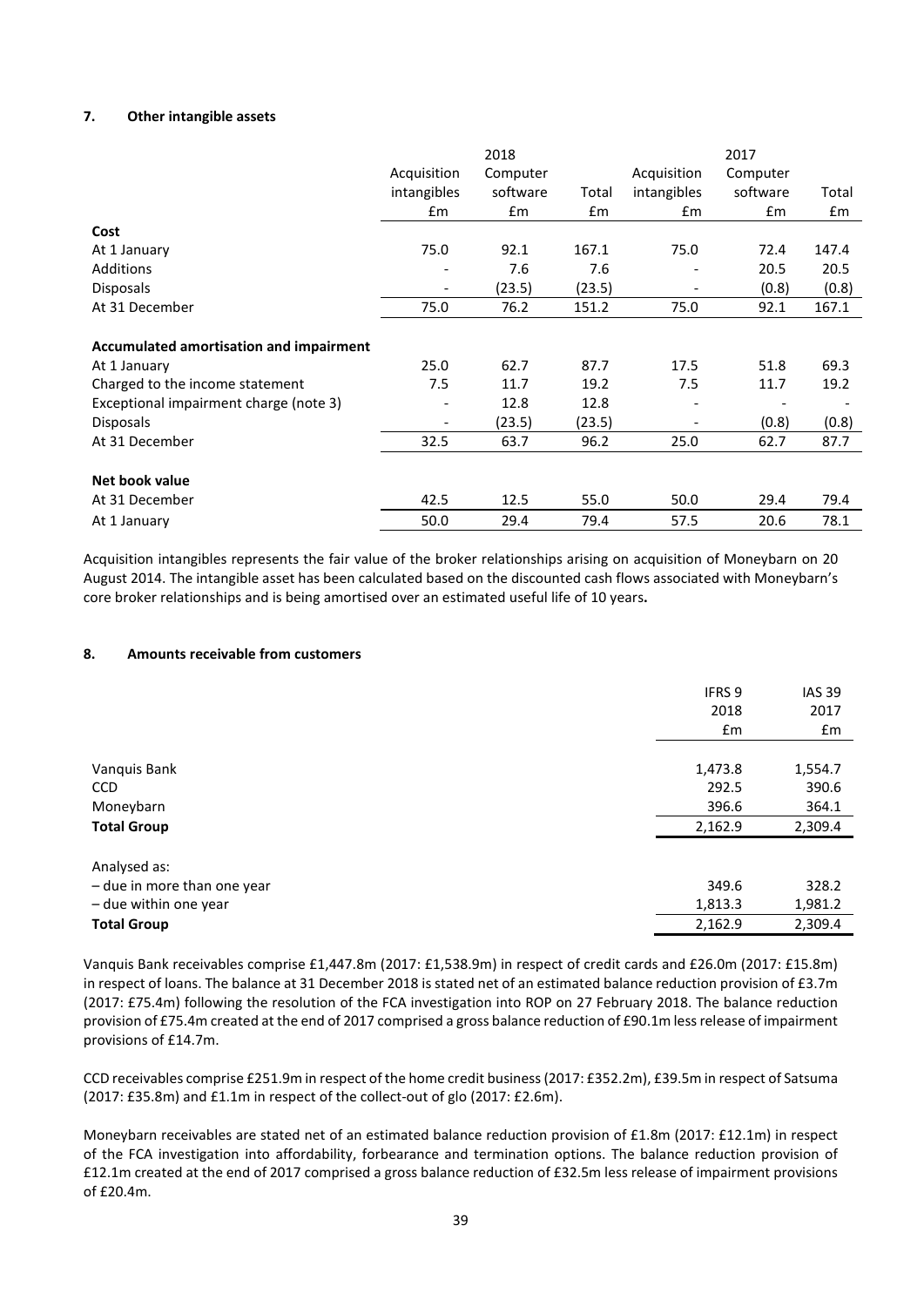# **8. Amounts receivable from customers (continued)**

IFRS 9: 'Financial instruments' has been adopted by the Group from the mandatory adoption date of 1 January 2018. Full details of the impact of adoption can be found in note 14. An analysis of receivables by IFRS 9 stages at the end of 2018 is set out below:

|                    | Stage 1 | Stage 2       | Stage 3 | Total   |
|--------------------|---------|---------------|---------|---------|
|                    | 2018    | 2018          | 2018    | 2018    |
|                    | £m      | $\mathsf{fm}$ | £m      | £m      |
| Vanquis Bank       | 1,101.4 | 114.1         | 258.3   | 1,473.8 |
| <b>CCD</b>         | 171.6   | 35.5          | 85.4    | 292.5   |
| Moneybarn          | 272.9   | 97.5          | 26.2    | 396.6   |
| <b>Total Group</b> | 1,545.9 | 247.1         | 369.9   | 2,162.9 |

The impairment charge in respect of amounts receivable from customers can be analysed as follows:

|                                                                          | IFRS 9 | <b>IAS 39</b> |
|--------------------------------------------------------------------------|--------|---------------|
|                                                                          | 2018   | 2017          |
|                                                                          | £m     | £m            |
| Vanquis Bank                                                             | 241.6  | 186.6         |
| Exceptional release of impairment provision as part of balance reduction |        | (14.7)        |
| <b>Total Vanquis Bank</b>                                                | 241.6  | 171.9         |
| <b>CCD</b>                                                               | 120.8  | 293.5         |
| Moneybarn                                                                | 48.0   | 31.1          |
| Exceptional release of impairment provision as part of balance reduction |        | (20.4)        |
| <b>Total Moneybarn</b>                                                   | 48.0   | 10.7          |
| <b>Total Group</b>                                                       | 410.4  | 476.1         |
|                                                                          |        |               |

The Vanquis Bank allowance account as at 31 December 2018 amounted to £502.7m (2017: £288.9m under IAS 39), the Moneybarn allowance account amounted to £137.9m (2017: £44.4m under IAS 39) and CCD's allowance account amounted to £433.1m. Under IAS 39, impairment in CCD was deducted directly from amounts receivable from customers without the use of an allowance account.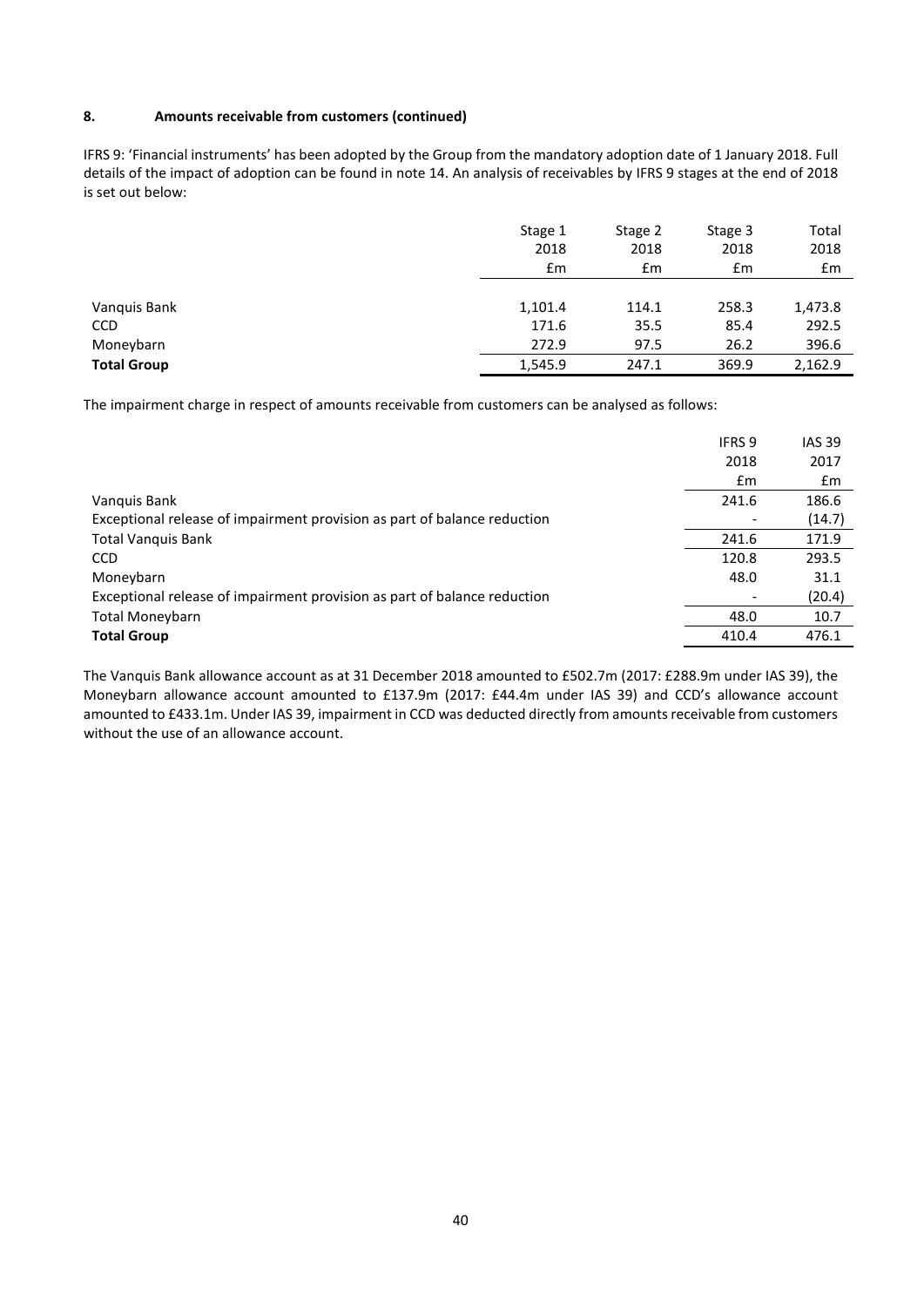## **9. Retirement benefit asset**

The Group operates a defined benefit pension scheme: the Provident Financial Staff Pension Scheme. The scheme is of the funded, defined benefit type and has been substantially closed to new members since 1 January 2003.

All future benefits in the scheme are now provided on a 'cash balance' basis, with a defined amount being made available at retirement, based on a percentage of salary that is revalued up to retirement with reference to increases in price inflation. This retirement account is then used to purchase an annuity on the open market. The scheme provides pension benefits which were accrued in the past on a final salary basis, but which are no longer linked to final salary. The scheme also provides death benefits.

The scheme is a UK registered pension scheme under UK legislation. The scheme is governed by a Trust Deed and Rules, with trustees responsible for the operation and the governance of the scheme. The trustees work closely with the Group on funding and investment strategy decisions. The most recent actuarial valuation of the scheme was carried out as at 1 June 2015 by a qualified independent actuary. A valuation as at 1 June 2018 is currently in progress but is not yet finalised. The valuation used for the purposes of IAS 19 'Employee benefits' has been based on the preliminary results of the 2018 valuation to take account of the requirements of IAS 19 in order to assess the liabilities of the scheme at the balance sheet date. Scheme assets are stated at fair value as at the balance sheet date.

The Group is entitled to a refund of any surplus, subject to tax, if the scheme winds up after all benefits have been paid.

The net retirement benefit asset recognised in the balance sheet of the Group is as follows:

|                                                                 | 2018    | 2017    |
|-----------------------------------------------------------------|---------|---------|
|                                                                 | £m      | £m      |
| Fair value of scheme assets                                     | 788.3   | 835.5   |
| Present value of defined benefit obligation                     | (704.4) | (733.2) |
| Net retirement benefit asset recognised in the balance sheet    | 83.9    | 102.3   |
| The amounts recognised in the income statement were as follows: |         |         |

|                                                                                     | 2018   | 2017   |
|-------------------------------------------------------------------------------------|--------|--------|
|                                                                                     | £m     | £m     |
| Current service cost                                                                | (2.7)  | (4.2)  |
| Interest on scheme liabilities                                                      | (17.4) | (19.1) |
| Interest on scheme assets                                                           | 19.9   | 21.1   |
| Net charge recognised in the income statement before exceptional curtailment credit | (0.2)  | (2.2)  |
| Exceptional past service cost – Plan amendment (note 3)                             | (6.9)  |        |
| Exceptional past service cost – Curtailment credit (note 3)                         | 0.6    | 3.9    |
| <b>Exceptional past service costs</b>                                               | (6.3)  | 3.9    |
| Net (charge)/credit recognised in the income statement                              | (6.5)  | 1.7    |
|                                                                                     |        |        |

The net (charge)/credit recognised in the income statement has been included within administrative and operating costs.

Movements in the fair value of scheme assets were as follows:

|                                            | 2018   | 2017   |
|--------------------------------------------|--------|--------|
|                                            | £m     | £m     |
| Fair value of scheme assets at 1 January   | 835.5  | 830.1  |
| Interest on scheme assets                  | 19.9   | 21.1   |
| Actuarial movements on scheme assets       | (31.3) | 18.2   |
| Contributions by the Group                 | 9.8    | 10.7   |
| Net benefits paid out                      | (45.6) | (44.6) |
| Fair value of scheme assets at 31 December | 788.3  | 835.5  |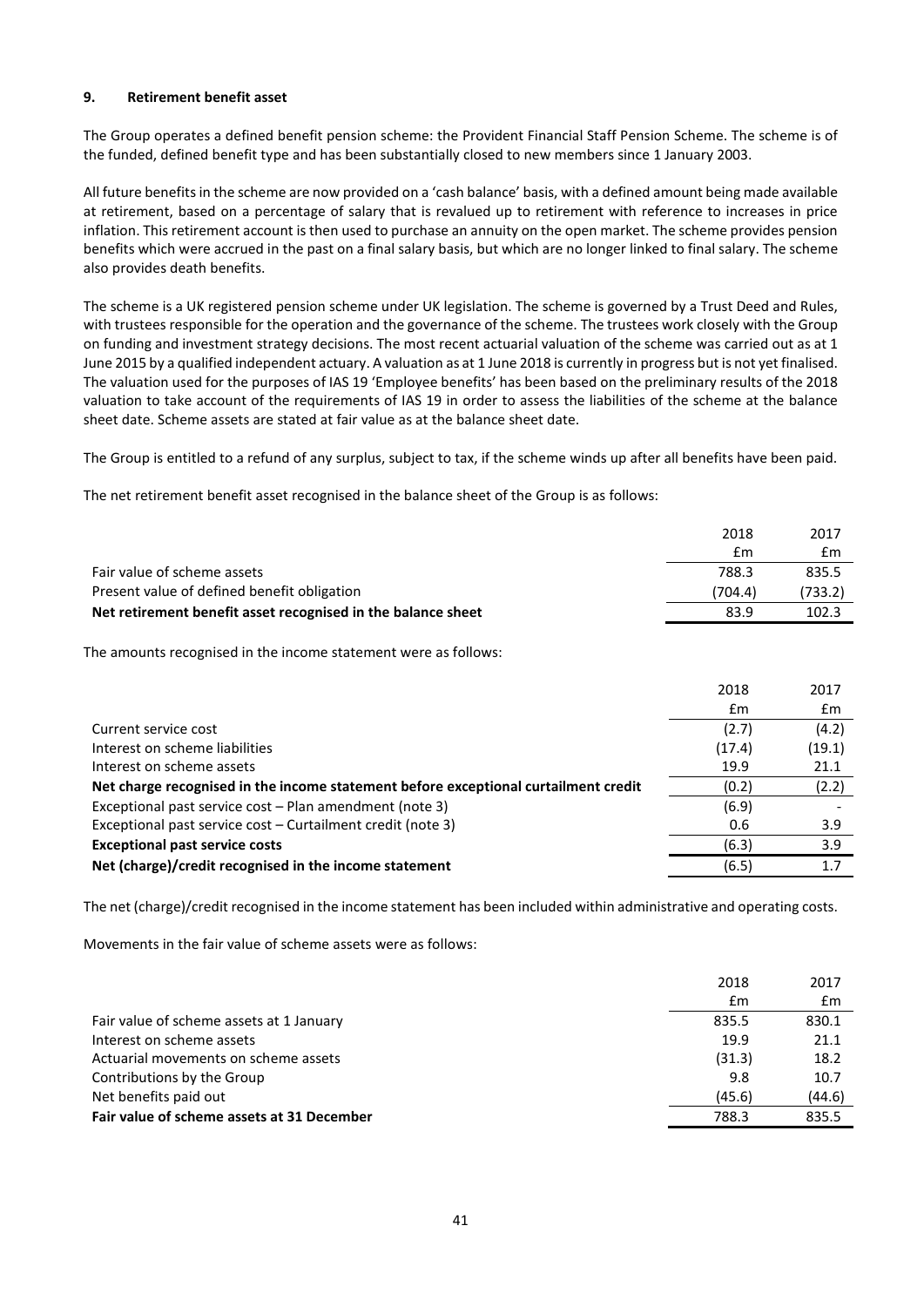## **9. Retirement benefit asset (continued)**

Movements in the present value of the defined benefit obligation were as follows:

|                                                             | 2018    | 2017    |
|-------------------------------------------------------------|---------|---------|
|                                                             | £m      | £m      |
| Present value of defined benefit obligation at 1 January    | (733.2) | (757.7) |
| Current service cost                                        | (2.7)   | (4.2)   |
| Interest on scheme liabilities                              | (17.4)  | (19.1)  |
| Exceptional past service cost – Plan amendment (note 3)     | (6.9)   |         |
| Exceptional past service cost – Curtailment credit (note 3) | 0.6     | 3.9     |
| Actuarial movement - experience                             | (9.1)   | (3.7)   |
| Actuarial movement – demographic assumptions                | (31.4)  | 21.3    |
| Actuarial movement – financial assumptions                  | 50.1    | (18.3)  |
| Net benefits paid out                                       | 45.6    | 44.6    |
| Present value of defined benefit obligation at 31 December  | (704.4) | (733.2) |

The principal actuarial assumptions used at the balance sheet date were as follows:

|                                                 | 2018 | 2017 |
|-------------------------------------------------|------|------|
|                                                 | %    | %    |
| Price inflation - RPI                           | 3.30 | 3.20 |
| Price inflation - CPI                           | 2.20 | 2.10 |
| Rate of increase to pensions in payment         | 3.00 | 2.95 |
| Inflationary increases to pensions in deferment | 2.20 | 2.10 |
| Discount rate                                   | 2.80 | 2.40 |

A 0.1% change in the discount and inflation rates would change the present value of the defined benefit obligation by approximately £12m (2017: £14m) and £5m (2017: £6m) respectively.

The mortality assumptions have been updated in 2018 to be based on the self-administered pension scheme (SAPS) series 2 tables(2017: series 1 tables), with multipliers of 96% (2017: 105%) and 101% (2017: 115%) respectively for males and females. The 4% downwards (2017: 5% upwards) adjustment to mortality rates for males and a 1% upwards (2017: 15%) adjustment for females reflects higher life expectancies for males and lower life expectancies for females within the scheme compared to average pension schemes following an updated study of the scheme's membership. Future improvements in mortality are based on the latest available Continuous Mortality Investigation (CMI) model with a longterm improvement trend of 1.25% per annum. Under these mortality assumptions, the life expectancies of members are as follows:

|                                    | Male  |       |       | Female |  |
|------------------------------------|-------|-------|-------|--------|--|
|                                    | 2018  | 2017  | 2018  | 2017   |  |
|                                    | vears | vears | vears | vears  |  |
| Current pensioner aged 65          | 22.2  | 21.4  | 23.8  | 22.9   |  |
| Current member aged 45 from age 65 | 23.6  | 22.9  | 25.3  | 24.5   |  |

If assumed life expectancies were one year greater, the net retirement benefit asset would have been reduced by approximately £30m (2017: £30m).

An analysis of amounts recognised in the statement of comprehensive income is set out below:

|                                                                                | 2018   | 2017  |
|--------------------------------------------------------------------------------|--------|-------|
|                                                                                | £m     | £m    |
| Actuarial movements on scheme assets                                           | (31.3) | 18.2  |
| Actuarial movements on scheme liabilities                                      | 9.6    | (0.7) |
| Actuarial movements recognised in the statement of comprehensive income in the |        |       |
| period                                                                         | (21.7) | 17.5  |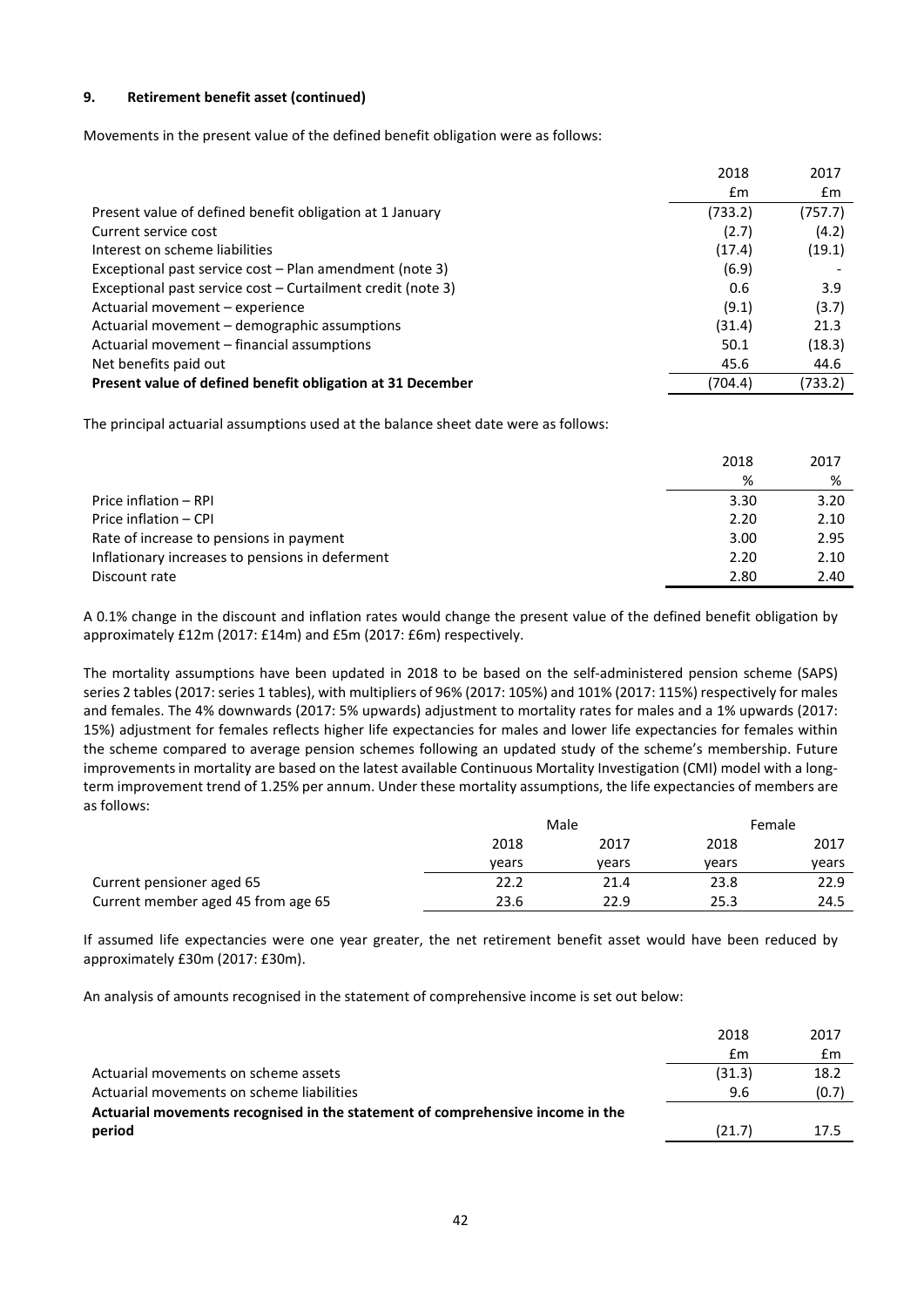#### **10. Investments**

|                  | 2018 | 2017 |
|------------------|------|------|
|                  | £m   | £m   |
| Government gilts | 35.7 | 35.9 |
| Visa Inc. shares | 12.1 | 9.9  |
|                  | 47.8 | 45.8 |

#### **Government gilts**

Government gilts comprise UK government gilts which form part of the liquid assets buffer and other liquid resources held by Vanquis Bank in accordance with the PRA's liquidity regime. The gilts had a maturity on origination in excess of three months and are therefore disclosed as an investment held at fair value through the income statement. Vanquis Bank's total liquid assets buffer and other liquid resources, held in accordance with the PRA's liquidity regime together with an additional operational buffer, amounted to £420.6m (2017: £263.4m). This includes £384.9m (2017: £227.5m) held in cash and cash equivalents.

#### **Visa Inc. shares**

The Visa shares represents preferred stock in Visa Inc. held by Vanquis Bank following completion of Visa Inc.'s acquisition of Visa Europe Limited on 21 June 2016. In consideration for Vanquis Bank's interest in Visa Europe Limited, Vanquis Bank received cash consideration of €15.9m (£12.2m) on completion, preferred stock with an approximate value of €10.7m and deferred cash consideration of €1.4m due on the third anniversary of the completion date. The preferred stock is convertible into Class A common stock of Visa Inc. at a future date, subject to certain conditions.

The fair value of the preferred stock in Visa Inc. held by Vanquis Bank as at 31 December 2018 of £12.1m (2017: £9.9m) is held at fair value through the OCI and the fair value of the deferred cash consideration of £1.2m (2017: £1.2m) is included within debtors. The increase in the fair value of the investment during the year of £2.2m (2017: £1.9m) in respect of the movement in the Visa Inc. share price and the movement in foreign exchange rates has been recognised in the statement of comprehensive income.

The valuation of the preferred stock has been determined using the common stock's value as an approximation as both classes of stock have similar dividend rights. However, adjustments have been made for: (i) illiquidity, as the preferred stock is not tradeable on an open market and can only be transferred to other VISA members; and (ii) future litigation costs which could affect the valuation of the stock prior to conversion.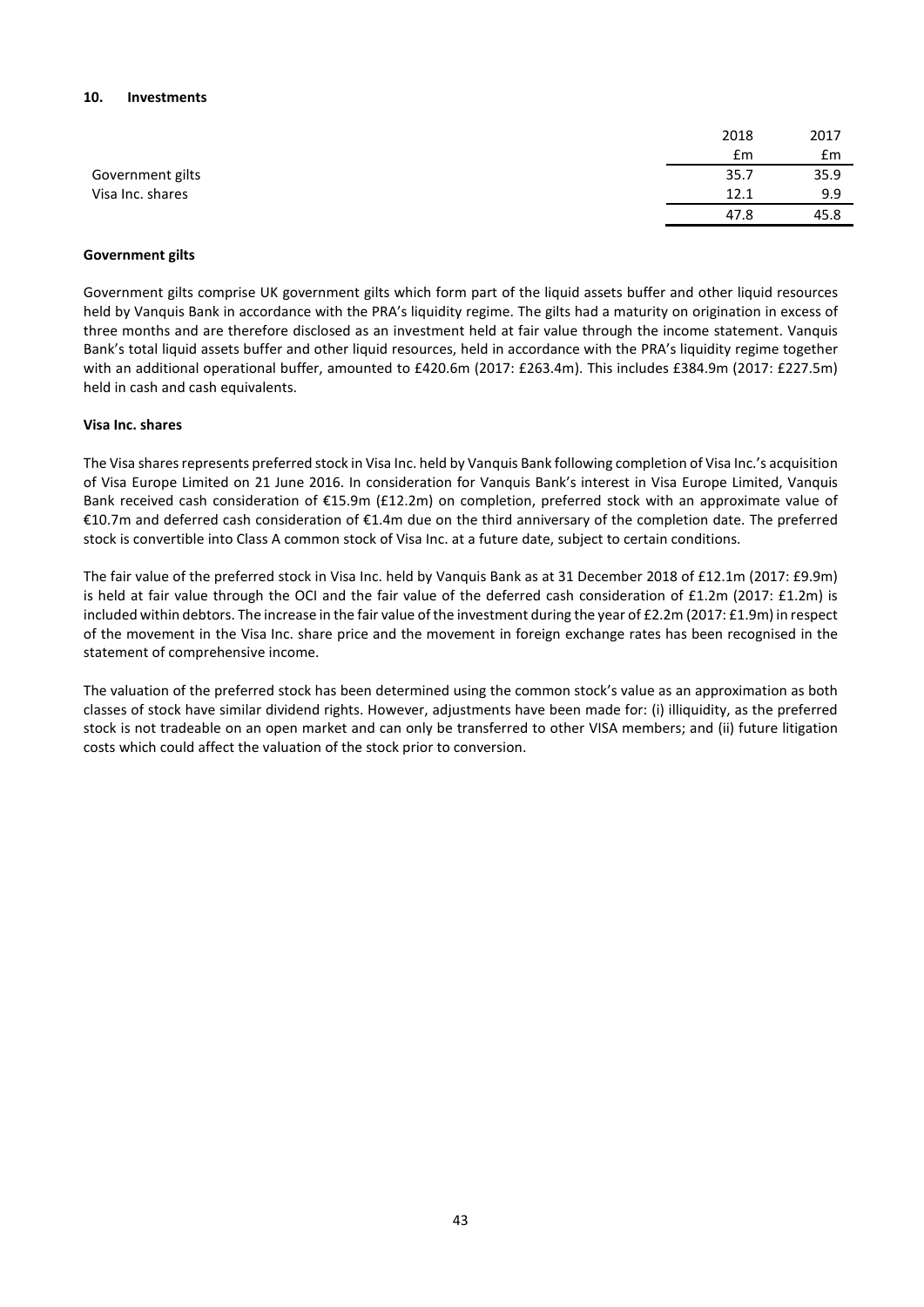# **11. Provisions**

|                                                    | 2018   | 2017  |
|----------------------------------------------------|--------|-------|
|                                                    | £m     | £m    |
| At 1 January                                       | 104.6  |       |
| Created during the period                          |        | 104.6 |
| Used during the period                             | (62.2) |       |
| Reclassification from balance reduction provisions | 10.8   |       |
| At 31 December                                     | 53.2   | 104.6 |

# **Vanquis Bank**

On 27 February 2018, Vanquis Bank agreed a settlement with the FCA into the investigation into ROP. The investigation concluded that Vanquis Bank did not adequately disclose in its sales calls that the charges for ROP would be treated as a purchase transaction and therefore potentially incur interest. The total estimated cost of settlement amounts to £172.1m and was reflected in the 2017 financial statements, of which £75.4m was reflected as a balance adjustment to receivables with the remaining £96.7m reflected as a provision. The provision comprised: (i) cash settlements to customers of £51.7m; (ii) higher expected forward flow of ROP complaints more generally in respect of which compensation may need to be paid of £30.7m; (iii) administration costs of £12.3m; and (iv) the fine levied by the FCA of just under £2.0m.

The ROP refund programme is on-track to be completed in early 2019. Following a successful pilot during the summer, there was a significant step up in the volume of refunds being processed in the final quarter of 2018 and over 1 million current and former ROP customers had been refunded by the end of 2018. As a result, £61.8m of the provision established at the end of 2017 had been used during 2018. In addition, a reclassification of £10.8m was made from the balance reduction provision held against receivables during 2018 which reflects an increase in the estimate of the number of customers that will receive a cash refund rather than a balance reduction. The balance reduction provision reduced from £75.4m at the end of 2017 to £3.7m at the end of 2018 (see note 8), of which £60.9m relates to balance reductions applied to customer accounts and £10.8m relates to the reclassification to provisions. By early March 2019, the ROP refund programme was 99% complete with over 1.3m customers refunded. The cost in respect of balance reductions and cash refunds during 2019 has been within the provisions held at the end of 2018.

## **Moneybarn**

Moneybarn continues to cooperate with the FCA with its ongoing investigation into affordability, forbearance and termination options. Management's best estimate of the potential liability in respect of the investigation of £20.0m was reflected in the 2017 financial statements and comprised a £12.1m balance adjustment to receivables with the remaining £7.9m reflected as a provision in respect of potential cash restitution, administration costs and an FCA fine.

Moneybarn has used £0.4m of the provision in 2018 in respect of legal costs. The balance reduction adjustment has also reduced by £10.3m from £12.1m to £1.8m during 2018 reflecting the write down of gross receivables based on the expected outcome of the termination options and forbearance parts of the FCA investigation (see note 8). In March 2019, Moneybarn agreed with the FCA the overall settlement to be paid in respect of the investigation. The cost is expected to be within the provisions held at the end of 2018 but this will not be reflected until receipt of the final settlement agreement from the FCA.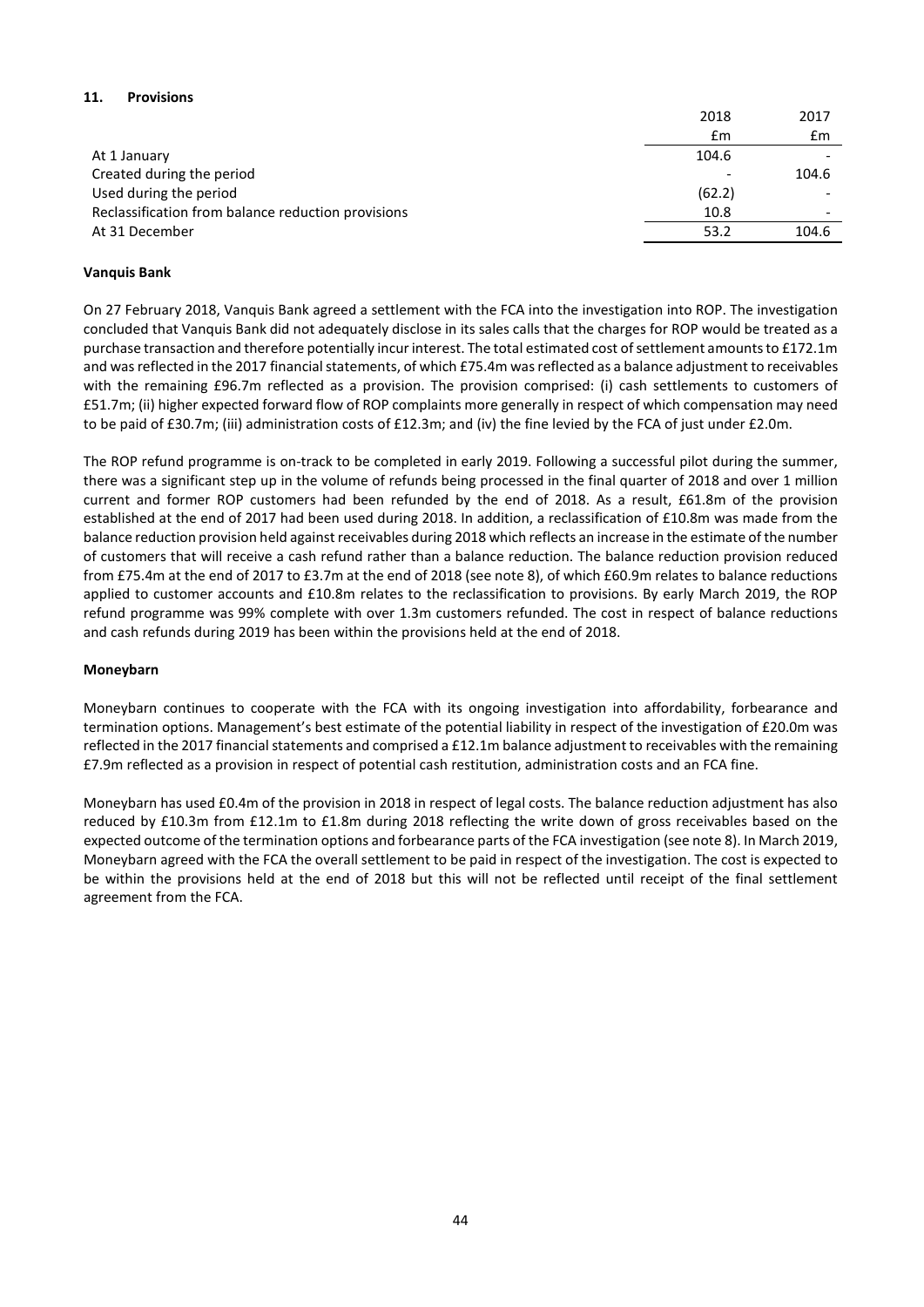#### **12. Reconciliation of profit after tax to cash generated from operations**

|                                                                                           | <b>IFRS 9</b> | <b>IAS 39</b> |
|-------------------------------------------------------------------------------------------|---------------|---------------|
|                                                                                           | 2018          | 2017          |
|                                                                                           | £m            | £m            |
| Profit/(loss) after tax                                                                   | 60.3          | (134.4)       |
| Adjusted for:                                                                             |               |               |
| $-$ tax charge (note 4)                                                                   | 30.4          | 11.4          |
| - finance costs before exceptional premium and fees paid on refinancing of senior bonds   | 73.2          | 77.0          |
| - exceptional premium and fees paid on refinancing of senior bonds (note 3)               | 18.5          |               |
| - share-based payment charge/(credit)                                                     | 1.1           | (3.4)         |
| - retirement benefit charge before exceptional past service costs (note 9)                | 0.2           | 2.2           |
| - exceptional past service costs in respect of retirement benefit pension scheme (note 9) | 6.3           | (3.9)         |
| - amortisation of intangible assets (note 7)                                              | 19.2          | 19.2          |
| - depreciation of property, plant and equipment                                           | 9.1           | 9.3           |
| - loss on disposal of property, plant and equipment                                       |               | 0.6           |
| - exceptional impairment on intangible assets (note 7)                                    | 12.8          |               |
| - exceptional impairment on property, plant and equipment and (note 3)                    | 1.0           |               |
| Changes in operating assets and liabilities:                                              |               |               |
| - amounts receivable from customers                                                       | (80.8)        | (90.1)        |
| - exceptional balance reductions applied to amounts receivable from customers (note 3)    |               | 87.5          |
| - trade and other receivables                                                             | (6.2)         | (8.1)         |
| - trade and other payables                                                                | (5.9)         | 10.8          |
| - contributions into the retirement benefit scheme (note 9)                               | (9.8)         | (10.7)        |
| - provisions (note 11)                                                                    | (62.2)        | 104.6         |
| Cash generated from operations                                                            | 67.2          | 72.0          |

#### **13. Contingent liabilities**

#### **Threatened proceedings in respect of the company's alleged failure to previously disclose certain matters contained in the company's public announcement on 22 August 2017**

On 26 January 2018, the company received a letter on behalf of an institutional investor (which has a number of subsidiary investment funds) in connection with certain matters disclosed in its public announcement on 22 August 2017. On that date, as part of a trading update, the company announced, among other things, that Vanquis Bank was cooperating with an investigation by the FCA into ROP, had agreed with the FCA to enter into a voluntary requirement to suspend all new sales of ROP in April 2016 and had agreed with the PRA, pending the outcome of the FCA investigation, not to pay dividends to, or enter into certain transactions outside the normal course of business with, the Group without the PRA's consent. The institutional investor asserts that the company is liable to compensate it and its subsidiary investment funds for losses suffered as a result of the fact that certain matters disclosed in the trading update were not publicly announced earlier or disclosed to them by the company in investor meetings. The institutional investor has not quantified the losses that it alleges have been incurred, although it alleges that it and its subsidiary investment funds held significant positions in the company's shares at the time. The institutional investor also asserts that the company's earlier public announcements were false or misleading or, alternatively, the delay in disclosing those matters publicly was dishonest pursuant to Section 90A of the Financial Services and Markets Act 2000, and the company made actionable misstatements during those investor meetings.

The company believes the claims by the institutional investor are unmeritorious and considers the prospects of the claims being upheld to be limited. The company has responded to the claims and intends to defend its position vigorously and to the fullest extent possible. In the event these claims, or claims brought by any other investors in connection with these, or other, announcements or investor meetings, were upheld, the compensation which the company may be required to pay could have a material adverse effect on the Group's business, financial condition, results of operations, cash flows and prospects.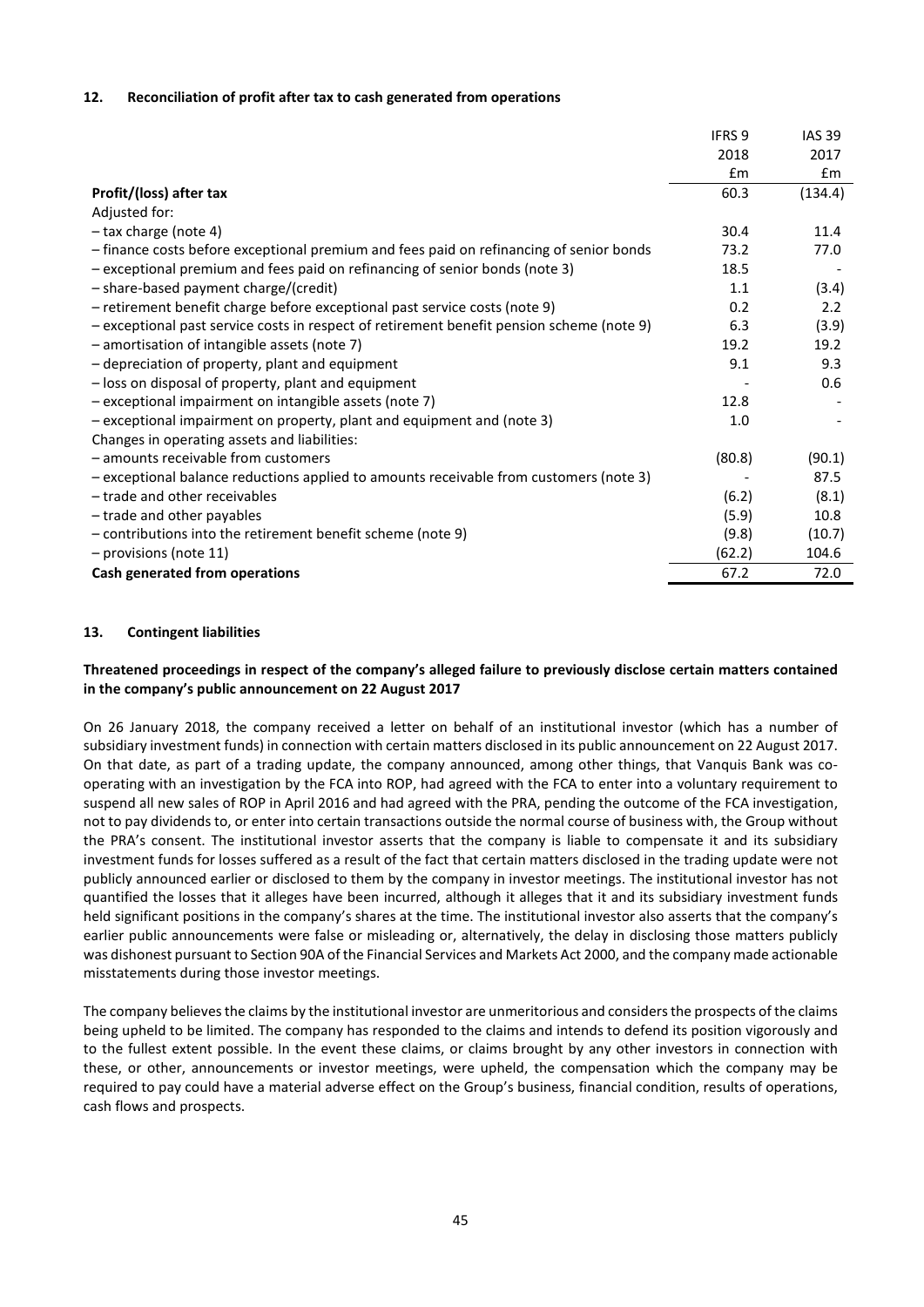## **14. IFRS 9**

IFRS 9 'Financial instruments' has been adopted by the Group from the mandatory adoption date of 1 January 2018 and replaces IAS 39 'Financial instruments: Recognition and measurement'.

IFRS 9 prescribes:

- (i) classification and measurement of financial instruments requires asset classification and measurement based upon business model;
- (ii) hedge accounting wider eligibility criteria to hedging of financial instruments; and
- (iii) expected loss accounting for impairment replaces an incurred loss model.

#### **Classification and measurement**

Under IFRS 9, the classification of financial assets is determined by a contractual cash flows test referred to as the "Solely payment of principal and interest" (SPPI) business model test.

Financial assets are required to be measured at amortised cost if they are held as part of a business model where the objective is to hold the financial asset in order to collect contractual cash flows. This is known as the 'hold to collect' business model.

Financial assets are required to be measured at fair value through other comprehensive income if they are held in a business model to both collect contractual cash flows and sell the financial assets. This is known as the 'hold to collect and sell' business model.

Financial assets that fail the SPPI test are required to be measured at fair value through the income statement.

There are no changes to the classification and measurement of the Group's financial assets as a result of the IFRS 9 SPPI test.

#### **Hedge accounting**

The requirements on hedge accounting are revised under IFRS 9 but adoption is optional. IAS 39 continues to be available.

The Group is continuing to apply the IAS 39 hedge accounting requirements but is implementing the amended IFRS 7 disclosure requirements.

#### **Expected loss accounting**

The area within IFRS 9 which materially affects the Group is expected loss accounting for impairment. Under this approach, impairment provisions are recognised on inception of a loan based on the probability of default (PD) and the typical loss arising on default:

- Stage 1 Accounts at initial recognition. The expected loss is based on a 12 month PD, based on historic experience, and revenue is recognised on the gross receivable before impairment provision.
- Stage 2 Accounts which have suffered a significant deterioration in credit risk but have not defaulted. The expected loss is based on a lifetime PD, based on historic experience, and recognised on the gross receivable before impairment provision.
- Stage 3 Accounts which have missed a payment and are in arrears. Provisions are based on expected losses based on historic cash flows. Revenue is recognised on the net receivable after impairment provision. This stage is effectively the previous IAS 39 treatment for impairment.

Provisions under IFRS 9 are calculated based on an unbiased probability-weighted outcome which take into account historic performance and considers the outlook for macro-economic conditions.

All credit issued is recognised within stage 1 on origination. A customer will then move to stage 2 when there has been a significant increase in credit risk either through a missed payment or an adverse change in behavioural score. Revenue recognition will be recognised on a gross basis in stage 1 and 2 and on a net basis in stage 3. A customer can only move to stage 3 for revenue recognition purposes at the Group's interim or year end.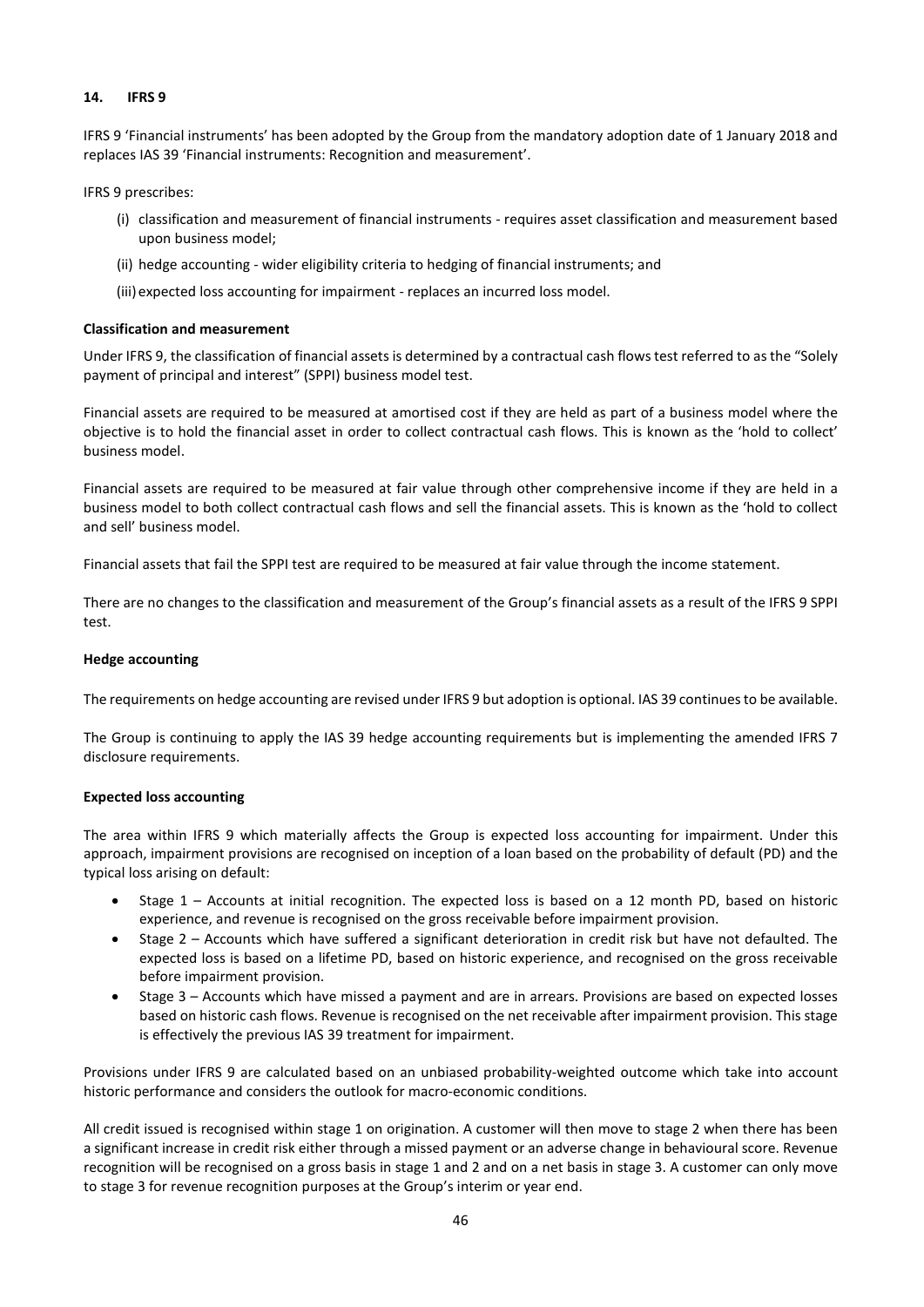# **14. IFRS 9 (continued)**

## Vanquis Bank

Vanquis Bank has adopted their current PD/LGD models used for capital purposes to calculate an expected loss impairment provision in accordance with IFRS 9.

Losses are recognised on inception of a loan based on the probability of a customer defaulting within 12 months. This is determined with reference to the customer's credit score used in underwriting the credit card.

Lifetime losses are then recognised when a significant increase in credit risk is evident, either from a missed monthly payment or an increase in credit score used in assessing the customer's eligibility for a credit line increase. Revenue is recognised on the gross receivable until the customer defaults.

A customer is deemed to have defaulted when they are three monthly payments in arrears, they enter a payment arrangement or if there is evidence of a significant increase in credit score. Revenue is then recognised on the net receivable, after impairment provision.

A macro-economic overlay has been included which reflects changes in the expected credit losses as a result of predicted movements in the unemployment rate which is deemed to be the most relevant macro-economic indicator for Vanquis Bank.

#### **CCD**

CCD has created a PD/LGD model for customers who are up to date or have missed one payment in the last 12 weeks to calculate an expected loss impairment provision in accordance with IFRS 9.

Losses are recognised on inception of a loan based on the probability of a customer defaulting within 12 months utilising historic repayment data excluding data through 2017 which is not deemed to be indicative of future performance given the operational disruption within the home credit business.

Lifetime losses are then recognised using a discounted cash flow model when a significant increase in credit risk is evident from 2 missed weekly payments in the last 12 weeks. Revenue is recognised on the gross receivable until the customer defaults.

A customer is deemed to have defaulted when the customer would no longer be eligible for re-serving which is considered to be 5 missed weekly payments in the last 12 weeks. Revenue is then recognised on the net receivable, after impairment provision.

#### **Moneybarn**

Moneybarn has created a PD/LGD model to calculate an expected loss impairment provision in accordance with IFRS 9.

Losses are recognised on inception of a loan based on the probability of a customer defaulting within 12 months. This is determined using historical customer data and outcomes.

Lifetime losses are then recognised when a significant increase in credit risk is evident from a missed monthly payment. Revenue is recognised on the gross receivable until the customer defaults.

A customer is deemed to have defaulted when they are no longer able to sustain payments under their agreement and subsequently the customer's agreement is terminated. Revenue is then recognised on the net receivable, after impairment provision.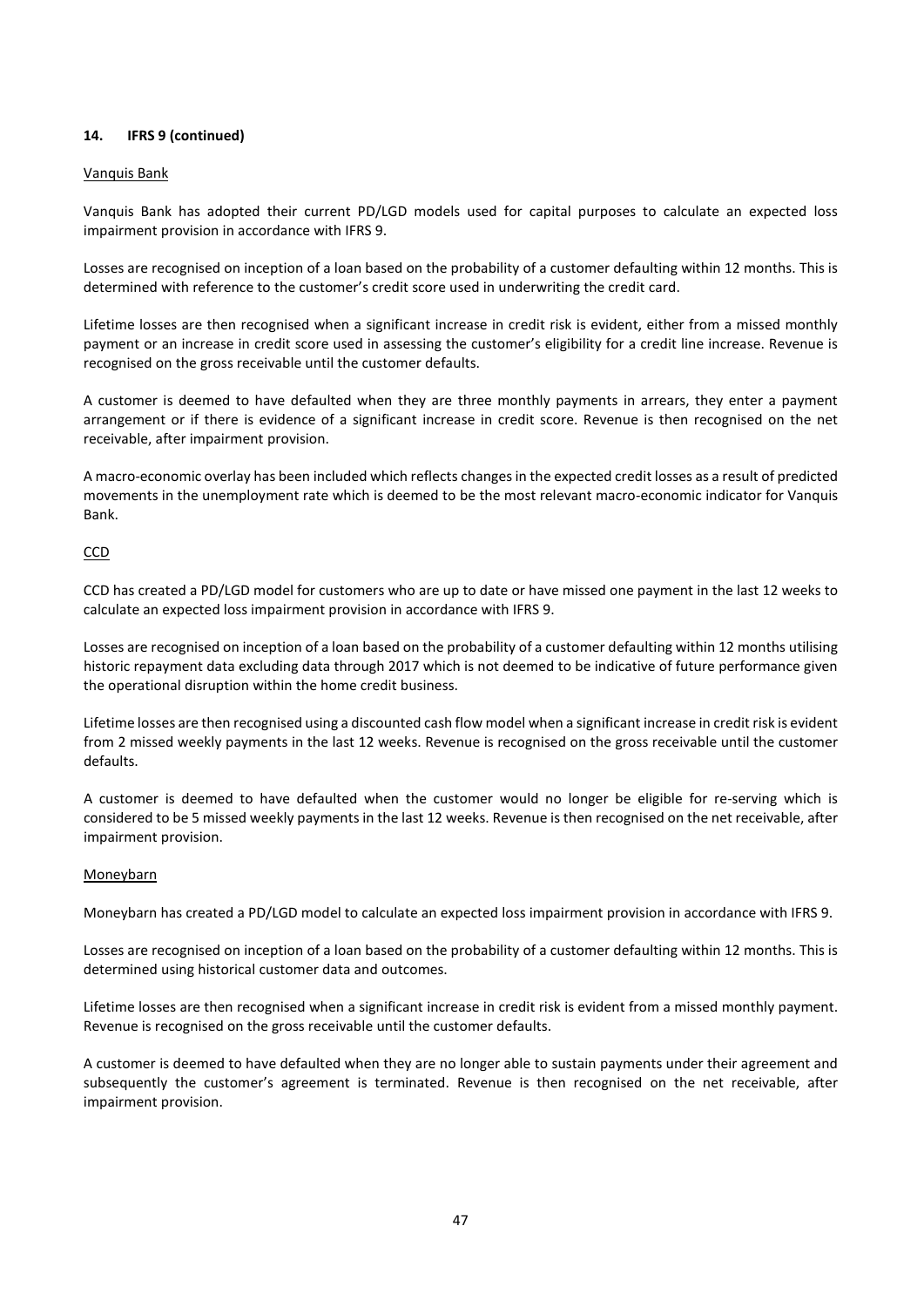# **14. IFRS 9 (continued)**

The impairment approach under IFRS 9 differs from the previous incurred loss model under IAS 39 where impairment provisions were only reflected when there was objective evidence of impairment, typically a missed payment. The resulting effect is that impairment provisions under IFRS 9 are recognised earlier. This resulted in the following one-off adjustment to receivables, deferred tax and reserves on adoption as follows:

|                                            |               | IFRS 9                   |               |
|--------------------------------------------|---------------|--------------------------|---------------|
|                                            | <b>IAS 39</b> | adjustment               | <b>IFRS 9</b> |
|                                            | $\mathsf{fm}$ | Em                       | £m            |
| Receivables:                               |               |                          |               |
| - Vanquis Bank                             | 1,554.7       | (149.5)                  | 1,405.2       |
| $-$ CCD                                    | 390.6         | (43.2)                   | 347.4         |
| - Moneybarn                                | 364.1         | (45.4)                   | 318.7         |
| Total receivables                          | 2,309.4       | (238.1)                  | 2,071.3       |
| Pension asset                              | 102.3         | $\overline{\phantom{a}}$ | 102.3         |
| Liquid assets buffer                       | 263.4         | $\overline{\phantom{a}}$ | 263.4         |
| <b>Borrowings</b>                          | (2, 193.0)    | $\overline{\phantom{a}}$ | (2, 193.0)    |
| Deferred (tax liabilities)/assets (note 4) | (20.3)        | 54.1                     | 33.8          |
| Other                                      | 73.3          | $\overline{\phantom{a}}$ | 73.3          |
| Net assets                                 | 535.1         | (184.0)                  | 351.1         |

The Group is not restating its 2017 statutory prior year comparatives. This is due to the IFRS 9 requirement in respect of de-recognition of a financial asset which would require loans terminated prior to 1 January 2018 to remain under IAS 39 in the prior year which will distort comparability with the 2018 income statement and 2018 balance sheet which are on a full IFRS 9 basis. However, the Group and divisional commentary on performance includes pro forma 2017 income statement, balance sheet and KPI comparatives on a full IFRS 9 basis as though IFRS 9 was adopted from 1 January 2017.